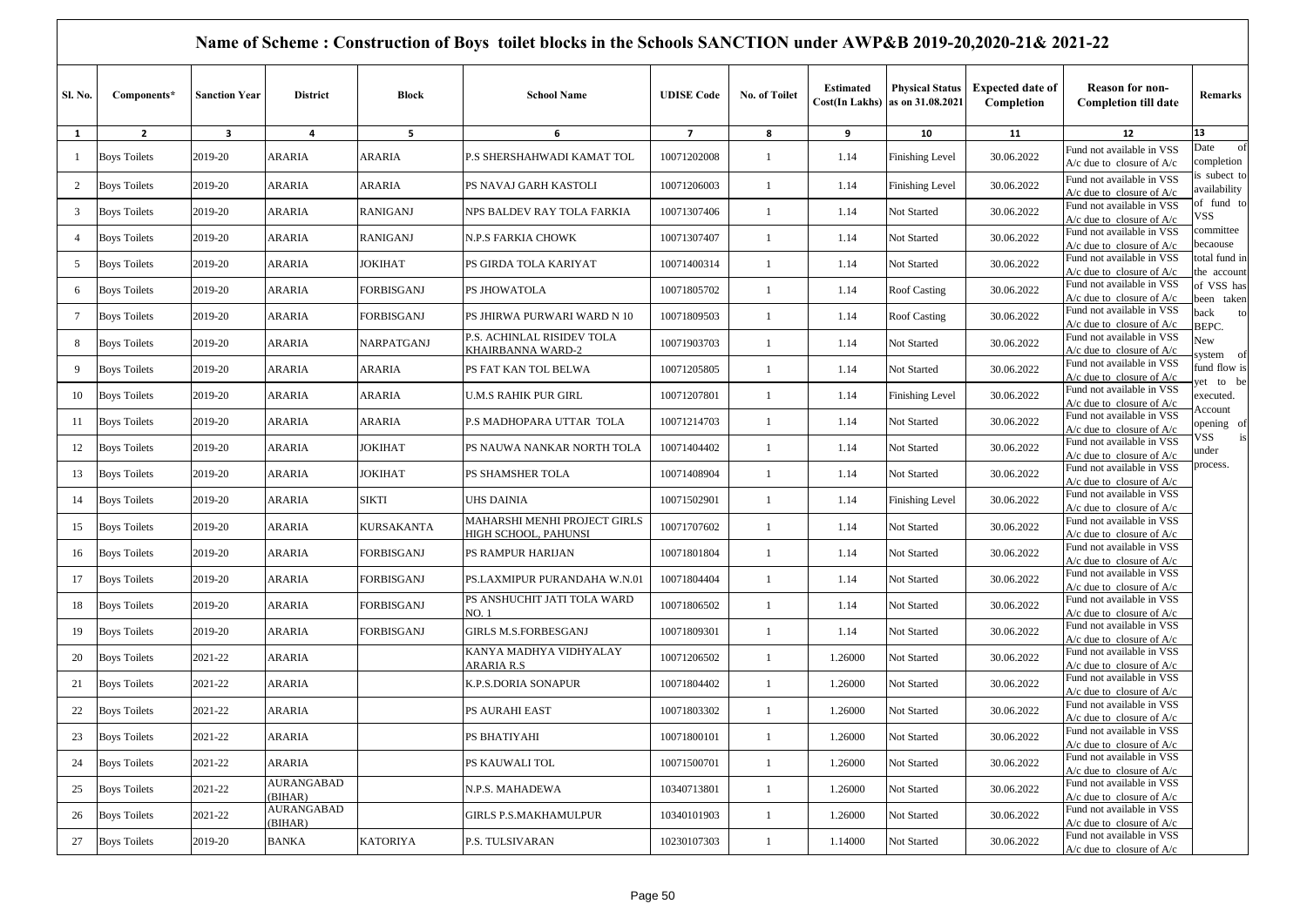| Sl. No. | Components*         | Sanction Year | <b>District</b> | <b>Block</b>       | <b>School Name</b>                  | <b>UDISE Code</b>        | <b>No. of Toilet</b> | <b>Estimated</b> | <b>Physical Status</b><br>$Cost(In$ Lakhs) as on $31.08.2021$ | <b>Expected date of</b><br>Completion | <b>Reason for non-</b><br><b>Completion till date</b>      | Remarks                      |
|---------|---------------------|---------------|-----------------|--------------------|-------------------------------------|--------------------------|----------------------|------------------|---------------------------------------------------------------|---------------------------------------|------------------------------------------------------------|------------------------------|
| 1       | $\mathbf{2}$        | 3             | 4               | 5                  | 6                                   | $\overline{\phantom{a}}$ | 8                    | 9                | 10                                                            | 11                                    | 12                                                         | 13                           |
| 28      | <b>Boys Toilets</b> | 2019-20       | <b>BANKA</b>    | <b>KATORIYA</b>    | N.P.S. DHODARI                      | 10230125101              | 1                    | 1.14000          | Not Started                                                   | 30.06.2022                            | Fund not available in VSS<br>$A/c$ due to closure of $A/c$ | of<br>Date<br>completion     |
| 29      | <b>Boys Toilets</b> | 2019-20       | <b>BANKA</b>    | <b>DHORAIYA</b>    | N.P.S. DUDH SIMAR                   | 10230909404              | 1                    | 1.14000          | Roof Casting                                                  | 30.06.2022                            | Fund not available in VSS<br>$A/c$ due to closure of $A/c$ | is subect to<br>ıvailability |
| 30      | <b>Boys Toilets</b> | 2019-20       | <b>BANKA</b>    | <b>BARAHAT</b>     | N.P.S BHABHANGAMA ANUSUCHIT<br>JATI | 10231004703              | $\mathbf{1}$         | 1.14000          | Not Started                                                   | 30.06.2022                            | Fund not available in VSS<br>A/c due to closure of A/c     | of fund to<br>VSS            |
| 31      | <b>Boys Toilets</b> | 2019-20       | <b>BANKA</b>    | <b>FULLI DUMAR</b> | P.S KADWARARATA D. TOLA RATA        | 10231103906              | -1                   | 1.14000          | Foundation                                                    | 30.06.2022                            | Fund not available in VSS<br>$A/c$ due to closure of $A/c$ | committee<br><b>pecaouse</b> |
| 32      | <b>Boys Toilets</b> | 2019-20       | <b>BANKA</b>    | <b>FULLI DUMAR</b> | <b>N.P.S GURURAIDIH</b>             | 10231110701              | 1                    | 1.14000          | Not Started                                                   | 30.06.2022                            | Fund not available in VSS<br>A/c due to closure of $A/c$   | total fund in<br>he account  |
| 33      | <b>Boys Toilets</b> | 2019-20       | <b>BANKA</b>    | AMARPUR            | <b>U.M.S. MAHGAMA URDU</b>          | 10231708603              | $\mathbf{1}$         | 1.14000          | <b>Roof Casting</b>                                           | 30.06.2022                            | Fund not available in VSS<br>$A/c$ due to closure of $A/c$ | of VSS has<br>veen taken     |
| 34      | <b>Boys Toilets</b> | 2019-20       | <b>BANKA</b>    | SHAMBHUGANJ        | <b>URDU M.S BELARI</b>              | 10232405105              | 1                    | 1.14000          | Plinth Level                                                  | 30.06.2022                            | Fund not available in VSS<br>$A/c$ due to closure of $A/c$ | back<br>to<br>BEPC.          |
| 35      | <b>Boys Toilets</b> | 2019-20       | <b>BANKA</b>    | SHAMBHUGANJ        | N.P.S MANJIL BADI CHUTIYA           | 10232405404              | 1                    | 1.14000          | Lintel Level                                                  | 30.06.2022                            | Fund not available in VSS<br>$A/c$ due to closure of $A/c$ | New                          |
| 36      | <b>Boys Toilets</b> | 2019-20       | BANKA           | SHAMBHUGANJ        | N.P.S CHANDARPUR BAGHA              | 10232415702              | 1                    | 1.14000          | Plinth Level                                                  | 30.06.2022                            | Fund not available in VSS<br>$A/c$ due to closure of $A/c$ | system of<br>fund flow is    |
| 37      | <b>Boys Toilets</b> | 2019-20       | <b>BANKA</b>    | SHAMBHUGANJ        | N.P.S JHIKATIYA                     | 10232419501              | 1                    | 1.14000          | Not Started                                                   | 30.06.2022                            | Fund not available in VSS<br>$A/c$ due to closure of $A/c$ | et to be<br>executed.        |
| 38      | <b>Boys Toilets</b> | 2019-20       | <b>BANKA</b>    | <b>BELHAR</b>      | P.S.RANGMATIA                       | 10232801103              | $\mathbf{1}$         | 1.14000          | Not Started                                                   | 30.06.2022                            | Fund not available in VSS<br>$A/c$ due to closure of $A/c$ | Account<br>pening of         |
| 39      | <b>Boys Toilets</b> | 2019-20       | <b>BANKA</b>    | <b>BELHAR</b>      | <b>N.P.S LOUDIJOR</b>               | 10232809701              | $\mathbf{1}$         | 1.14000          | Plinth Level                                                  | 30.06.2022                            | Fund not available in VSS<br>$A/c$ due to closure of $A/c$ | /SS<br>is<br>ınder           |
| 40      | <b>Boys Toilets</b> | 2019-20       | <b>BANKA</b>    | <b>KATORIYA</b>    | HIGH SCHOOL ABHYUDAY NAGAR          | 10230105703              | 1                    | 1.14000          | Plinth Level                                                  | 30.06.2022                            | Fund not available in VSS<br>A/c due to closure of A/c     | process.                     |
| 41      | <b>Boys Toilets</b> | 2019-20       | <b>BANKA</b>    | <b>KATORIYA</b>    | <b>U.H.S FATTAPATHAR</b>            | 10230107705              | $\mathbf{1}$         | 1.14000          | Roof Casting                                                  | 30.06.2022                            | Fund not available in VSS<br>$A/c$ due to closure of $A/c$ |                              |
| 42      | <b>Boys Toilets</b> | 2019-20       | <b>BANKA</b>    | <b>DHORAIYA</b>    | N.P.S.BHASMA                        | 10230919202              | -1                   | 1.14000          | Finishing Level                                               | 30.06.2022                            | Fund not available in VSS<br>$A/c$ due to closure of $A/c$ |                              |
| 43      | <b>Boys Toilets</b> | 2019-20       | <b>BANKA</b>    | <b>DHORAIYA</b>    | N.P.S.BHUSAR                        | 10230919902              | $\mathbf{1}$         | 1.14000          | Lintel Level                                                  | 30.06.2022                            | Fund not available in VSS<br>A/c due to closure of $A/c$   |                              |
| 44      | <b>Boys Toilets</b> | 2019-20       | <b>BANKA</b>    | <b>BARAHAT</b>     | <b>N.P.S NIJHRI</b>                 | 10231001103              | $\mathbf{1}$         | 1.14000          | Not Started                                                   | 30.06.2022                            | Fund not available in VSS<br>A/c due to closure of $A/c$   |                              |
| 45      | <b>Boys Toilets</b> | 2019-20       | <b>BANKA</b>    | <b>BARAHAT</b>     | P.S. LAKSHMIPUR ANUSUCHIT JATI      | 10231001306              | -1                   | 1.14000          | Not Started                                                   | 30.06.2022                            | Fund not available in VSS<br>$A/c$ due to closure of $A/c$ |                              |
| 46      | <b>Boys Toilets</b> | 2019-20       | BANKA           | <b>BARAHAT</b>     | <b>GIRL P.S. BARAHAT</b>            | 10231002508              | 1                    | 1.14000          | Finishing Level                                               | 30.06.2022                            | Fund not available in VSS<br>$A/c$ due to closure of $A/c$ |                              |
| 47      | <b>Boys Toilets</b> | 2019-20       | <b>BANKA</b>    | <b>BARAHAT</b>     | GIRL U.P.S. KHADIHARA               | 10231005802              | -1                   | 1.14000          | Not Started                                                   | 30.06.2022                            | Fund not available in VSS<br>$A/c$ due to closure of $A/c$ |                              |
| 48      | <b>Boys Toilets</b> | 2019-20       | <b>BANKA</b>    | <b>FULLI DUMAR</b> | N.P.S BARNI PATHDDA                 | 10231113701              | -1                   | 1.14000          | <b>Roof Casting</b>                                           | 30.06.2022                            | Fund not available in VSS<br>$A/c$ due to closure of $A/c$ |                              |
| 49      | <b>Boys Toilets</b> | 2019-20       | <b>BANKA</b>    | SHAMBHUGANJ        | <b>P.S. BANSIPUR BOY</b>            | 10232421401              | $\mathbf{1}$         | 1.14000          | Not Started                                                   | 30.06.2022                            | Fund not available in VSS<br>$A/c$ due to closure of $A/c$ |                              |
| 50      | <b>Boys Toilets</b> | 2019-20       | <b>BANKA</b>    | <b>BANKA</b>       | N.P.S. MANADDA                      | 10232518406              | 1                    | 1.14000          | Not Started                                                   | 30.06.2022                            | Fund not available in VSS<br>$A/c$ due to closure of $A/c$ |                              |
| 51      | <b>Boys Toilets</b> | 2019-20       | BANKA           | <b>BELHAR</b>      | N.P.S YADAV TOLA GIDDHA             | 10232800602              |                      | 1.14000          | Plinth Level                                                  | 30.06.2022                            | Fund not available in VSS<br>$A/c$ due to closure of $A/c$ |                              |
| 52      | <b>Boys Toilets</b> | 2020-21       | BANKA           | <b>KATORIYA</b>    | P.S. KATHMOHDIH                     | 10230102002              | $\mathbf{1}$         | 1.26000          | <b>Roof Casting</b>                                           | 30.06.2022                            | Fund not available in VSS<br>$A/c$ due to closure of $A/c$ |                              |
| 53      | <b>Boys Toilets</b> | 2020-21       | BANKA           | <b>KATORIYA</b>    | N.P.S. HAJARIKALA                   | 10230129302              | $\mathbf{1}$         | 1.26000          | Lintel Level                                                  | 30.06.2022                            | Fund not available in VSS<br>$A/c$ due to closure of $A/c$ |                              |
| 54      | <b>Boys Toilets</b> | 2020-21       | <b>BANKA</b>    | <b>BARAHAT</b>     | P.S. BIRANGARH                      | 10231000105              | $\mathbf{1}$         | 1.26000          | <b>Finishing Level</b>                                        | 30.06.2022                            | Fund not available in VSS<br>$A/c$ due to closure of $A/c$ |                              |
| 55      | <b>Boys Toilets</b> | 2020-21       | <b>BANKA</b>    | <b>FULLI DUMAR</b> | <b>N.P.S GURURAIDIH</b>             | 10231110701              | $\mathbf{1}$         | 1.26000          | Foundation                                                    | 30.06.2022                            | Fund not available in VSS<br>$A/c$ due to closure of $A/c$ |                              |
| 56      | <b>Boys Toilets</b> | 2020-21       | <b>BANKA</b>    | SHAMBHUGANJ        | <b>P.S. PAHLANPUR</b>               | 10232422001              | $\mathbf{1}$         | 1.26000          | Roof Casting                                                  | 30.06.2022                            | Fund not available in VSS<br>A/c due to closure of A/c     |                              |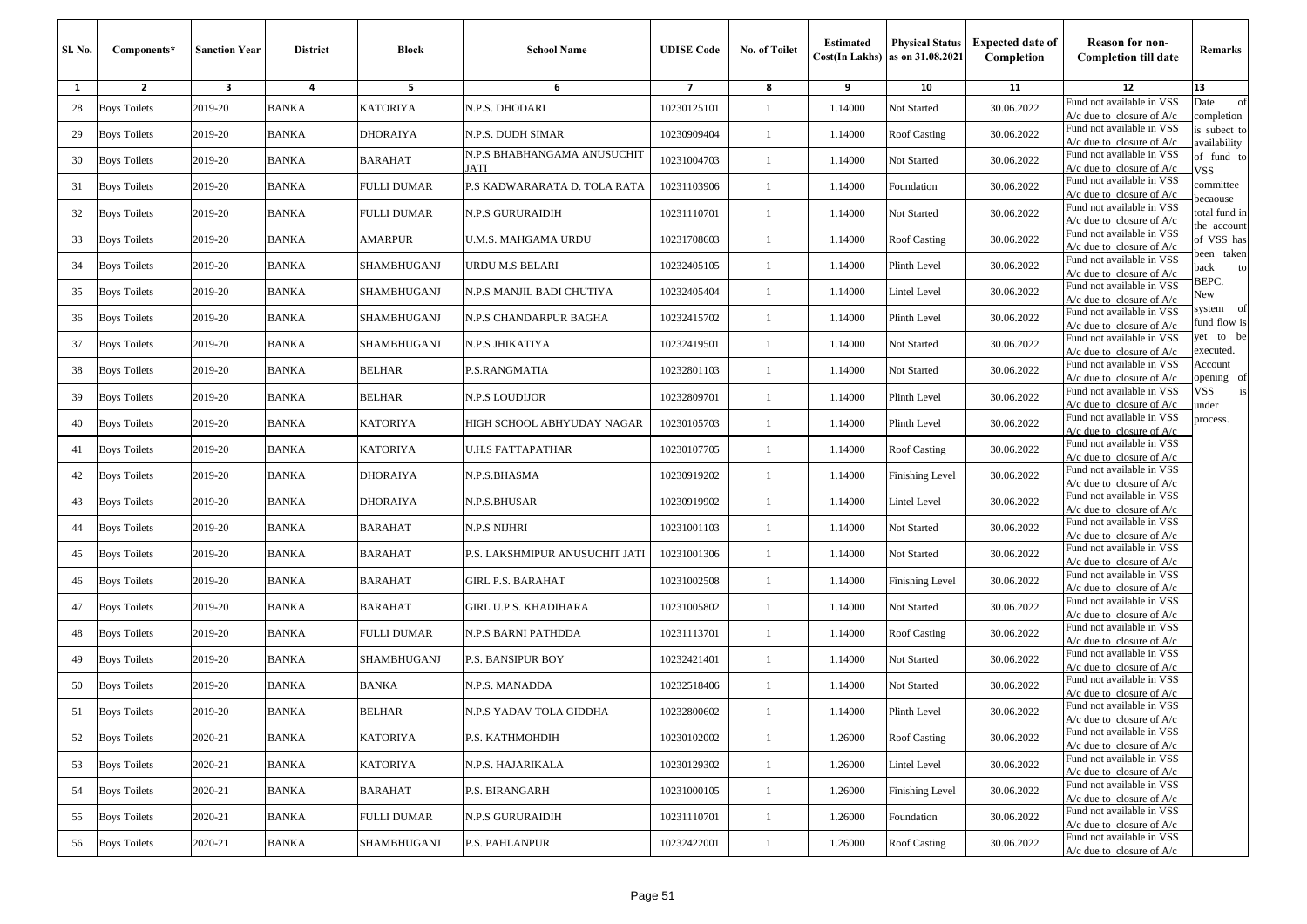| Sl. No. | Components*         | <b>Sanction Year</b>    | <b>District</b>  | <b>Block</b> | <b>School Name</b>                      | <b>UDISE Code</b>       | No. of Toilet | <b>Estimated</b> | <b>Physical Status</b><br>$Cost(In$ Lakhs) as on $31.08.2021$ | <b>Expected date of</b><br>Completion | <b>Reason for non-</b><br><b>Completion till date</b>      | Remarks                      |
|---------|---------------------|-------------------------|------------------|--------------|-----------------------------------------|-------------------------|---------------|------------------|---------------------------------------------------------------|---------------------------------------|------------------------------------------------------------|------------------------------|
| 1       | $\overline{2}$      | $\overline{\mathbf{3}}$ | 4                | 5            | 6                                       | $\overline{\mathbf{z}}$ | 8             | 9                | 10                                                            | 11                                    | 12                                                         | 13                           |
| 57      | <b>Boys Toilets</b> | 2021-22                 | <b>BANKA</b>     |              | <b>U.M.S CHANDIDIH</b>                  | 10231007502             | 1             | 1.26000          | Not Started                                                   | 30.06.2022                            | Fund not available in VSS<br>$A/c$ due to closure of $A/c$ | Date<br>of<br>completion     |
| 58      | <b>Boys Toilets</b> | 2021-22                 | <b>BANKA</b>     |              | GIRL P.S. KEHNICHAK                     | 10232407401             | 1             | 1.26000          | Not Started                                                   | 30.06.2022                            | Fund not available in VSS<br>$A/c$ due to closure of $A/c$ | is subect to<br>availability |
| 59      | <b>Boys Toilets</b> | 2021-22                 | <b>BANKA</b>     |              | N.P.S SHROY GOYDA JULAHA TOLA           | 10232412304             | -1            | 1.26000          | Not Started                                                   | 30.06.2022                            | Fund not available in VSS<br>$A/c$ due to closure of $A/c$ | of fund to<br>VSS            |
| 60      | <b>Boys Toilets</b> | 2021-22                 | <b>BANKA</b>     |              | N.P.S RAJGAR BHALUA                     | 10232416601             | $\mathbf{1}$  | 1.26000          | Not Started                                                   | 30.06.2022                            | Fund not available in VSS<br>$A/c$ due to closure of $A/c$ | committee<br>ecaouse         |
| 61      | <b>Boys Toilets</b> | 2021-22                 | <b>BANKA</b>     |              | N.P.S. PASO                             | 10231007601             | 1             | 1.26000          | Not Started                                                   | 30.06.2022                            | Fund not available in VSS<br>$A/c$ due to closure of $A/c$ | total fund in                |
| 62      | <b>Boys Toilets</b> | 2021-22                 | <b>BANKA</b>     |              | P.S. PATWARA                            | 10232405001             | -1            | 1.26000          | Not Started                                                   | 30.06.2022                            | Fund not available in VSS<br>$A/c$ due to closure of $A/c$ | he account<br>of VSS has     |
| 63      | <b>Boys Toilets</b> | 2021-22                 | <b>BEGUSARAI</b> |              | KANYA MIDDLE SCHOOL<br>MANJHAUL         | 10200300902             | $\mathbf{1}$  | 1.26000          | Not Started                                                   | 30.06.2022                            | Fund not available in VSS<br>$A/c$ due to closure of $A/c$ | een taken<br>back<br>to      |
| 64      | <b>Boys Toilets</b> | 2021-22                 | <b>BEGUSARAI</b> |              | UMS DARHAMUSAHRI                        | 10201102801             | 1             | 1.26000          | Not Started                                                   | 30.06.2022                            | Fund not available in VSS<br>$A/c$ due to closure of $A/c$ | BEPC.<br>New                 |
| 65      | <b>Boys Toilets</b> | 2021-22                 | <b>BEGUSARAI</b> |              | GMS DULARPUR DIYARA                     | 10200207301             | $\mathbf{1}$  | 1.26000          | Not Started                                                   | 30.06.2022                            | Fund not available in VSS<br>$A/c$ due to closure of $A/c$ | system of<br>fund flow is    |
| 66      | <b>Boys Toilets</b> | 2021-22                 | <b>BEGUSARAI</b> |              | GPS RAMPURGOPI                          | 10201201301             | -1            | 1.26000          | Not Started                                                   | 30.06.2022                            | Fund not available in VSS<br>$A/c$ due to closure of $A/c$ | et to be<br>executed.        |
| 67      | <b>Boys Toilets</b> | 2021-22                 | <b>BEGUSARAI</b> |              | GPS SAHAAPUR KANYA URDU                 | 10200505003             | 1             | 1.26000          | Not Started                                                   | 30.06.2022                            | Fund not available in VSS<br>$A/c$ due to closure of $A/c$ | Account<br>pening of         |
| 68      | <b>Boys Toilets</b> | 2021-22                 | <b>BEGUSARAI</b> |              | GPS CHAMTHA CHAAINTOL                   | 10200205701             | -1            | 1.26000          | Not Started                                                   | 30.06.2022                            | Fund not available in VSS<br>$A/c$ due to closure of $A/c$ | VSS<br>under                 |
| 69      | <b>Boys Toilets</b> | 2021-22                 | <b>BEGUSARAI</b> |              | GPS KAMALA URDU                         | 10200301102             | -1            | 1.26000          | Not Started                                                   | 30.06.2022                            | Fund not available in VSS<br>$A/c$ due to closure of $A/c$ | process.                     |
| 70      | <b>Boys Toilets</b> | 2021-22                 | <b>BEGUSARAI</b> |              | UMS URDU BAKKHO TOL BARAUNI             | 10201203106             | $\mathbf{1}$  | 1.26000          | Not Started                                                   | 30.06.2022                            | Fund not available in VSS<br>$A/c$ due to closure of $A/c$ |                              |
| 71      | <b>Boys Toilets</b> | 2021-22                 | <b>BEGUSARAI</b> |              | UMS ARJUNTOL                            | 10200301701             | -1            | 1.26000          | Not Started                                                   | 30.06.2022                            | Fund not available in VSS<br>$A/c$ due to closure of $A/c$ |                              |
| 72      | <b>Boys Toilets</b> | 2021-22                 | <b>BEGUSARAI</b> |              | GPS CHIRANJEEVIPUR GANDHITOL            | 10200201001             | -1            | 1.26000          | Not Started                                                   | 30.06.2022                            | Fund not available in VSS<br>$A/c$ due to closure of $A/c$ |                              |
| 73      | <b>Boys Toilets</b> | 2021-22                 | <b>BEGUSARAI</b> |              | UMS KUMBHIDERA                          | 10200300602             | -1            | 1.26000          | Not Started                                                   | 30.06.2022                            | Fund not available in VSS<br>A/c due to closure of $A/c$   |                              |
| 74      | <b>Boys Toilets</b> | 2021-22                 | <b>BEGUSARAI</b> |              | <b>GPS AMBA NAVEEN</b>                  | 10201204802             | -1            | 1.26000          | Not Started                                                   | 30.06.2022                            | Fund not available in VSS<br>$A/c$ due to closure of $A/c$ |                              |
| 75      | <b>Boys Toilets</b> | 2021-22                 | <b>BEGUSARAI</b> |              | <b>GPS KASBA</b>                        | 10201203001             | 1             | 1.26000          | Not Started                                                   | 30.06.2022                            | Fund not available in VSS<br>$A/c$ due to closure of $A/c$ |                              |
| 76      | <b>Boys Toilets</b> | 2021-22                 | <b>BEGUSARAI</b> |              | NPS JAHANPUR URDU                       | 10200202902             | -1            | 1.26000          | Not Started                                                   | 30.06.2022                            | Fund not available in VSS<br>$A/c$ due to closure of $A/c$ |                              |
| 77      | <b>Boys Toilets</b> | 2021-22                 | <b>BEGUSARAI</b> |              | <b>GPS BANGALITOL</b>                   | 10200303301             | $\mathbf{1}$  | 1.26000          | Not Started                                                   | 30.06.2022                            | Fund not available in VSS<br>$A/c$ due to closure of $A/c$ |                              |
| 78      | <b>Boys Toilets</b> | 2021-22                 | <b>BEGUSARAI</b> |              | NPS DHOBI TOLA BACHWARA                 | 10200203805             | -1            | 1.26000          | Not Started                                                   | 30.06.2022                            | Fund not available in VSS<br>$A/c$ due to closure of $A/c$ |                              |
| 79      | <b>Boys Toilets</b> | 2019-20                 | <b>BHAGALPUR</b> | PIRPAINTI    | NAVSTHAPIT P.S MALLU TOLA<br>KHOSHALPUR | 10222615501             | 1             | 1.14000          | Finishing Level                                               | 30.06.2022                            | Fund not available in VSS<br>$A/c$ due to closure of $A/c$ |                              |
| 80      | <b>Boys Toilets</b> | 2020-21                 | <b>BHAGALPUR</b> | SHAHKUND     | P.S. JHIKATIYA HARIJAN TOLA             | 10222707902             |               | 1.26000          | Finishing Level                                               | 30.06.2022                            | Fund not available in VSS<br>$A/c$ due to closure of $A/c$ |                              |
| 81      | <b>Boys Toilets</b> | 2021-22                 | <b>BHAGALPUR</b> |              | P.S. KORCHAKKA                          | 10221800401             | $\mathbf{1}$  | 1.26000          | Not Started                                                   | 30.06.2022                            | Fund not available in VSS<br>$A/c$ due to closure of $A/c$ |                              |
| 82      | <b>Boys Toilets</b> | 2021-22                 | <b>BHAGALPUR</b> |              | P.S. PARMANPUR GOURA                    | 10222723001             | $\mathbf{1}$  | 1.26000          | Not Started                                                   | 30.06.2022                            | Fund not available in VSS<br>$A/c$ due to closure of $A/c$ |                              |
| 83      | <b>Boys Toilets</b> | 2021-22                 | <b>BHAGALPUR</b> |              | P.S. SIMARIYA HARIJAN                   | 10222300302             | $\mathbf{1}$  | 1.26000          | Not Started                                                   | 30.06.2022                            | Fund not available in VSS<br>A/c due to closure of $A/c$   |                              |
| 84      | <b>Boys Toilets</b> | 2021-22                 | <b>BHAGALPUR</b> |              | P.S. ANKITTA                            | 10220223401             | $\mathbf{1}$  | 1.26000          | Not Started                                                   | 30.06.2022                            | Fund not available in VSS<br>$A/c$ due to closure of $A/c$ |                              |
| 85      | <b>Boys Toilets</b> | 2021-22                 | <b>BHAGALPUR</b> |              | <b>GIRL P.S. NAVTOLIYA</b>              | 10222200701             | $\mathbf{1}$  | 1.26000          | Not Started                                                   | 30.06.2022                            | Fund not available in VSS<br>A/c due to closure of A/c     |                              |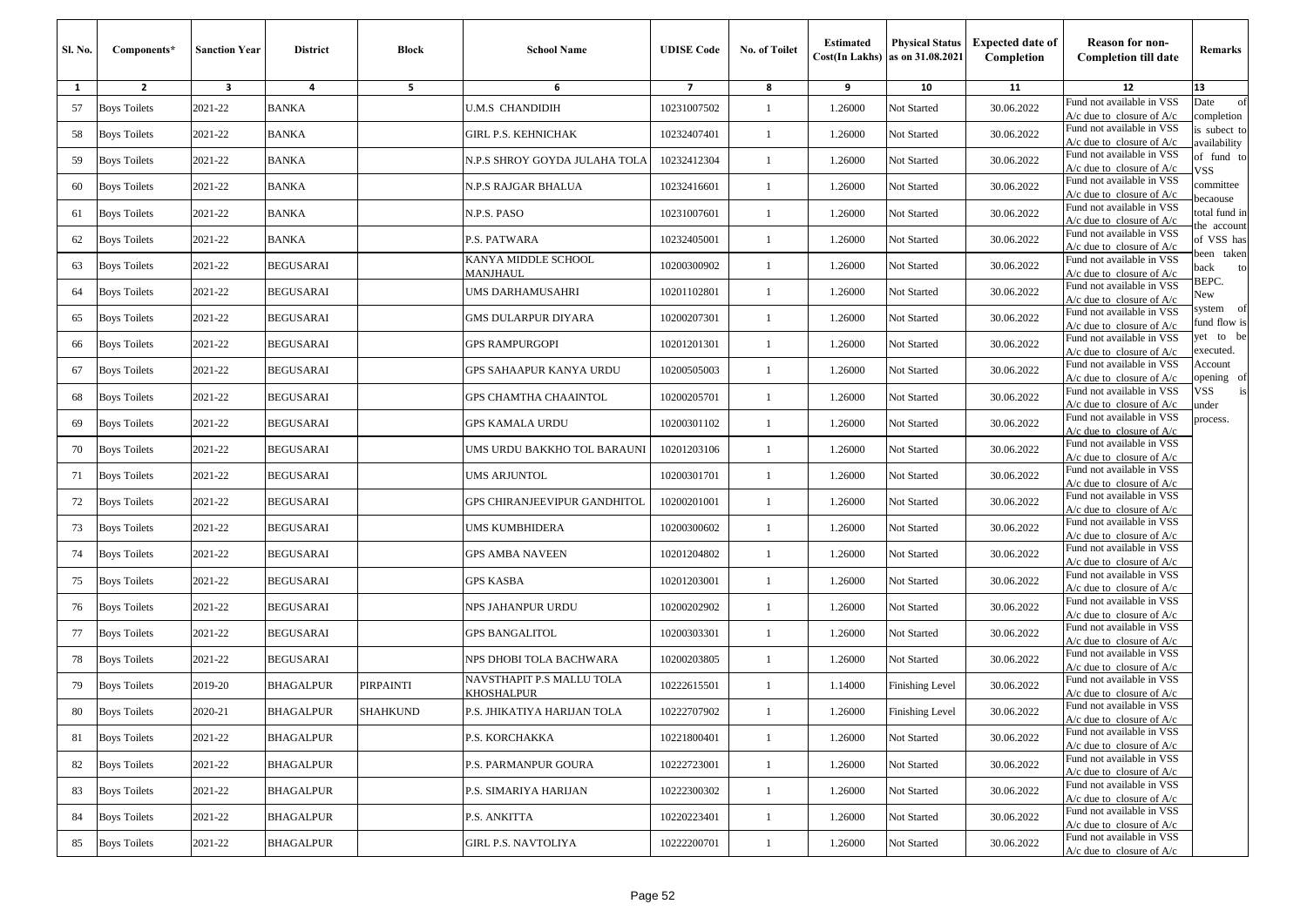| <b>Sl. No.</b> | Components*         | <b>Sanction Year</b> | <b>District</b>  | <b>Block</b>    | <b>School Name</b>          | <b>UDISE Code</b>       | No. of Toilet | <b>Estimated</b> | <b>Physical Status</b><br>$Cost(In$ Lakhs) as on $31.08.2021$ | <b>Expected date of</b><br>Completion | <b>Reason for non-</b><br><b>Completion till date</b>      | Remarks                        |
|----------------|---------------------|----------------------|------------------|-----------------|-----------------------------|-------------------------|---------------|------------------|---------------------------------------------------------------|---------------------------------------|------------------------------------------------------------|--------------------------------|
| 1              | $\mathbf{2}$        | 3                    | 4                | 5               | 6                           | $\overline{\mathbf{z}}$ | 8             | 9                | 10                                                            | 11                                    | 12                                                         | 13                             |
| 86             | <b>Boys Toilets</b> | 2021-22              | <b>BHAGALPUR</b> |                 | P.S. MILKEE                 | 10220224301             | 1             | 1.26000          | Not Started                                                   | 30.06.2022                            | Fund not available in VSS<br>$A/c$ due to closure of $A/c$ | Date<br>of<br>completion       |
| 87             | <b>Boys Toilets</b> | 2021-22              | BHAGALPUR        |                 | P.S. TILAKPUR               | 10220202701             | 1             | 1.26000          | Not Started                                                   | 30.06.2022                            | Fund not available in VSS<br>$A/c$ due to closure of $A/c$ | is subect to<br>wailability    |
| 88             | <b>Boys Toilets</b> | 2019-20              | <b>BHOJPUR</b>   | <b>BARAHARA</b> | N.P.S. MANI CHAPRA HOSPITAL | 10290201102             | 1             | 1.14000          | Finishing Level                                               | 30.06.2022                            | Fund not available in VSS<br>$A/c$ due to closure of $A/c$ | of fund to<br>VSS              |
| 89             | <b>Boys Toilets</b> | 2020-21              | <b>BHOJPUR</b>   | ARA             | U.M.S. GANAULI              | 10290109001             | $\mathbf{1}$  | 1.26000          | Foundation                                                    | 30.06.2022                            | Fund not available in VSS<br>$A/c$ due to closure of $A/c$ | committee<br>ecaouse           |
| 90             | <b>Boys Toilets</b> | 2020-21              | <b>BHOJPUR</b>   | <b>ARA</b>      | U.M.S. GHORADEI             | 10290109401             | $\mathbf{1}$  | 1.26000          | Roof Casting                                                  | 30.06.2022                            | Fund not available in VSS<br>$A/c$ due to closure of $A/c$ | total fund in<br>he account    |
| 91             | <b>Boys Toilets</b> | 2020-21              | <b>BHOJPUR</b>   | <b>ARA</b>      | U.M.S. CHITKUNDI            | 10290110201             | 1             | 1.26000          | <b>Roof Casting</b>                                           | 30.06.2022                            | Fund not available in VSS<br>$A/c$ due to closure of $A/c$ | of VSS has<br>een taken        |
| 92             | <b>Boys Toilets</b> | 2020-21              | <b>BHOJPUR</b>   | <b>BARAHARA</b> | P.S. CHATAR (WEST)          | 10290201402             | 1             | 1.26000          | Foundation                                                    | 30.06.2022                            | Fund not available in VSS<br>$A/c$ due to closure of $A/c$ | back<br>to                     |
| 93             | <b>Boys Toilets</b> | 2020-21              | <b>BHOJPUR</b>   | <b>BARAHARA</b> | P.S. KEWATIYAN              | 10290204001             | 1             | 1.26000          | Foundation                                                    | 30.06.2022                            | Fund not available in VSS<br>$A/c$ due to closure of $A/c$ | BEPC.<br>New                   |
| 94             | <b>Boys Toilets</b> | 2020-21              | <b>BHOJPUR</b>   | <b>BARAHARA</b> | P.S. CHANDA                 | 10290208601             | 1             | 1.26000          | Foundation                                                    | 30.06.2022                            | Fund not available in VSS<br>$A/c$ due to closure of $A/c$ | system<br>- of<br>fund flow is |
| 95             | <b>Boys Toilets</b> | 2020-21              | <b>BHOJPUR</b>   | BARAHARA        | P.S. TULSI CHAPRA           | 10290209501             | $\mathbf{1}$  | 1.26000          | Foundation                                                    | 30.06.2022                            | Fund not available in VSS<br>A/c due to closure of A/c     | yet to be<br>executed.         |
| 96             | <b>Boys Toilets</b> | 2020-21              | <b>BHOJPUR</b>   | <b>BIHIYA</b>   | U.M.S. BIHIYA GAON          | 10290300108             | $\mathbf{1}$  | 1.26000          | Plinth Level                                                  | 30.06.2022                            | Fund not available in VSS<br>$A/c$ due to closure of $A/c$ | Account<br>pening of           |
| 97             | <b>Boys Toilets</b> | 2020-21              | <b>BHOJPUR</b>   | <b>KOILWAR</b>  | GIRLS M.S. CHANDI           | 10290401305             | 1             | 1.26000          | <b>Roof Casting</b>                                           | 30.06.2022                            | Fund not available in VSS<br>$A/c$ due to closure of $A/c$ | VSS<br>ınder                   |
| 98             | <b>Boys Toilets</b> | 2020-21              | <b>BHOJPUR</b>   | KOILWAR         | GIRLS U.M.S. DHANDIHAN      | 10290401701             | 1             | 1.26000          | Foundation                                                    | 30.06.2022                            | Fund not available in VSS<br>$A/c$ due to closure of $A/c$ | process.                       |
| 99             | <b>Boys Toilets</b> | 2020-21              | <b>BHOJPUR</b>   | <b>SHAHPUR</b>  | R.P.S. BARISWAN.            | 10290604602             | $\mathbf{1}$  | 1.26000          | Foundation                                                    | 30.06.2022                            | Fund not available in VSS<br>$A/c$ due to closure of $A/c$ |                                |
| 100            | <b>Boys Toilets</b> | 2020-21              | <b>BHOJPUR</b>   | <b>PIRO</b>     | P.S. ROJHAI TOLA            | 10290710201             | $\mathbf{1}$  | 1.26000          | Foundation                                                    | 30.06.2022                            | Fund not available in VSS<br>$A/c$ due to closure of $A/c$ |                                |
| 101            | <b>Boys Toilets</b> | 2020-21              | <b>BHOJPUR</b>   | CHARPOKHARI     | P.S. DEGO DIHRI             | 10290905901             | 1             | 1.26000          | Plinth Level                                                  | 30.06.2022                            | Fund not available in VSS<br>$A/c$ due to closure of $A/c$ |                                |
| 102            | <b>Boys Toilets</b> | 2020-21              | <b>BHOJPUR</b>   | JAGDISHPUR      | M.S. HARADIYAN              | 10291100601             | $\mathbf{1}$  | 1.26000          | <b>Roof Casting</b>                                           | 30.06.2022                            | Fund not available in VSS<br>A/c due to closure of $A/c$   |                                |
| 103            | <b>Boys Toilets</b> | 2020-21              | <b>BHOJPUR</b>   | JAGDISHPUR      | P.S. LAKHANPURA             | 10291108501             | $\mathbf{1}$  | 1.26000          | Lintel Level                                                  | 30.06.2022                            | Fund not available in VSS<br>$A/c$ due to closure of $A/c$ |                                |
| 104            | <b>Boys Toilets</b> | 2020-21              | <b>BHOJPUR</b>   | <b>BARAHARA</b> | U.M.S. SEMARIYA             | 10290200901             | -1            | 1.26000          | Finishing Level                                               | 30.06.2022                            | Fund not available in VSS<br>$A/c$ due to closure of $A/c$ |                                |
| 105            | <b>Boys Toilets</b> | 2021-22              | <b>BHOJPUR</b>   |                 | GIRLS U.M.S. DARIYAPUR      | 10290104202             | 1             | 1.26000          | Not Started                                                   | 30.06.2022                            | Fund not available in VSS<br>$A/c$ due to closure of $A/c$ |                                |
| 106            | <b>Boys Toilets</b> | 2021-22              | <b>BHOJPUR</b>   |                 | U.M.S. NOORPUR              | 10290204501             | $\mathbf{1}$  | 1.26000          | Not Started                                                   | 30.06.2022                            | Fund not available in VSS<br>$A/c$ due to closure of $A/c$ |                                |
| 107            | <b>Boys Toilets</b> | 2021-22              | <b>BHOJPUR</b>   |                 | URDU P.S. PAKRI             | 10290112641             | $\mathbf{1}$  | 1.26000          | Not Started                                                   | 30.06.2022                            | Fund not available in VSS<br>$A/c$ due to closure of $A/c$ |                                |
| 108            | <b>Boys Toilets</b> | 2021-22              | <b>BHOJPUR</b>   |                 | N.P.S. MIRGANJ              | 10290201604             | 1             | 1.26000          | Not Started                                                   | 30.06.2022                            | Fund not available in VSS<br>$A/c$ due to closure of $A/c$ |                                |
|                | 109 Boys Toilets    | 2021-22              | <b>BHOJPUR</b>   |                 | JRDU P.S. MAKHDUMPUR DUMRA  | 10290106803             |               | 1.26000          | <b>Not Started</b>                                            | 30.06.2022                            | Fund not available in VSS<br>$A/c$ due to closure of $A/c$ |                                |
| 110            | <b>Boys Toilets</b> | 2021-22              | <b>BUXAR</b>     |                 | M.S. BAIDA                  | 10302401003             | $\mathbf{1}$  | 1.26000          | Not Started                                                   | 30.06.2022                            | Fund not available in VSS<br>$A/c$ due to closure of $A/c$ |                                |
| 111            | <b>Boys Toilets</b> | 2021-22              | BUXAR            |                 | URDU M.S. BRAHAMPUR         | 10302001205             | $\mathbf{1}$  | 1.26000          | Not Started                                                   | 30.06.2022                            | Fund not available in VSS<br>$A/c$ due to closure of $A/c$ |                                |
| 112            | <b>Boys Toilets</b> | 2021-22              | BUXAR            |                 | M.S. BHABHUAR               | 10302107401             | $\mathbf{1}$  | 1.26000          | Not Started                                                   | 30.06.2022                            | Fund not available in VSS<br>A/c due to closure of $A/c$   |                                |
| 113            | <b>Boys Toilets</b> | 2021-22              | <b>BUXAR</b>     |                 | BOYS P.S. SANGRAON          | 10301803101             | $\mathbf{1}$  | 1.26000          | Not Started                                                   | 30.06.2022                            | Fund not available in VSS<br>$A/c$ due to closure of $A/c$ |                                |
| 114            | <b>Boys Toilets</b> | 2021-22              | <b>BUXAR</b>     |                 | <b>P.S NUAON</b>            | 10302107501             | $\mathbf{1}$  | 1.26000          | Not Started                                                   | 30.06.2022                            | Fund not available in VSS<br>A/c due to closure of A/c     |                                |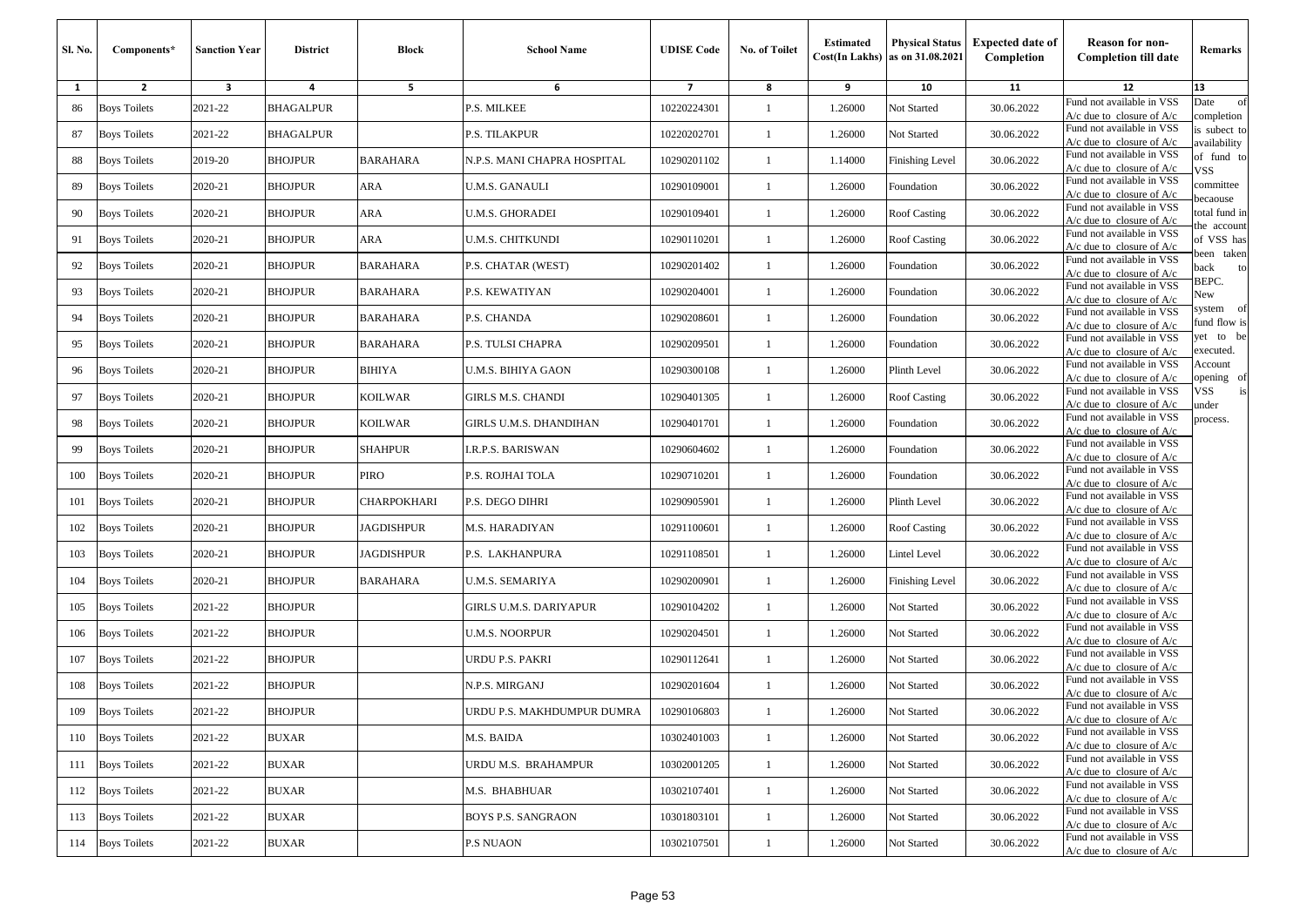| Sl. No. | Components*         | <b>Sanction Year</b>    | <b>District</b>  | Block                         | <b>School Name</b>                            | <b>UDISE Code</b> | No. of Toilet | <b>Estimated</b> | <b>Physical Status</b><br>$Cost(In$ Lakhs) as on $31.08.2021$ | <b>Expected date of</b><br>Completion | <b>Reason for non-</b><br><b>Completion till date</b>      | Remarks                      |
|---------|---------------------|-------------------------|------------------|-------------------------------|-----------------------------------------------|-------------------|---------------|------------------|---------------------------------------------------------------|---------------------------------------|------------------------------------------------------------|------------------------------|
| 1       | $\overline{2}$      | $\overline{\mathbf{3}}$ | 4                | 5                             | 6                                             | $\overline{7}$    | 8             | 9                | 10                                                            | 11                                    | 12                                                         | 13                           |
| 115     | <b>Boys Toilets</b> | 2021-22                 | <b>BUXAR</b>     |                               | P.S. KANPURA                                  | 10301607001       | -1            | 1.26000          | Not Started                                                   | 30.06.2022                            | Fund not available in VSS<br>$A/c$ due to closure of $A/c$ | of<br>Date<br>completion     |
| 116     | <b>Boys Toilets</b> | 2021-22                 | <b>BUXAR</b>     |                               | P. S. JAGMANPUR                               | 10301809501       | $\mathbf{1}$  | 1.26000          | Not Started                                                   | 30.06.2022                            | Fund not available in VSS<br>A/c due to closure of A/c     | is subect to<br>availability |
| 117     | <b>Boys Toilets</b> | 2021-22                 | <b>BUXAR</b>     |                               | P. S. TURAWAN KHAS                            | 10301706801       | 1             | 1.26000          | Not Started                                                   | 30.06.2022                            | Fund not available in VSS<br>$A/c$ due to closure of $A/c$ | of fund to<br>VSS            |
| 118     | <b>Boys Toilets</b> | 2021-22                 | <b>BUXAR</b>     |                               | M.S. SAROURA                                  | 10301504401       | -1            | 1.26000          | Not Started                                                   | 30.06.2022                            | Fund not available in VSS<br>$A/c$ due to closure of $A/c$ | committee<br>ecaouse         |
| 119     | <b>Boys Toilets</b> | 2021-22                 | <b>BUXAR</b>     |                               | P. S. DHODHANPURA                             | 10302004401       | -1            | 1.26000          | Not Started                                                   | 30.06.2022                            | Fund not available in VSS<br>$A/c$ due to closure of $A/c$ | otal fund in                 |
| 120     | <b>Boys Toilets</b> | 2020-21                 | <b>DARBHANGA</b> | <b>SINGHWARA</b>              | <b>PS BEDAULI</b>                             | 10130307301       | $\mathbf{1}$  | 1.26000          | Finishing Level                                               | 30.06.2022                            | Fund not available in VSS<br>$A/c$ due to closure of $A/c$ | he account<br>of VSS has     |
| 121     | <b>Boys Toilets</b> | 2021-22                 | <b>DARBHANGA</b> |                               | MS HARPUR KALA                                | 10131108001       | $\mathbf{1}$  | 1.26000          | Not Started                                                   | 30.06.2022                            | Fund not available in VSS<br>$A/c$ due to closure of $A/c$ | been taken<br>oack<br>to     |
| 122     | <b>Boys Toilets</b> | 2019-20                 | GAYA             | KONCH                         | P.S. AHIYAPUR                                 | 10350108602       | 1             | 1.14000          | <b>Finishing Level</b>                                        | 30.06.2022                            | Fund not available in VSS<br>$A/c$ due to closure of $A/c$ | BEPC.<br>New                 |
| 123     | <b>Boys Toilets</b> | 2019-20                 | GAYA             | KHIZERSARAI                   | P.S. TELBIGHA H.T.                            | 10350410203       | -1            | 1.14000          | Roof Casting                                                  | 30.06.2022                            | Fund not available in VSS<br>$A/c$ due to closure of $A/c$ | system of<br>fund flow is    |
| 124     | <b>Boys Toilets</b> | 2019-20                 | <b>GAYA</b>      | ATRI                          | P.S. MATIYON                                  | 10350706301       | -1            | 1.14000          | Foundation                                                    | 30.06.2022                            | Fund not available in VSS<br>$A/c$ due to closure of $A/c$ | /et to be<br>executed.       |
| 125     | <b>Boys Toilets</b> | 2019-20                 | GAYA             | <b>MANPUR</b>                 | M.S.NAUDHARIYA                                | 10350801901       | 1             | 1.14000          | Not Started                                                   | 30.06.2022                            | Fund not available in VSS<br>$A/c$ due to closure of $A/c$ | Account<br>pening of         |
| 126     | <b>Boys Toilets</b> | 2019-20                 | GAYA             | <b>MANPUR</b>                 | P.S. MASTALIPUR                               | 10350804601       | $\mathbf{1}$  | 1.14000          | Foundation                                                    | 30.06.2022                            | Fund not available in VSS<br>$A/c$ due to closure of $A/c$ | /SS<br>is<br>ınder           |
| 127     | <b>Boys Toilets</b> | 2019-20                 | GAYA             | <b>GAYA TOWN</b><br>C.D.BLOCK | N.P.S DHARAMSHI BIGHA                         | 10350904003       | $\mathbf{1}$  | 1.14000          | Not Started                                                   | 30.06.2022                            | Fund not available in VSS<br>$A/c$ due to closure of $A/c$ | process.                     |
| 128     | <b>Boys Toilets</b> | 2019-20                 | GAYA             | <b>GAYA TOWN</b><br>C.D.BLOCK | GIRL P.S. DEVCHAURA                           | 10350912205       | 1             | 1.14000          | Plinth Level                                                  | 30.06.2022                            | Fund not available in VSS<br>$A/c$ due to closure of $A/c$ |                              |
| 129     | <b>Boys Toilets</b> | 2019-20                 | GAYA             | <b>GAYA TOWN</b><br>C.D.BLOCK | P.S. IMLAYACHAK                               | 10350915101       | -1            | 1.14000          | Not Started                                                   | 30.06.2022                            | Fund not available in VSS<br>$A/c$ due to closure of $A/c$ |                              |
| 130     | <b>Boys Toilets</b> | 2019-20                 | <b>GAYA</b>      | <b>GURARU</b>                 | M.S.MARAHA                                    | 10351105401       | $\mathbf{1}$  | 1.14000          | <b>Finishing Level</b>                                        | 30.06.2022                            | Fund not available in VSS<br>$A/c$ due to closure of $A/c$ |                              |
| 131     | <b>Boys Toilets</b> | 2019-20                 | <b>GAYA</b>      | <b>GURUA</b>                  | M.S.CHAK JALPA                                | 10351214801       | $\mathbf{1}$  | 1.14000          | Finishing Level                                               | 30.06.2022                            | Fund not available in VSS<br>$A/c$ due to closure of $A/c$ |                              |
| 132     | <b>Boys Toilets</b> | 2019-20                 | GAYA             | BODH GAYA                     | PROJECT GIRLS HIGH SCHOOL<br><b>BODH GAYA</b> | 10351900105       | $\mathbf{1}$  | 1.14000          | Lintel Level                                                  | 30.06.2022                            | Fund not available in VSS<br>$A/c$ due to closure of $A/c$ |                              |
| 133     | <b>Boys Toilets</b> | 2019-20                 | GAYA             | WAZIRGANJ                     | P.S.BIHIAIN                                   | 10352101301       | 1             | 1.14000          | Plinth Level                                                  | 30.06.2022                            | Fund not available in VSS<br>$A/c$ due to closure of $A/c$ |                              |
| 134     | <b>Boys Toilets</b> | 2019-20                 | GAYA             | <b>MOHANPUR</b>               | P.S.SAWAR CHAK                                | 10352322701       | -1            | 1.14000          | Foundation                                                    | 30.06.2022                            | Fund not available in VSS<br>$A/c$ due to closure of $A/c$ |                              |
| 135     | <b>Boys Toilets</b> | 2019-20                 | GAYA             | <b>KONCH</b>                  | P.S. AULIABIGHA                               | 10350110403       | $\mathbf{1}$  | 1.14000          | Roof Casting                                                  | 30.06.2022                            | Fund not available in VSS<br>$A/c$ due to closure of $A/c$ |                              |
| 136     | <b>Boys Toilets</b> | 2019-20                 | GAYA             | <b>BELAGANJ</b>               | P.S. KABIRPUR                                 | 10350303201       | -1            | 1.14000          | Finishing Level                                               | 30.06.2022                            | Fund not available in VSS<br>A/c due to closure of A/c     |                              |
| 137     | <b>Boys Toilets</b> | 2019-20                 | GAYA             | <b>BELAGANJ</b>               | P.S. RAILY BHUI TOLI                          | 10350312601       | 1             | 1.14000          | <b>Finishing Level</b>                                        | 30.06.2022                            | Fund not available in VSS<br>A/c due to closure of A/c     |                              |
|         | 138 Boys Toilets    | 2019-20                 | GAYA             | <b>KHIZERSARAI</b>            | K.P.S.BIHTA                                   | 10350408701       |               | 1.14000          | Plinth Level                                                  | 30.06.2022                            | Fund not available in VSS<br>$A/c$ due to closure of $A/c$ |                              |
| 139     | <b>Boys Toilets</b> | 2019-20                 | GAYA             | KHIZERSARAI                   | KANYA M.S KHIZERSARAI                         | 10350410901       | -1            | 1.14000          | Foundation                                                    | 30.06.2022                            | Fund not available in VSS<br>$A/c$ due to closure of $A/c$ |                              |
| 140     | <b>Boys Toilets</b> | 2019-20                 | GAYA             | ATRI                          | P.S. VANVASINAGAR NARAVAT                     | 10350702502       | $\mathbf{1}$  | 1.14000          | Foundation                                                    | 30.06.2022                            | Fund not available in VSS<br>$A/c$ due to closure of $A/c$ |                              |
| 141     | <b>Boys Toilets</b> | 2019-20                 | GAYA             | <b>MANPUR</b>                 | P.S. BHUSUNDA-HINDI                           | 10350804801       | $\mathbf{1}$  | 1.14000          | Foundation                                                    | 30.06.2022                            | Fund not available in VSS<br>$A/c$ due to closure of $A/c$ |                              |
| 142     | <b>Boys Toilets</b> | 2019-20                 | GAYA             | <b>GAYA TOWN</b><br>C.D.BLOCK | P.S. SANJAY NAGAR                             | 10350909905       | $\mathbf{1}$  | 1.14000          | Not Started                                                   | 30.06.2022                            | Fund not available in VSS<br>$A/c$ due to closure of $A/c$ |                              |
|         | 143 Boys Toilets    | 2019-20                 | GAYA             | PARAIYA                       | <b>PS VISHUNPUR</b>                           | 10351001601       | $\mathbf{1}$  | 1.14000          | Foundation                                                    | 30.06.2022                            | Fund not available in VSS<br>A/c due to closure of A/c     |                              |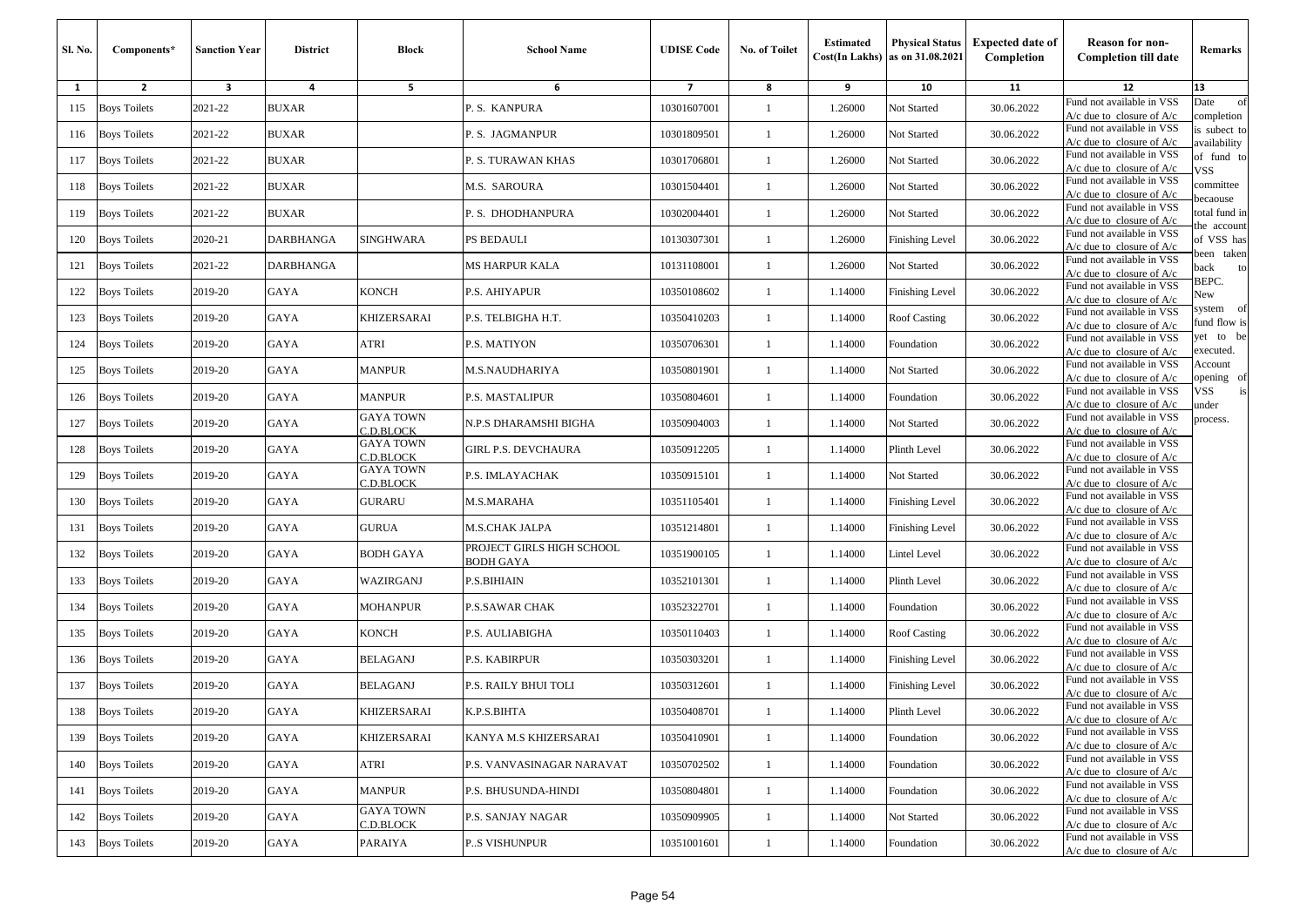| Sl. No. | Components*         | <b>Sanction Year</b> | <b>District</b> | <b>Block</b>        | <b>School Name</b>     | <b>UDISE Code</b> | No. of Toilet | <b>Estimated</b> | <b>Physical Status</b><br>$Cost(In$ Lakhs) as on $31.08.2021$ | <b>Expected date of</b><br>Completion | <b>Reason for non-</b><br><b>Completion till date</b>      | Remarks                      |
|---------|---------------------|----------------------|-----------------|---------------------|------------------------|-------------------|---------------|------------------|---------------------------------------------------------------|---------------------------------------|------------------------------------------------------------|------------------------------|
| 1       | $\overline{2}$      | 3                    | 4               | 5                   | 6                      | $\overline{7}$    | 8             | 9                | 10                                                            | 11                                    | 12                                                         | 13                           |
| 144     | <b>Boys Toilets</b> | 2019-20              | GAYA            | PARAIYA             | U.H.S. PUNAKALA        | 10351004301       | 1             | 1.14000          | <b>Finishing Level</b>                                        | 30.06.2022                            | Fund not available in VSS<br>$A/c$ due to closure of $A/c$ | of<br>Date<br>completion     |
| 145     | <b>Boys Toilets</b> | 2019-20              | GAYA            | PARAIYA             | P.S. KURMAIN           | 10351004701       | 1             | 1.14000          | <b>Finishing Level</b>                                        | 30.06.2022                            | Fund not available in VSS<br>$A/c$ due to closure of $A/c$ | is subect to<br>availability |
| 146     | <b>Boys Toilets</b> | 2019-20              | GAYA            | AMAS                | P.S.TILAIYA            | 10351307001       | 1             | 1.14000          | <b>Finishing Level</b>                                        | 30.06.2022                            | Fund not available in VSS<br>$A/c$ due to closure of $A/c$ | of fund to<br>VSS            |
| 147     | <b>Boys Toilets</b> | 2019-20              | <b>GAYA</b>     | <b>BANKEY BAZAR</b> | P.S. NAGOBAR           | 10351400801       | $\mathbf{1}$  | 1.14000          | Lintel Level                                                  | 30.06.2022                            | Fund not available in VSS<br>A/c due to closure of A/c     | committee<br>ecaouse         |
| 148     | <b>Boys Toilets</b> | 2019-20              | GAYA            | <b>BANKEY BAZAR</b> | M.S.TILAIYA            | 10351402201       | $\mathbf{1}$  | 1.14000          | Roof Casting                                                  | 30.06.2022                            | Fund not available in VSS<br>$A/c$ due to closure of $A/c$ | otal fund in<br>he account   |
| 149     | <b>Boys Toilets</b> | 2019-20              | GAYA            | <b>BANKEY BAZAR</b> | P.S. GYANKHAP          | 10351402701       | -1            | 1.14000          | <b>Finishing Level</b>                                        | 30.06.2022                            | Fund not available in VSS<br>$A/c$ due to closure of $A/c$ | of VSS has<br>een taken      |
| 150     | <b>Boys Toilets</b> | 2019-20              | GAYA            | <b>BANKEY BAZAR</b> | P.S. DHOLI             | 10351403301       | 1             | 1.14000          | Lintel Level                                                  | 30.06.2022                            | Fund not available in VSS<br>$A/c$ due to closure of $A/c$ | ack<br>to<br>BEPC.           |
| 151     | <b>Boys Toilets</b> | 2019-20              | GAYA            | <b>BANKEY BAZAR</b> | P.S. FATEHPUR          | 10351403901       | 1             | 1.14000          | <b>Finishing Level</b>                                        | 30.06.2022                            | Fund not available in VSS<br>$A/c$ due to closure of $A/c$ | New                          |
| 152     | <b>Boys Toilets</b> | 2019-20              | GAYA            | <b>BANKEY BAZAR</b> | P.S KOYRI BIGHA        | 10351404801       | -1            | 1.14000          | Plinth Level                                                  | 30.06.2022                            | Fund not available in VSS<br>A/c due to closure of A/c     | system of<br>fund flow is    |
| 153     | <b>Boys Toilets</b> | 2019-20              | <b>GAYA</b>     | <b>BANKEY BAZAR</b> | P.S. PARASDIH          | 10351407103       | -1            | 1.14000          | Foundation                                                    | 30.06.2022                            | Fund not available in VSS<br>A/c due to closure of A/c     | et to be<br>executed.        |
| 154     | <b>Boys Toilets</b> | 2019-20              | <b>GAYA</b>     | <b>BANKEY BAZAR</b> | <b>M.S BIKOPUR</b>     | 10351408101       | $\mathbf{1}$  | 1.14000          | Plinth Level                                                  | 30.06.2022                            | Fund not available in VSS<br>$A/c$ due to closure of $A/c$ | Account<br>pening of         |
| 155     | <b>Boys Toilets</b> | 2019-20              | GAYA            | <b>BANKEY BAZAR</b> | P.S.PARSACHUAN         | 10351408201       | 1             | 1.14000          | Lintel Level                                                  | 30.06.2022                            | Fund not available in VSS<br>$A/c$ due to closure of $A/c$ | /SS<br>is<br>ınder           |
| 156     | <b>Boys Toilets</b> | 2019-20              | GAYA            | <b>BANKEY BAZAR</b> | P.S. GANGTA            | 10351408402       | 1             | 1.14000          | Lintel Level                                                  | 30.06.2022                            | Fund not available in VSS<br>$A/c$ due to closure of $A/c$ | process.                     |
| 157     | <b>Boys Toilets</b> | 2019-20              | GAYA            | <b>BANKEY BAZAR</b> | P.S. AMBAKHAR H.T.     | 10351409101       | -1            | 1.14000          | Finishing Level                                               | 30.06.2022                            | Fund not available in VSS<br>$A/c$ due to closure of $A/c$ |                              |
| 158     | <b>Boys Toilets</b> | 2019-20              | <b>GAYA</b>     | <b>BANKEY BAZAR</b> | P.S.BRAHMORIA          | 10351409201       | -1            | 1.14000          | <b>Finishing Level</b>                                        | 30.06.2022                            | Fund not available in VSS<br>$A/c$ due to closure of $A/c$ |                              |
| 159     | <b>Boys Toilets</b> | 2019-20              | GAYA            | BANKEY BAZAR        | P.S. SIMREHAT          | 10351409501       | -1            | 1.14000          | Finishing Level                                               | 30.06.2022                            | Fund not available in VSS<br>A/c due to closure of A/c     |                              |
| 160     | <b>Boys Toilets</b> | 2019-20              | GAYA            | IMAMGANJ            | <b>M.S.BATASPUR</b>    | 10351508801       | 1             | 1.14000          | Foundation                                                    | 30.06.2022                            | Fund not available in VSS<br>$A/c$ due to closure of $A/c$ |                              |
| 161     | <b>Boys Toilets</b> | 2019-20              | GAYA            | DOBHI               | <b>P.S.MAKHRAUR</b>    | 10351802401       | -1            | 1.14000          | <b>Finishing Level</b>                                        | 30.06.2022                            | Fund not available in VSS<br>$A/c$ due to closure of $A/c$ |                              |
| 162     | <b>Boys Toilets</b> | 2019-20              | GAYA            | DOBHI               | <b>M.S.DUMRI</b>       | 10351802901       | 1             | 1.14000          | Roof Casting                                                  | 30.06.2022                            | Fund not available in VSS<br>$A/c$ due to closure of $A/c$ |                              |
| 163     | <b>Boys Toilets</b> | 2019-20              | GAYA            | DOBHI               | <b>P.S BHADWAR</b>     | 10351804602       | -1            | 1.14000          | Plinth Level                                                  | 30.06.2022                            | Fund not available in VSS<br>$A/c$ due to closure of $A/c$ |                              |
| 164     | <b>Boys Toilets</b> | 2019-20              | GAYA            | DOBHI               | P.S MAHKAMPUR          | 10351808504       | -1            | 1.14000          | <b>Finishing Level</b>                                        | 30.06.2022                            | Fund not available in VSS<br>$A/c$ due to closure of $A/c$ |                              |
| 165     | <b>Boys Toilets</b> | 2019-20              | GAYA            | <b>DOBHI</b>        | K.M.S.GHORAGHAT        | 10351810902       | 1             | 1.14000          | <b>Roof Casting</b>                                           | 30.06.2022                            | Fund not available in VSS<br>A/c due to closure of $A/c$   |                              |
| 166     | <b>Boys Toilets</b> | 2019-20              | GAYA            | <b>TANKUPPA</b>     | M.S.BADILBIGHA         | 10352005302       | 1             | 1.14000          | Foundation                                                    | 30.06.2022                            | Fund not available in VSS<br>$A/c$ due to closure of $A/c$ |                              |
|         | 167 Boys Toilets    | 2019-20              | <b>GAYA</b>     | <b>TANKUPPA</b>     | P.S.MUDDACHAK          | 10352008807       |               | 1.14000          | Foundation                                                    | 30.06.2022                            | Fund not available in VSS<br>$A/c$ due to closure of $A/c$ |                              |
| 168     | <b>Boys Toilets</b> | 2019-20              | GAYA            | <b>TANKUPPA</b>     | <b>P.S. BILAND PUR</b> | 10352009501       | $\mathbf{1}$  | 1.14000          | Foundation                                                    | 30.06.2022                            | Fund not available in VSS<br>$A/c$ due to closure of $A/c$ |                              |
| 169     | <b>Boys Toilets</b> | 2019-20              | GAYA            | <b>MOHANPUR</b>     | P.S.NASIRCHAK SC       | 10352321201       | $\mathbf{1}$  | 1.14000          | Foundation                                                    | 30.06.2022                            | Fund not available in VSS<br>$A/c$ due to closure of $A/c$ |                              |
| 170     | <b>Boys Toilets</b> | 2019-20              | GAYA            | <b>BARACHATTI</b>   | P.S.MUDHI              | 10352401801       | $\mathbf{1}$  | 1.14000          | Roof Casting                                                  | 30.06.2022                            | Fund not available in VSS<br>$A/c$ due to closure of $A/c$ |                              |
| 171     | <b>Boys Toilets</b> | 2019-20              | GAYA            | <b>BARACHATTI</b>   | <b>P.S.BARSUDI</b>     | 10352410401       | $\mathbf{1}$  | 1.14000          | Finishing Level                                               | 30.06.2022                            | Fund not available in VSS<br>$A/c$ due to closure of $A/c$ |                              |
| 172     | <b>Boys Toilets</b> | 2019-20              | GAYA            | <b>BARACHATTI</b>   | <b>P.S KADAL</b>       | 10352412001       | $\mathbf{1}$  | 1.14000          | <b>Finishing Level</b>                                        | 30.06.2022                            | Fund not available in VSS<br>A/c due to closure of A/c     |                              |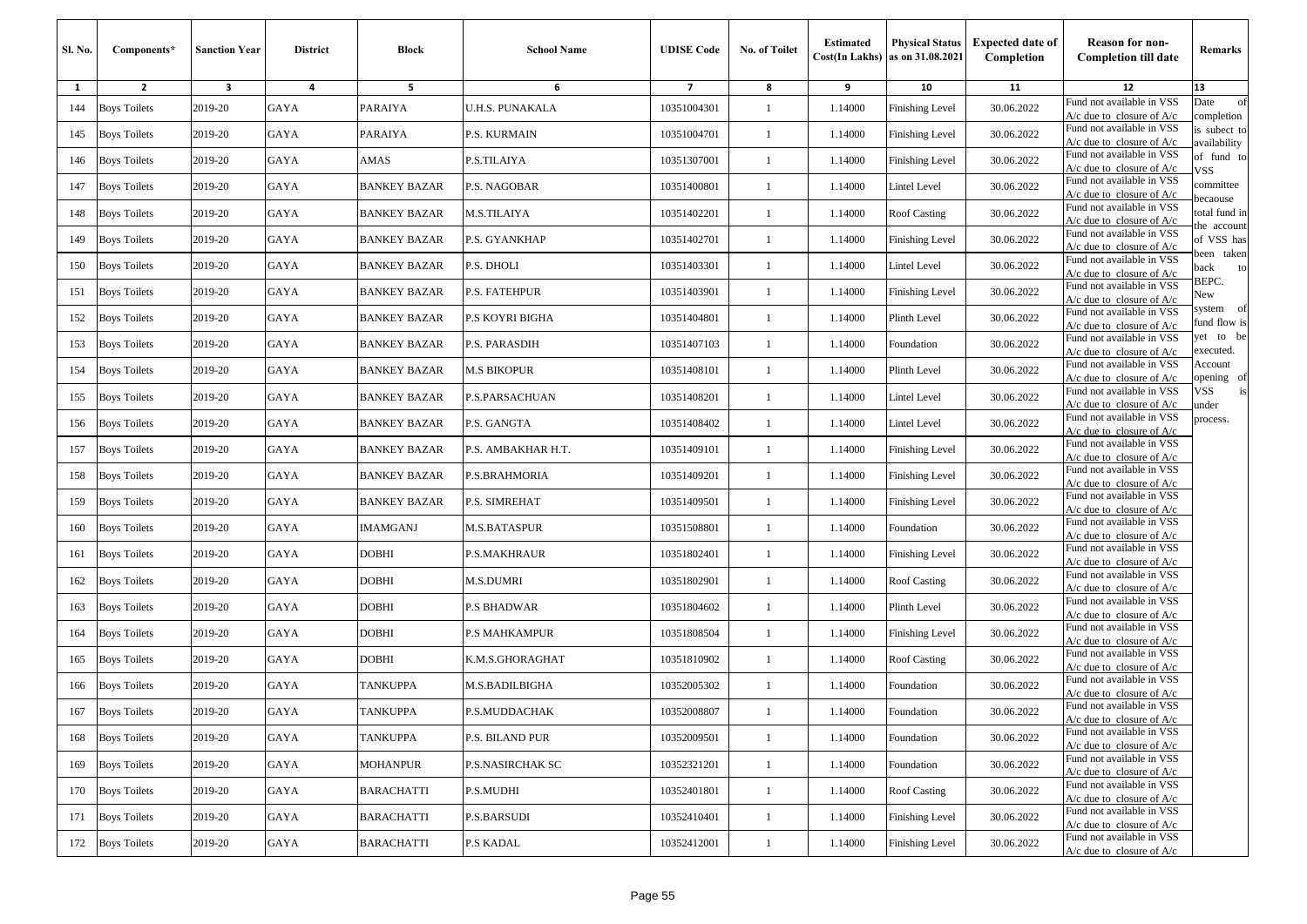| Sl. No.      | Components*         | <b>Sanction Year</b>    | <b>District</b>  | <b>Block</b>       | <b>School Name</b>                         | <b>UDISE Code</b> | <b>No. of Toilet</b> | <b>Estimated</b> | <b>Physical Status</b><br>$Cost(In$ Lakhs) as on $31.08.2021$ | <b>Expected date of</b><br>Completion | <b>Reason for non-</b><br><b>Completion till date</b>      | Remarks                      |
|--------------|---------------------|-------------------------|------------------|--------------------|--------------------------------------------|-------------------|----------------------|------------------|---------------------------------------------------------------|---------------------------------------|------------------------------------------------------------|------------------------------|
| $\mathbf{1}$ | $\overline{2}$      | $\overline{\mathbf{3}}$ | 4                | 5                  | 6                                          | $\overline{7}$    | 8                    | 9                | 10                                                            | 11                                    | 12                                                         | 13                           |
| 173          | <b>Boys Toilets</b> | 2020-21                 | GAYA             | <b>KHIZERSARAI</b> | P.S. HORMA KANYA                           | 10350410303       | -1                   | 1.26000          | Foundation                                                    | 30.06.2022                            | Fund not available in VSS<br>$A/c$ due to closure of $A/c$ | Date<br>of<br>completion     |
| 174          | <b>Boys Toilets</b> | 2020-21                 | GAYA             | <b>BARACHATTI</b>  | P.S.MUDHI                                  | 10352401801       | 1                    | 1.26000          | Finishing Level                                               | 30.06.2022                            | Fund not available in VSS<br>A/c due to closure of A/c     | is subect to<br>availability |
| 175          | <b>Boys Toilets</b> | 2020-21                 | GAYA             | <b>BARACHATTI</b>  | <b>P.S.BARSUDI</b>                         | 10352410401       | -1                   | 1.26000          | Finishing Level                                               | 30.06.2022                            | Fund not available in VSS<br>$A/c$ due to closure of $A/c$ | of fund to<br>VSS.           |
| 176          | <b>Boys Toilets</b> | 2021-22                 | GAYA             |                    | M.S. BANDHUA                               | 10350807201       | $\mathbf{1}$         | 1.26000          | Not Started                                                   | 30.06.2022                            | Fund not available in VSS<br>$A/c$ due to closure of $A/c$ | committee                    |
| 177          | <b>Boys Toilets</b> | 2021-22                 | GAYA             |                    | <b>M.S.BHAGWANPUR</b>                      | 10351914901       | -1                   | 1.26000          | Not Started                                                   | 30.06.2022                            | Fund not available in VSS<br>$A/c$ due to closure of $A/c$ | ecaouse<br>otal fund in      |
| 178          | <b>Boys Toilets</b> | 2021-22                 | GAYA             |                    | <b>M.S.BHURKUNDA</b>                       | 10351802501       | $\mathbf{1}$         | 1.26000          | Not Started                                                   | 30.06.2022                            | Fund not available in VSS<br>$A/c$ due to closure of $A/c$ | he account<br>of VSS has     |
| 179          | <b>Boys Toilets</b> | 2021-22                 | GAYA             |                    | P.S. KOILIPUR SC                           | 10350803002       | $\mathbf{1}$         | 1.26000          | Not Started                                                   | 30.06.2022                            | Fund not available in VSS<br>A/c due to closure of A/c     | een taken<br>back<br>to      |
| 180          | <b>Boys Toilets</b> | 2021-22                 | GAYA             |                    | P.S. BALUA PAHARTAR                        | 10350606401       | -1                   | 1.26000          | Not Started                                                   | 30.06.2022                            | Fund not available in VSS<br>A/c due to closure of A/c     | BEPC.<br>New                 |
| 181          | <b>Boys Toilets</b> | 2021-22                 | GAYA             |                    | URDU M.S.NARKATIYA                         | 10351910401       | $\mathbf{1}$         | 1.26000          | Not Started                                                   | 30.06.2022                            | Fund not available in VSS<br>$A/c$ due to closure of $A/c$ | system of<br>fund flow is    |
| 182          | <b>Boys Toilets</b> | 2021-22                 | GAYA             |                    | P.S. N ABGILA PAHADTALI                    | 10350804503       | $\mathbf{1}$         | 1.26000          | Not Started                                                   | 30.06.2022                            | Fund not available in VSS<br>$A/c$ due to closure of $A/c$ | et to be<br>executed.        |
| 183          | <b>Boys Toilets</b> | 2021-22                 | GAYA             |                    | P.S. KHANETA H.T.                          | 10350305302       | $\mathbf{1}$         | 1.26000          | Not Started                                                   | 30.06.2022                            | Fund not available in VSS<br>A/c due to closure of A/c     | Account<br>pening of         |
| 184          | <b>Boys Toilets</b> | 2021-22                 | GAYA             |                    | <b>P.S NAWADIH</b>                         | 10352306002       | $\mathbf{1}$         | 1.26000          | Not Started                                                   | 30.06.2022                            | Fund not available in VSS<br>A/c due to closure of A/c     | √SS<br>is<br>under           |
| 185          | <b>Boys Toilets</b> | 2021-22                 | GAYA             |                    | P.S. GERE SC                               | 10350803602       | -1                   | 1.26000          | Not Started                                                   | 30.06.2022                            | Fund not available in VSS<br>A/c due to closure of A/c     | process.                     |
| 186          | <b>Boys Toilets</b> | 2021-22                 | GAYA             |                    | P.S. BHOLA BHIGHA                          | 10350701803       | $\mathbf{1}$         | 1.26000          | Not Started                                                   | 30.06.2022                            | Fund not available in VSS<br>$A/c$ due to closure of $A/c$ |                              |
| 187          | <b>Boys Toilets</b> | 2021-22                 | GAYA             |                    | M.S.AKAUNI                                 | 10350400601       | $\mathbf{1}$         | 1.26000          | Not Started                                                   | 30.06.2022                            | Fund not available in VSS<br>$A/c$ due to closure of $A/c$ |                              |
| 188          | <b>Boys Toilets</b> | 2021-22                 | GAYA             |                    | P.S. PALI                                  | 10350700201       | $\mathbf{1}$         | 1.26000          | Not Started                                                   | 30.06.2022                            | Fund not available in VSS<br>$A/c$ due to closure of $A/c$ |                              |
| 189          | <b>Boys Toilets</b> | 2021-22                 | GAYA             |                    | P.S. LODIPUR AZADBIGHA SC.                 | 10350303701       | $\mathbf{1}$         | 1.26000          | Not Started                                                   | 30.06.2022                            | Fund not available in VSS<br>$A/c$ due to closure of $A/c$ |                              |
| 190          | <b>Boys Toilets</b> | 2021-22                 | GAYA             |                    | P.S. MAHESIYA                              | 10350413401       | 1                    | 1.26000          | Not Started                                                   | 30.06.2022                            | Fund not available in VSS<br>$A/c$ due to closure of $A/c$ |                              |
| 191          | <b>Boys Toilets</b> | 2021-22                 | GAYA             |                    | P.S. NAWADA DIH                            | 10350800702       | -1                   | 1.26000          | Not Started                                                   | 30.06.2022                            | Fund not available in VSS<br>$A/c$ due to closure of $A/c$ |                              |
| 192          | <b>Boys Toilets</b> | 2019-20                 | GOPALGANJ        | PHULWARIYA         | P.S. SONGARAWA DAKSHIN                     | 10150601503       | $\mathbf{1}$         | 1.14000          | Not Started                                                   | 30.06.2022                            | Fund not available in VSS<br>$A/c$ due to closure of $A/c$ |                              |
| 193          | <b>Boys Toilets</b> | 2019-20                 | GOPALGANJ        | PHULWARIYA         | P.S. VRIKSHA BATHUA                        | 10150604501       | $\mathbf{1}$         | 1.14000          | Foundation                                                    | 30.06.2022                            | Fund not available in VSS<br>$A/c$ due to closure of $A/c$ |                              |
| 194          | <b>Boys Toilets</b> | 2019-20                 | GOPALGANJ        | <b>MANJHA</b>      | N.P.S. BHEDIHARI TOLA<br><b>MADHUSARYA</b> | 10151102502       | 1                    | 1.14000          | <b>Roof Casting</b>                                           | 30.06.2022                            | Fund not available in VSS<br>$A/c$ due to closure of $A/c$ |                              |
| 195          | <b>Boys Toilets</b> | 2019-20                 | <b>GOPALGANJ</b> | <b>MANJHA</b>      | N.P.S. INDRWAN                             | 10151107901       | -1                   | 1.14000          | Finishing Level                                               | 30.06.2022                            | Fund not available in VSS<br>$A/c$ due to closure of $A/c$ |                              |
|              | 196 Boys Toilets    | 2019-20                 | <b>GOPALGANJ</b> | <b>BAIKUNTHPUR</b> | P.S. MASURIA URDU                          | 10151402902       |                      | 1.14000          | Lintel Level                                                  | 30.06.2022                            | Fund not available in VSS<br>$A/c$ due to closure of $A/c$ |                              |
|              | 197 Boys Toilets    | 2019-20                 | GOPALGANJ        | <b>PANCHDEORI</b>  | U.M.S. MAJHAVALIA                          | 10150401301       | 1                    | 1.14000          | <b>Finishing Level</b>                                        | 30.06.2022                            | Fund not available in VSS<br>$A/c$ due to closure of $A/c$ |                              |
|              | 198 Boys Toilets    | 2019-20                 | <b>GOPALGANJ</b> | HATHUA             | U.M.S. KHARAUNI VRITITOLA                  | 10150707101       | $\mathbf{1}$         | 1.14000          | Finishing Level                                               | 30.06.2022                            | Fund not available in VSS<br>$A/c$ due to closure of $A/c$ |                              |
| 199          | <b>Boys Toilets</b> | 2019-20                 | GOPALGANJ        | <b>UCHAKAGAON</b>  | N.P.S. DHARMAN TOLA                        | 10150805505       | $\mathbf{1}$         | 1.14000          | <b>Finishing Level</b>                                        | 30.06.2022                            | Fund not available in VSS<br>$A/c$ due to closure of $A/c$ |                              |
| 200          | <b>Boys Toilets</b> | 2019-20                 | <b>GOPALGANJ</b> | <b>MANJHA</b>      | N.P.S. PATHRA NADI PAR                     | 10151108401       | $\mathbf{1}$         | 1.14000          | Lintel Level                                                  | 30.06.2022                            | Fund not available in VSS<br>$A/c$ due to closure of $A/c$ |                              |
|              | 201 Boys Toilets    | 2019-20                 | GOPALGANJ        | <b>BARAULI</b>     | <b>U.M.S. GIRL DEVAPUR</b>                 | 10151200102       | $\mathbf{1}$         | 1.14000          | Lintel Level                                                  | 30.06.2022                            | Fund not available in VSS<br>A/c due to closure of $A/c$   |                              |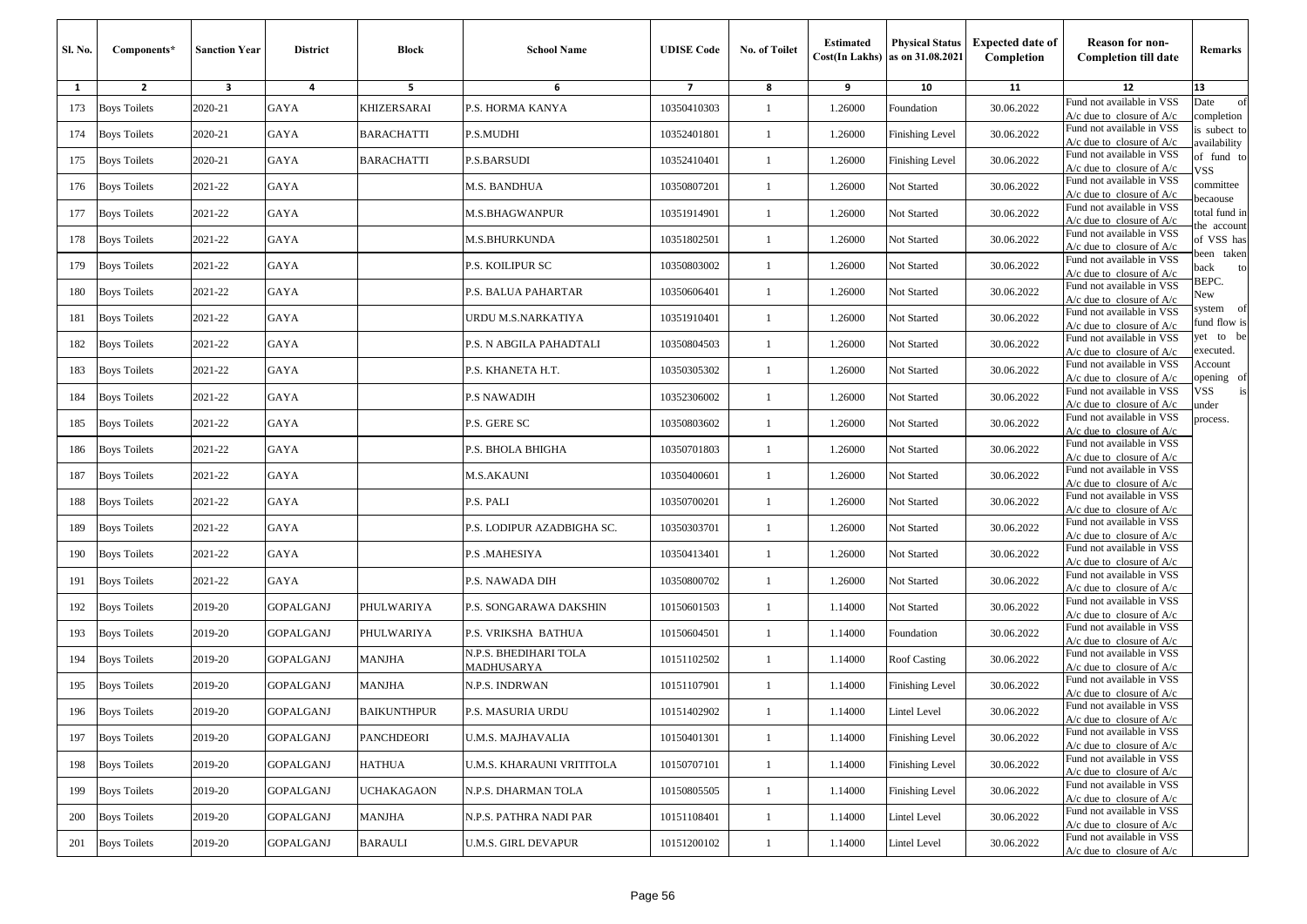| Sl. No. | Components*         | <b>Sanction Year</b> | <b>District</b>    | Block             | <b>School Name</b>          | <b>UDISE Code</b>       | No. of Toilet | <b>Estimated</b> | <b>Physical Status</b><br>$Cost(In$ Lakhs) as on $31.08.2021$ | <b>Expected date of</b><br>Completion | <b>Reason for non-</b><br><b>Completion till date</b>      | Remarks                      |
|---------|---------------------|----------------------|--------------------|-------------------|-----------------------------|-------------------------|---------------|------------------|---------------------------------------------------------------|---------------------------------------|------------------------------------------------------------|------------------------------|
| 1       | $\overline{2}$      | 3                    | 4                  | 5                 | 6                           | $\overline{\mathbf{z}}$ | 8             | 9                | 10                                                            | 11                                    | 12                                                         | 13                           |
| 202     | <b>Boys Toilets</b> | 2019-20              | <b>GOPALGANJ</b>   | <b>BARAULI</b>    | N.P.S. SIKTIYA SRIDHAR SAHI | 10151201202             | 1             | 1.14000          | Lintel Level                                                  | 30.06.2022                            | Fund not available in VSS<br>$A/c$ due to closure of $A/c$ | of<br>Date<br>completion     |
| 203     | <b>Boys Toilets</b> | 2019-20              | GOPALGANJ          | BARAULI           | P.S. PANDITPUR              | 10151205401             | 1             | 1.14000          | Plinth Level                                                  | 30.06.2022                            | Fund not available in VSS<br>$A/c$ due to closure of $A/c$ | is subect to<br>availability |
| 204     | <b>Boys Toilets</b> | 2019-20              | <b>GOPALGANJ</b>   | <b>SIDHWALIA</b>  | P.S. GIRL SHER              | 10151300102             | -1            | 1.14000          | Lintel Level                                                  | 30.06.2022                            | Fund not available in VSS<br>$A/c$ due to closure of $A/c$ | of fund to<br>VSS            |
| 205     | <b>Boys Toilets</b> | 2019-20              | GOPALGANJ          | BAIKUNTHPUR       | U.M.S. REOTITH              | 10151400801             | $\mathbf{1}$  | 1.14000          | <b>Roof Casting</b>                                           | 30.06.2022                            | Fund not available in VSS<br>A/c due to closure of A/c     | committee<br>pecaouse        |
| 206     | <b>Boys Toilets</b> | 2019-20              | GOPALGANJ          | BAIKUNTHPUR       | P.S. PAHARPUR               | 10151405301             | -1            | 1.14000          | Plinth Level                                                  | 30.06.2022                            | Fund not available in VSS<br>A/c due to closure of $A/c$   | otal fund in                 |
| 207     | <b>Boys Toilets</b> | 2021-22              | <b>GOPALGANJ</b>   |                   | U.M.S. PANDIT KE HARPUR     | 10150902701             | -1            | 1.26000          | Not Started                                                   | 30.06.2022                            | Fund not available in VSS<br>$A/c$ due to closure of $A/c$ | he account<br>of VSS has     |
| 208     | <b>Boys Toilets</b> | 2021-22              | GOPALGANJ          |                   | N.P.S. BADA KOIERAULI       | 10150710101             | -1            | 1.26000          | Not Started                                                   | 30.06.2022                            | Fund not available in VSS<br>$A/c$ due to closure of $A/c$ | veen taken<br>ack<br>to      |
| 209     | <b>Boys Toilets</b> | 2021-22              | GOPALGANJ          |                   | P.S. D.A.V. GOPALGANJ       | 10151005202             | 1             | 1.26000          | Not Started                                                   | 30.06.2022                            | Fund not available in VSS<br>$A/c$ due to closure of $A/c$ | BEPC.<br>New                 |
| 210     | <b>Boys Toilets</b> | 2021-22              | GOPALGANJ          |                   | P.S. MADAR KHAS             | 10150202001             | -1            | 1.26000          | Not Started                                                   | 30.06.2022                            | Fund not available in VSS<br>A/c due to closure of A/c     | system of<br>fund flow is    |
| 211     | <b>Boys Toilets</b> | 2021-22              | GOPALGANJ          |                   | P.S. TURPATTI               | 10150700401             | $\mathbf{1}$  | 1.26000          | Not Started                                                   | 30.06.2022                            | Fund not available in VSS<br>A/c due to closure of A/c     | et to be<br>executed.        |
| 212     | <b>Boys Toilets</b> | 2021-22              | <b>GOPALGANJ</b>   |                   | P.S. LAXAMIPUR 3            | 10150307202             | $\mathbf{1}$  | 1.26000          | Not Started                                                   | 30.06.2022                            | Fund not available in VSS<br>$A/c$ due to closure of $A/c$ | Account<br>pening of         |
| 213     | <b>Boys Toilets</b> | 2021-22              | <b>GOPALGANJ</b>   |                   | P.S. RATANCHAK              | 10150702503             | -1            | 1.26000          | Not Started                                                   | 30.06.2022                            | Fund not available in VSS<br>$A/c$ due to closure of $A/c$ | /SS<br>is<br>ınder           |
| 214     | <b>Boys Toilets</b> | 2020-21              | JEHANABAD          | <b>IULASGANJ</b>  | N.PS BECHUA BIGHA           | 10330300804             | -1            | 1.26000          | <b>Finishing Level</b>                                        | 30.06.2022                            | Fund not available in VSS<br>$A/c$ due to closure of $A/c$ | process.                     |
| 215     | <b>Boys Toilets</b> | 2020-21              | JEHANABAD          | HULASGANJ         | N.PS GHANSHYAM BIGHA        | 10330302702             | $\mathbf{1}$  | 1.26000          | Foundation                                                    | 30.06.2022                            | Fund not available in VSS<br>$A/c$ due to closure of $A/c$ |                              |
| 216     | <b>Boys Toilets</b> | 2020-21              | JEHANABAD          | HULASGANJ         | P.S.BISHUNPUR               | 10330303001             | $\mathbf{1}$  | 1.26000          | Not Started                                                   | 30.06.2022                            | Fund not available in VSS<br>$A/c$ due to closure of $A/c$ |                              |
| 217     | <b>Boys Toilets</b> | 2020-21              | JEHANABAD          | HULASGANJ         | N.P.S. PATHAK BIGHA         | 10330303206             | -1            | 1.26000          | Finishing Level                                               | 30.06.2022                            | Fund not available in VSS<br>A/c due to closure of A/c     |                              |
| 218     | <b>Boys Toilets</b> | 2020-21              | <b>JEHANABAD</b>   | HULASGANJ         | P.S.SUKIYAWAN               | 10330304301             | 1             | 1.26000          | Not Started                                                   | 30.06.2022                            | Fund not available in VSS<br>A/c due to closure of $A/c$   |                              |
| 219     | <b>Boys Toilets</b> | 2020-21              | JEHANABAD          | MAKHDUMPUR        | N.P.S MANHATTA BIGHA        | 10330805004             | -1            | 1.26000          | Foundation                                                    | 30.06.2022                            | Fund not available in VSS<br>$A/c$ due to closure of $A/c$ |                              |
| 220     | <b>Boys Toilets</b> | 2020-21              | JEHANABAD          | MAKHDUMPUR        | P.S.MAKARPUR                | 10330808502             | 1             | 1.26000          | Not Started                                                   | 30.06.2022                            | Fund not available in VSS<br>$A/c$ due to closure of $A/c$ |                              |
| 221     | <b>Boys Toilets</b> | 2020-21              | JEHANABAD          | <b>MAKHDUMPUR</b> | UMS .BAGWAR URDU            | 10330812302             | -1            | 1.26000          | Not Started                                                   | 30.06.2022                            | Fund not available in VSS<br>$A/c$ due to closure of $A/c$ |                              |
| 222     | <b>Boys Toilets</b> | 2020-21              | <b>JEHANABAD</b>   | RATNI FARIDPUR    | <b>P.S.NIRPUR</b>           | 10330900201             | $\mathbf{1}$  | 1.26000          | Foundation                                                    | 30.06.2022                            | Fund not available in VSS<br>$A/c$ due to closure of $A/c$ |                              |
| 223     | <b>Boys Toilets</b> | 2020-21              | JEHANABAD          | RATNI FARIDPUR    | NAV. P.S. DYALI BIGHA       | 10330906006             | -1            | 1.26000          | <b>Finishing Level</b>                                        | 30.06.2022                            | Fund not available in VSS<br>$A/c$ due to closure of $A/c$ |                              |
| 224     | <b>Boys Toilets</b> | 2021-22              | JEHANABAD          |                   | <b>U.M.S.MIRJAPUR</b>       | 10330905301             | 1             | 1.26000          | Not Started                                                   | 30.06.2022                            | Fund not available in VSS<br>$A/c$ due to closure of $A/c$ |                              |
|         | 225 Boys Toilets    | 2021-22              | JEHANABAD          |                   | P.S.HABIBALIPUR             | 10331202401             |               | 1.26000          | <b>Not Started</b>                                            | 30.06.2022                            | Fund not available in VSS<br>$A/c$ due to closure of $A/c$ |                              |
| 226     | <b>Boys Toilets</b> | 2021-22              | JEHANABAD          |                   | P.S.BISHUNPUR-1             | 10330200901             | $\mathbf{1}$  | 1.26000          | Not Started                                                   | 30.06.2022                            | Fund not available in VSS<br>$A/c$ due to closure of $A/c$ |                              |
| 227     | <b>Boys Toilets</b> | 2021-22              | JEHANABAD          |                   | U.M.S SALARPUR              | 10330204501             | $\mathbf{1}$  | 1.26000          | Not Started                                                   | 30.06.2022                            | Fund not available in VSS<br>A/c due to closure of A/c     |                              |
| 228     | <b>Boys Toilets</b> | 2021-22              | JEHANABAD          |                   | URDU P.S.MALATHI- GIRLS     | 10330808801             | $\mathbf{1}$  | 1.26000          | Not Started                                                   | 30.06.2022                            | Fund not available in VSS<br>$A/c$ due to closure of $A/c$ |                              |
| 229     | <b>Boys Toilets</b> | 2019-20              | KAIMUR<br>(BHABUA) | <b>BHABUA</b>     | <b>U.M.S KHAIRA</b>         | 10310101201             | $\mathbf{1}$  | 1.14000          | Finishing Level                                               | 30.06.2022                            | Fund not available in VSS<br>$A/c$ due to closure of $A/c$ |                              |
| 230     | <b>Boys Toilets</b> | 2019-20              | KAIMUR<br>(BHABUA) | BHABUA            | PS BHABUA 21                | 10310103701             | $\mathbf{1}$  | 1.14000          | Foundation                                                    | 30.06.2022                            | Fund not available in VSS<br>A/c due to closure of A/c     |                              |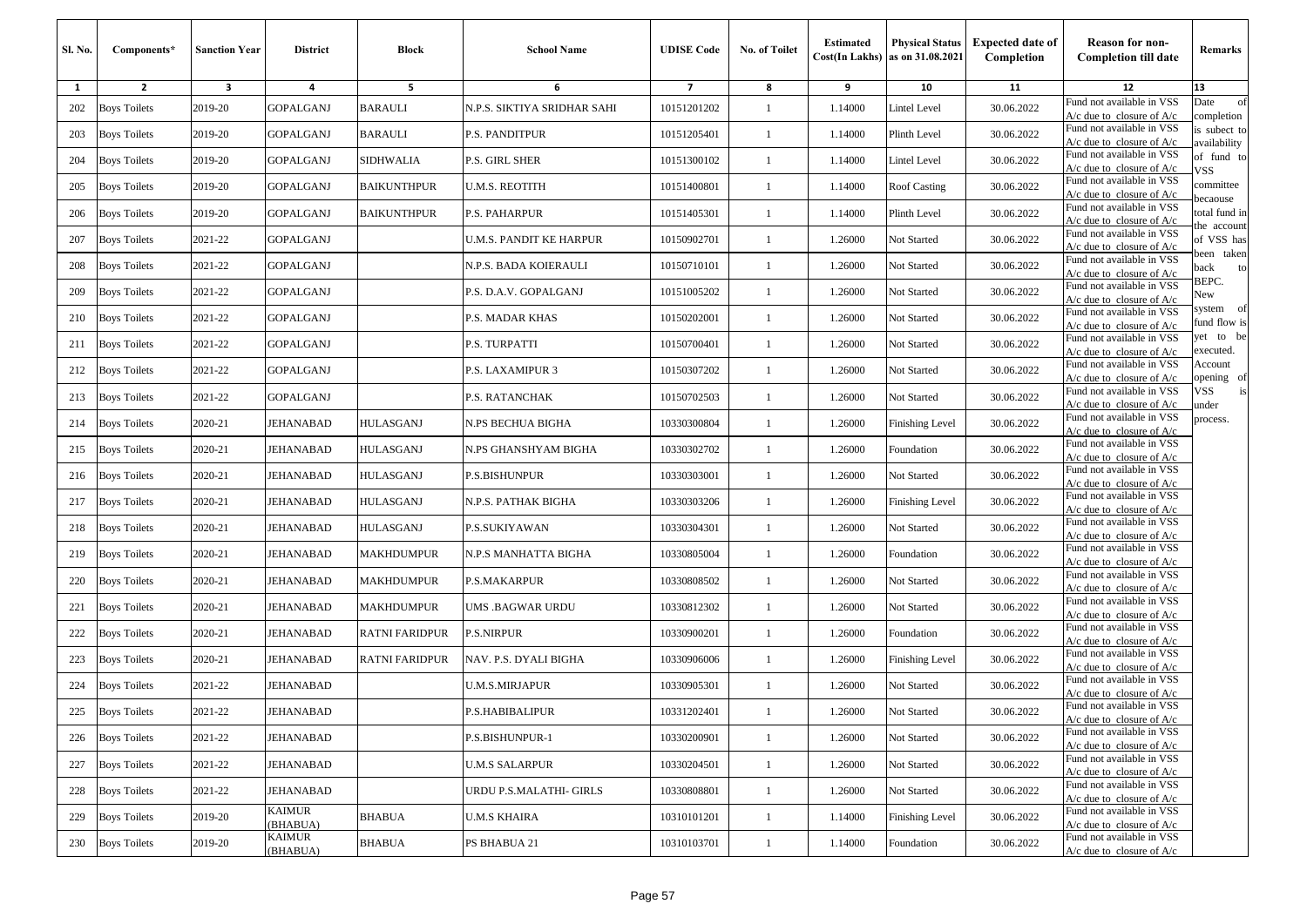| Sl. No. | Components*         | <b>Sanction Year</b>    | <b>District</b>           | <b>Block</b>      | <b>School Name</b>                    | <b>UDISE Code</b> | <b>No. of Toilet</b> | <b>Estimated</b> | <b>Physical Status</b><br>$Cost(In$ Lakhs) as on $31.08.2021$ | <b>Expected date of</b><br>Completion | <b>Reason for non-</b><br><b>Completion till date</b>      | Remarks                      |
|---------|---------------------|-------------------------|---------------------------|-------------------|---------------------------------------|-------------------|----------------------|------------------|---------------------------------------------------------------|---------------------------------------|------------------------------------------------------------|------------------------------|
| 1       | $\overline{2}$      | $\overline{\mathbf{3}}$ | 4                         | 5                 | 6                                     | $\overline{7}$    | 8                    | 9                | 10                                                            | 11                                    | 12                                                         | 13                           |
| 231     | <b>Boys Toilets</b> | 2019-20                 | KAIMUR<br>(BHABUA)        | <b>BHABUA</b>     | P.S. JAGATPURA                        | 10310105701       | $\mathbf{1}$         | 1.14000          | <b>Finishing Level</b>                                        | 30.06.2022                            | Fund not available in VSS<br>$A/c$ due to closure of $A/c$ | Date<br>of<br>completion     |
| 232     | <b>Boys Toilets</b> | 2019-20                 | <b>KAIMUR</b><br>(BHABUA) | <b>BHABUA</b>     | URDU P.S. KOHARI                      | 10310111201       | 1                    | 1.14000          | Roof Casting                                                  | 30.06.2022                            | Fund not available in VSS<br>A/c due to closure of A/c     | is subect to<br>availability |
| 233     | <b>Boys Toilets</b> | 2019-20                 | <b>KAIMUR</b><br>(BHABUA) | <b>BHABUA</b>     | N.P.S. AMRHA                          | 10310113702       | -1                   | 1.14000          | <b>Finishing Level</b>                                        | 30.06.2022                            | Fund not available in VSS<br>A/c due to closure of A/c     | of fund to<br>VSS            |
| 234     | <b>Boys Toilets</b> | 2019-20                 | <b>KAIMUR</b><br>(BHABUA) | <b>BHABUA</b>     | P.S. NIBI                             | 10310117701       | -1                   | 1.14000          | <b>Finishing Level</b>                                        | 30.06.2022                            | Fund not available in VSS<br>A/c due to closure of A/c     | committee<br>ecaouse         |
| 235     | <b>Boys Toilets</b> | 2019-20                 | KAIMUR<br>(BHABUA)        | <b>BHAGWANPUR</b> | N.P.S. RAJPUR                         | 10310200101       | 1                    | 1.14000          | Plinth Level                                                  | 30.06.2022                            | Fund not available in VSS<br>A/c due to closure of $A/c$   | otal fund in<br>he account   |
| 236     | <b>Boys Toilets</b> | 2019-20                 | KAIMUR<br>(BHABUA)        | ADHAURA           | URDU M.S. ADHOURA                     | 10310300403       | -1                   | 1.14000          | <b>Finishing Level</b>                                        | 30.06.2022                            | Fund not available in VSS<br>$A/c$ due to closure of $A/c$ | of VSS has<br>veen taken     |
| 237     | <b>Boys Toilets</b> | 2019-20                 | <b>KAIMUR</b><br>(BHABUA) | <b>ADHAURA</b>    | URDU M.S. MARPA                       | 10310303002       | $\mathbf{1}$         | 1.14000          | <b>Finishing Level</b>                                        | 30.06.2022                            | Fund not available in VSS<br>A/c due to closure of A/c     | əack<br>to<br>BEPC.          |
| 238     | <b>Boys Toilets</b> | 2019-20                 | KAIMUR<br>(BHABUA)        | RAMPUR            | U.M.S. BAHERI                         | 10310413401       | $\mathbf{1}$         | 1.14000          | <b>Finishing Level</b>                                        | 30.06.2022                            | Fund not available in VSS<br>$A/c$ due to closure of $A/c$ | New                          |
| 239     | <b>Boys Toilets</b> | 2019-20                 | <b>KAIMUR</b><br>(BHABUA) | <b>RAMPUR</b>     | URDU M.S. AMAON                       | 10310413602       | $\mathbf{1}$         | 1.14000          | <b>Finishing Level</b>                                        | 30.06.2022                            | Fund not available in VSS<br>$A/c$ due to closure of $A/c$ | system of<br>fund flow is    |
| 240     | <b>Boys Toilets</b> | 2019-20                 | <b>KAIMUR</b><br>(BHABUA) | MOHANIA           | URDU P.S. BHAGIRATH PUR               | 10310818301       | -1                   | 1.14000          | Roof Casting                                                  | 30.06.2022                            | Fund not available in VSS<br>$A/c$ due to closure of $A/c$ | et to be<br>executed.        |
| 241     | <b>Boys Toilets</b> | 2019-20                 | KAIMUR<br>(BHABUA)        | <b>BHABUA</b>     | UPG.M.S. ITADHI                       | 10310104401       | 1                    | 1.14000          | Finishing Level                                               | 30.06.2022                            | Fund not available in VSS<br>$A/c$ due to closure of $A/c$ | Account<br>pening of         |
| 242     | <b>Boys Toilets</b> | 2019-20                 | KAIMUR<br>(BHABUA)        | BHABUA            | P.S. DARIDIH                          | 10310110801       | $\mathbf{1}$         | 1.14000          | Roof Casting                                                  | 30.06.2022                            | Fund not available in VSS<br>$A/c$ due to closure of $A/c$ | /SS<br>is<br><i>inder</i>    |
| 243     | <b>Boys Toilets</b> | 2019-20                 | <b>KAIMUR</b><br>(BHABUA) | <b>BHABUA</b>     | P.S. EKAUNI                           | 10310114801       | 1                    | 1.14000          | Roof Casting                                                  | 30.06.2022                            | Fund not available in VSS<br>A/c due to closure of A/c     | rocess.                      |
| 244     | <b>Boys Toilets</b> | 2019-20                 | KAIMUR<br>(BHABUA)        | <b>BHABUA</b>     | UPG.M.S. MANIHARI                     | 10310117401       | 1                    | 1.14000          | Finishing Level                                               | 30.06.2022                            | Fund not available in VSS<br>$A/c$ due to closure of $A/c$ |                              |
| 245     | <b>Boys Toilets</b> | 2019-20                 | <b>KAIMUR</b><br>(BHABUA) | <b>BHABUA</b>     | <b>GIRL P.S. MOKARI</b>               | 10310122504       | -1                   | 1.14000          | Not Started                                                   | 30.06.2022                            | Fund not available in VSS<br>$A/c$ due to closure of $A/c$ |                              |
| 246     | <b>Boys Toilets</b> | 2019-20                 | <b>KAIMUR</b><br>(BHABUA) | <b>BHABUA</b>     | P.S. SIKTHI                           | 10310125902       | $\mathbf{1}$         | 1.14000          | <b>Finishing Level</b>                                        | 30.06.2022                            | Fund not available in VSS<br>$A/c$ due to closure of $A/c$ |                              |
| 247     | <b>Boys Toilets</b> | 2019-20                 | <b>KAIMUR</b><br>(BHABUA) | BHAGWANPUR        | NEW P.S BAKHARHANDH                   | 10310201801       | -1                   | 1.14000          | Not Started                                                   | 30.06.2022                            | Fund not available in VSS<br>$A/c$ due to closure of $A/c$ |                              |
| 248     | <b>Boys Toilets</b> | 2019-20                 | KAIMUR<br>(BHABUA)        | <b>BHAGWANPUR</b> | NEW P.S PARARI                        | 10310210701       | $\mathbf{1}$         | 1.14000          | <b>Finishing Level</b>                                        | 30.06.2022                            | Fund not available in VSS<br>A/c due to closure of A/c     |                              |
| 249     | <b>Boys Toilets</b> | 2019-20                 | <b>KAIMUR</b><br>(BHABUA) | <b>RAMPUR</b>     | UPGRADED HIGH SCHOOL<br><b>OHANDI</b> | 10310408701       | 1                    | 1.14000          | <b>Finishing Level</b>                                        | 30.06.2022                            | Fund not available in VSS<br>$A/c$ due to closure of $A/c$ |                              |
| 250     | <b>Boys Toilets</b> | 2019-20                 | <b>KAIMUR</b><br>(BHABUA) | <b>CHAND</b>      | M.S. SILAUTA                          | 10310601501       | 1                    | 1.14000          | Not Started                                                   | 30.06.2022                            | Fund not available in VSS<br>$A/c$ due to closure of $A/c$ |                              |
| 251     | <b>Boys Toilets</b> | 2019-20                 | <b>KAIMUR</b><br>(BHABUA) | <b>CHAND</b>      | <b>U.M.S KONAHARA</b>                 | 10310602401       | -1                   | 1.14000          | Not Started                                                   | 30.06.2022                            | Fund not available in VSS<br>$A/c$ due to closure of $A/c$ |                              |
| 252     | <b>Boys Toilets</b> | 2019-20                 | KAIMUR<br>(BHABUA)        | <b>CHAND</b>      | P.S. PIPARIA                          | 10310602701       | $\mathbf{1}$         | 1.14000          | Lintel Level                                                  | 30.06.2022                            | Fund not available in VSS<br>A/c due to closure of $A/c$   |                              |
| 253     | <b>Boys Toilets</b> | 2019-20                 | KAIMUR<br>(BHABUA)        | DURGAWATI         | G.P.S. ISHIPUR                        | 10310702301       | $\mathbf{1}$         | 1.14000          | Not Started                                                   | 30.06.2022                            | Fund not available in VSS<br>A/c due to closure of $A/c$   |                              |
| 254     | <b>Boys Toilets</b> | 2019-20                 | <b>KAIMUR</b><br>(BHABUA) | <b>MOHANIA</b>    | P.S. BELAHRI                          | 10310805701       |                      | 1.14000          | Finishing Level                                               | 30.06.2022                            | Fund not available in VSS<br>$A/c$ due to closure of $A/c$ |                              |
| 255     | <b>Boys Toilets</b> | 2019-20                 | <b>KAIMUR</b><br>(BHABUA) | <b>MOHANIA</b>    | P S PANDEY DEHARIA                    | 10310819001       | $\mathbf{1}$         | 1.14000          | <b>Finishing Level</b>                                        | 30.06.2022                            | Fund not available in VSS<br>$A/c$ due to closure of $A/c$ |                              |
| 256     | <b>Boys Toilets</b> | 2019-20                 | <b>KAIMUR</b><br>(BHABUA) | <b>RAMGARH</b>    | <b>U.M.S BANDIPUR</b>                 | 10310902401       | $\mathbf{1}$         | 1.14000          | Not Started                                                   | 30.06.2022                            | Fund not available in VSS<br>$A/c$ due to closure of $A/c$ |                              |
| 257     | <b>Boys Toilets</b> | 2020-21                 | KAIMUR<br>(BHABUA)        | <b>BHAGWANPUR</b> | P.S. MOHANPUR                         | 10310213801       | $\mathbf{1}$         | 1.26000          | <b>Finishing Level</b>                                        | 30.06.2022                            | Fund not available in VSS<br>$A/c$ due to closure of $A/c$ |                              |
| 258     | <b>Boys Toilets</b> | 2021-22                 | KATIHAR                   |                   | <b>UMS JOTTALIV</b>                   | 10101600601       | $\mathbf{1}$         | 1.26000          | Not Started                                                   | 30.06.2022                            | Fund not available in VSS<br>$A/c$ due to closure of $A/c$ |                              |
| 259     | <b>Boys Toilets</b> | 2021-22                 | KATIHAR                   |                   | <b>UMS DHENUA</b>                     | 10100601904       | $\mathbf{1}$         | 1.26000          | Not Started                                                   | 30.06.2022                            | Fund not available in VSS<br>$A/c$ due to closure of $A/c$ |                              |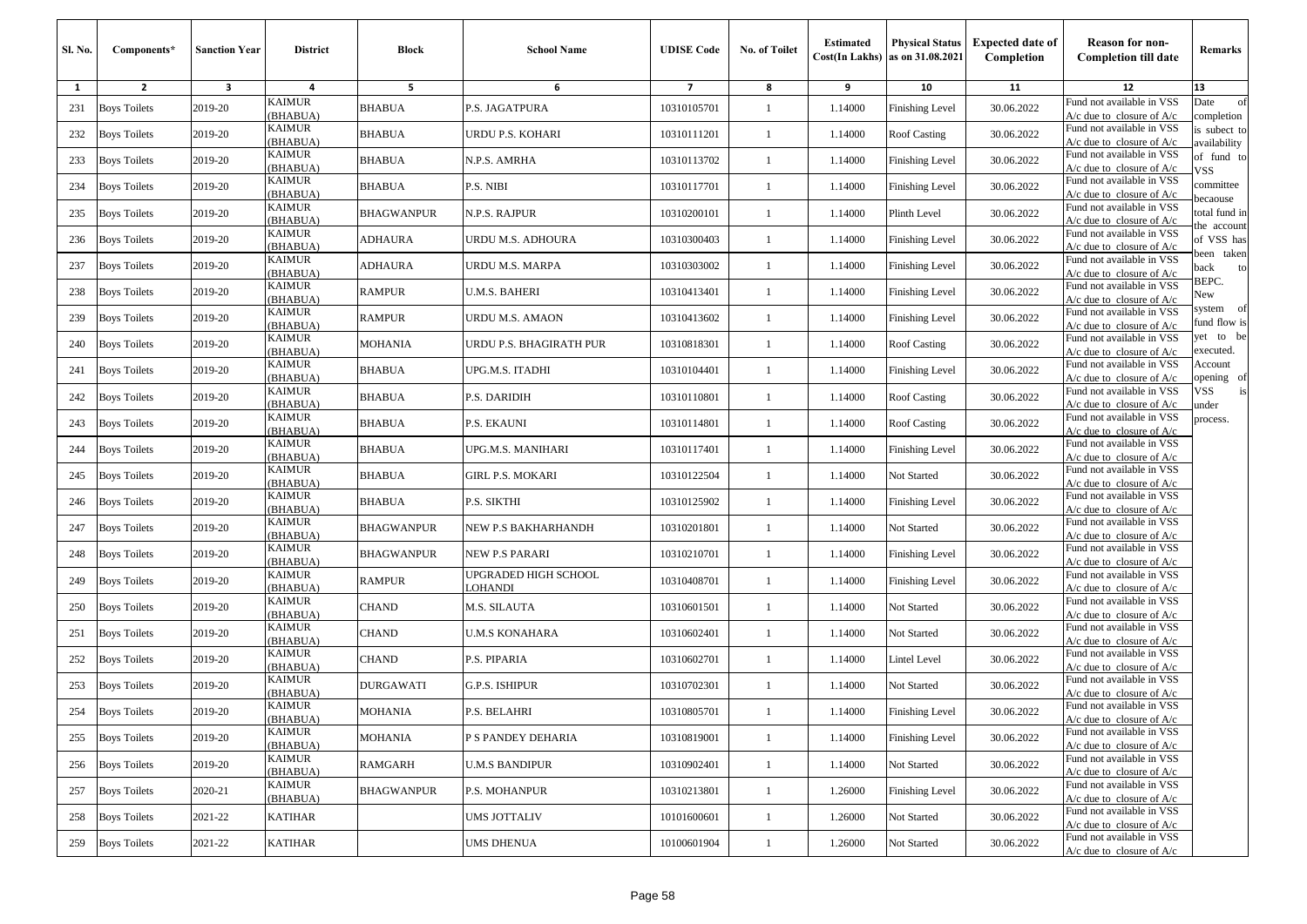| <b>SI. No.</b> | Components*         | <b>Sanction Year</b> | <b>District</b> | <b>Block</b>            | <b>School Name</b>                  | <b>UDISE Code</b> | No. of Toilet | <b>Estimated</b> | <b>Physical Status</b><br>$Cost(In$ Lakhs) as on $31.08.2021$ | <b>Expected date of</b><br>Completion | <b>Reason for non-</b><br><b>Completion till date</b>      | Remarks                        |
|----------------|---------------------|----------------------|-----------------|-------------------------|-------------------------------------|-------------------|---------------|------------------|---------------------------------------------------------------|---------------------------------------|------------------------------------------------------------|--------------------------------|
| 1              | $\mathbf{2}$        | 3                    | 4               | 5                       | 6                                   | $\overline{7}$    | 8             | 9                | 10                                                            | 11                                    | 12                                                         | 13                             |
| 260            | <b>Boys Toilets</b> | 2021-22              | <b>KATIHAR</b>  |                         | UMS SANJHELI                        | 10101000401       | 1             | 1.26000          | Not Started                                                   | 30.06.2022                            | Fund not available in VSS<br>$A/c$ due to closure of $A/c$ | Date<br>of<br>completion       |
| 261            | <b>Boys Toilets</b> | 2021-22              | <b>KATIHAR</b>  |                         | UMS BIDEPUR                         | 10101006601       | 1             | 1.26000          | Not Started                                                   | 30.06.2022                            | Fund not available in VSS<br>$A/c$ due to closure of $A/c$ | is subect to<br>availability   |
| 262            | <b>Boys Toilets</b> | 2021-22              | <b>KATIHAR</b>  |                         | UMS BAIRGACHHI                      | 10100301301       | 1             | 1.26000          | Not Started                                                   | 30.06.2022                            | Fund not available in VSS<br>$A/c$ due to closure of $A/c$ | of fund to<br>VSS              |
| 263            | <b>Boys Toilets</b> | 2021-22              | <b>KATIHAR</b>  |                         | N P S CHANDPADA                     | 10101113401       | $\mathbf{1}$  | 1.26000          | Not Started                                                   | 30.06.2022                            | Fund not available in VSS<br>$A/c$ due to closure of $A/c$ | committee<br>ecaouse           |
| 264            | <b>Boys Toilets</b> | 2021-22              | <b>KATIHAR</b>  |                         | PS VISHWAS TOLA PAGALBARI           | 10101605001       | 1             | 1.26000          | Not Started                                                   | 30.06.2022                            | Fund not available in VSS<br>$A/c$ due to closure of $A/c$ | total fund in<br>he account    |
| 265            | <b>Boys Toilets</b> | 2021-22              | <b>KATIHAR</b>  |                         | PRIMARY SCHOOL NAURANGA             | 10101202601       | $\mathbf{1}$  | 1.26000          | Not Started                                                   | 30.06.2022                            | Fund not available in VSS<br>$A/c$ due to closure of $A/c$ | of VSS has                     |
| 266            | <b>Boys Toilets</b> | 2021-22              | <b>KATIHAR</b>  |                         | PS NAVGRAM HARIJAN                  | 10101122501       | 1             | 1.26000          | Not Started                                                   | 30.06.2022                            | Fund not available in VSS<br>$A/c$ due to closure of $A/c$ | een taken<br>back<br>to        |
| 267            | <b>Boys Toilets</b> | 2021-22              | <b>KATIHAR</b>  |                         | PS JALLA HARIRAMPUR                 | 10101300701       | 1             | 1.26000          | Not Started                                                   | 30.06.2022                            | Fund not available in VSS<br>$A/c$ due to closure of $A/c$ | BEPC.<br>New                   |
| 268            | <b>Boys Toilets</b> | 2021-22              | <b>KATIHAR</b>  |                         | UMS BARHAIYA                        | 10101010601       | 1             | 1.26000          | Not Started                                                   | 30.06.2022                            | Fund not available in VSS<br>A/c due to closure of A/c     | - of<br>system<br>fund flow is |
| 269            | <b>Boys Toilets</b> | 2021-22              | <b>KATIHAR</b>  |                         | PS SEKHPURA NISTA                   | 10101007904       | $\mathbf{1}$  | 1.26000          | Not Started                                                   | 30.06.2022                            | Fund not available in VSS<br>$A/c$ due to closure of $A/c$ | yet to be<br>executed.         |
| 270            | <b>Boys Toilets</b> | 2021-22              | <b>KATIHAR</b>  |                         | RAHMATI PS MADHYAM TOLA             | 10101016201       | $\mathbf{1}$  | 1.26000          | Not Started                                                   | 30.06.2022                            | Fund not available in VSS<br>$A/c$ due to closure of $A/c$ | Account<br>pening of           |
| 271            | <b>Boys Toilets</b> | 2021-22              | <b>KATIHAR</b>  |                         | PS DAHUKA                           | 10101102401       | 1             | 1.26000          | Not Started                                                   | 30.06.2022                            | Fund not available in VSS<br>$A/c$ due to closure of $A/c$ | VSS<br>under                   |
| 272            | <b>Boys Toilets</b> | 2021-22              | <b>KATIHAR</b>  |                         | PS BHAWANI PUR                      | 10100302301       | 1             | 1.26000          | Not Started                                                   | 30.06.2022                            | Fund not available in VSS<br>$A/c$ due to closure of $A/c$ | process.                       |
| 273            | <b>Boys Toilets</b> | 2021-22              | <b>KATIHAR</b>  |                         | PS AOURANGA                         | 10101022301       | $\mathbf{1}$  | 1.26000          | Not Started                                                   | 30.06.2022                            | Fund not available in VSS<br>$A/c$ due to closure of $A/c$ |                                |
| 274            | <b>Boys Toilets</b> | 2021-22              | <b>KATIHAR</b>  |                         | PS BABAR BANNI                      | 10101600104       | $\mathbf{1}$  | 1.26000          | Not Started                                                   | 30.06.2022                            | Fund not available in VSS<br>$A/c$ due to closure of $A/c$ |                                |
| 275            | <b>Boys Toilets</b> | 2021-22              | <b>KATIHAR</b>  |                         | PS DHEERGANJ                        | 10101305001       | 1             | 1.26000          | Not Started                                                   | 30.06.2022                            | Fund not available in VSS<br>$A/c$ due to closure of $A/c$ |                                |
| 276            | <b>Boys Toilets</b> | 2021-22              | <b>KATIHAR</b>  |                         | PS KURSANDA SANTHALI                | 10101308601       | $\mathbf{1}$  | 1.26000          | Not Started                                                   | 30.06.2022                            | Fund not available in VSS<br>A/c due to closure of $A/c$   |                                |
| 277            | <b>Boys Toilets</b> | 2021-22              | <b>KATIHAR</b>  |                         | NEW PRIMARY SCHOOL BADI<br>TELDANGA | 10101603005       | $\mathbf{1}$  | 1.26000          | Not Started                                                   | 30.06.2022                            | Fund not available in VSS<br>$A/c$ due to closure of $A/c$ |                                |
| 278            | Boys Toilets        | 2019-20              | <b>KHAGARIA</b> | CHAUTHAM                | P.S. MIRAN TOLA                     | 10210401003       | -1            | 1.14000          | Lintel Level                                                  | 30.06.2022                            | Fund not available in VSS<br>$A/c$ due to closure of $A/c$ |                                |
| 279            | <b>Boys Toilets</b> | 2019-20              | <b>KHAGARIA</b> | ALAULI                  | N.P.S. ICHARUA MUSAHARI             | 10210602607       | 1             | 1.14000          | Finishing Level                                               | 30.06.2022                            | Fund not available in VSS<br>$A/c$ due to closure of $A/c$ |                                |
| 280            | <b>Boys Toilets</b> | 2019-20              | <b>KHAGARIA</b> | ALAULI                  | P.S. SUKHASAN                       | 10210603101       | $\mathbf{1}$  | 1.14000          | Roof Casting                                                  | 30.06.2022                            | Fund not available in VSS<br>$A/c$ due to closure of $A/c$ |                                |
| 281            | <b>Boys Toilets</b> | 2019-20              | KHAGARIA        | GOGRI                   | PS NAWTOLIA                         | 10210200107       | $\mathbf{1}$  | 1.14000          | Lintel Level                                                  | 30.06.2022                            | Fund not available in VSS<br>$A/c$ due to closure of $A/c$ |                                |
| 282            | <b>Boys Toilets</b> | 2019-20              | KHAGARIA        | CHAUTHAM                | MIDDLE SCHOOL THUTHTHI              | 10210400901       | -1            | 1.14000          | Lintel Level                                                  | 30.06.2022                            | Fund not available in VSS<br>$A/c$ due to closure of $A/c$ |                                |
|                | 283 Boys Toilets    | 2019-20              | <b>KHAGARIA</b> | <b>ALAULI</b>           | M.S. BHIKHARI GHAT                  | 10210600301       |               | 1.14000          | Finishing Level                                               | 30.06.2022                            | Fund not available in VSS<br>$A/c$ due to closure of $A/c$ |                                |
| 284            | <b>Boys Toilets</b> | 2019-20              | KHAGARIA        | ALAULI                  | U.H.S MOHRAGHAT                     | 10210600902       | $\mathbf{1}$  | 1.14000          | <b>Finishing Level</b>                                        | 30.06.2022                            | Fund not available in VSS<br>$A/c$ due to closure of $A/c$ |                                |
| 285            | <b>Boys Toilets</b> | 2019-20              | KHAGARIA        | <b>ALAULI</b>           | P S SHISHBANNI                      | 10210601103       | $\mathbf{1}$  | 1.14000          | Foundation                                                    | 30.06.2022                            | Fund not available in VSS<br>$A/c$ due to closure of $A/c$ |                                |
| 286            | <b>Boys Toilets</b> | 2019-20              | KHAGARIA        | ALAULI                  | P.S SIMANA TOLA                     | 10210601108       | $\mathbf{1}$  | 1.14000          | <b>Finishing Level</b>                                        | 30.06.2022                            | Fund not available in VSS<br>A/c due to closure of $A/c$   |                                |
| 287            | <b>Boys Toilets</b> | 2019-20              | KHAGARIA        | ALAULI                  | M.V. SONIHAR                        | 10210602001       | $\mathbf{1}$  | 1.14000          | <b>Finishing Level</b>                                        | 30.06.2022                            | Fund not available in VSS<br>$A/c$ due to closure of $A/c$ |                                |
| 288            | <b>Boys Toilets</b> | 2019-20              | KHAGARIA        | $\operatorname{ALAULI}$ | U.M.S SAHORABA                      | 10210603303       | $\mathbf{1}$  | 1.14000          | Lintel Level                                                  | 30.06.2022                            | Fund not available in VSS<br>A/c due to closure of A/c     |                                |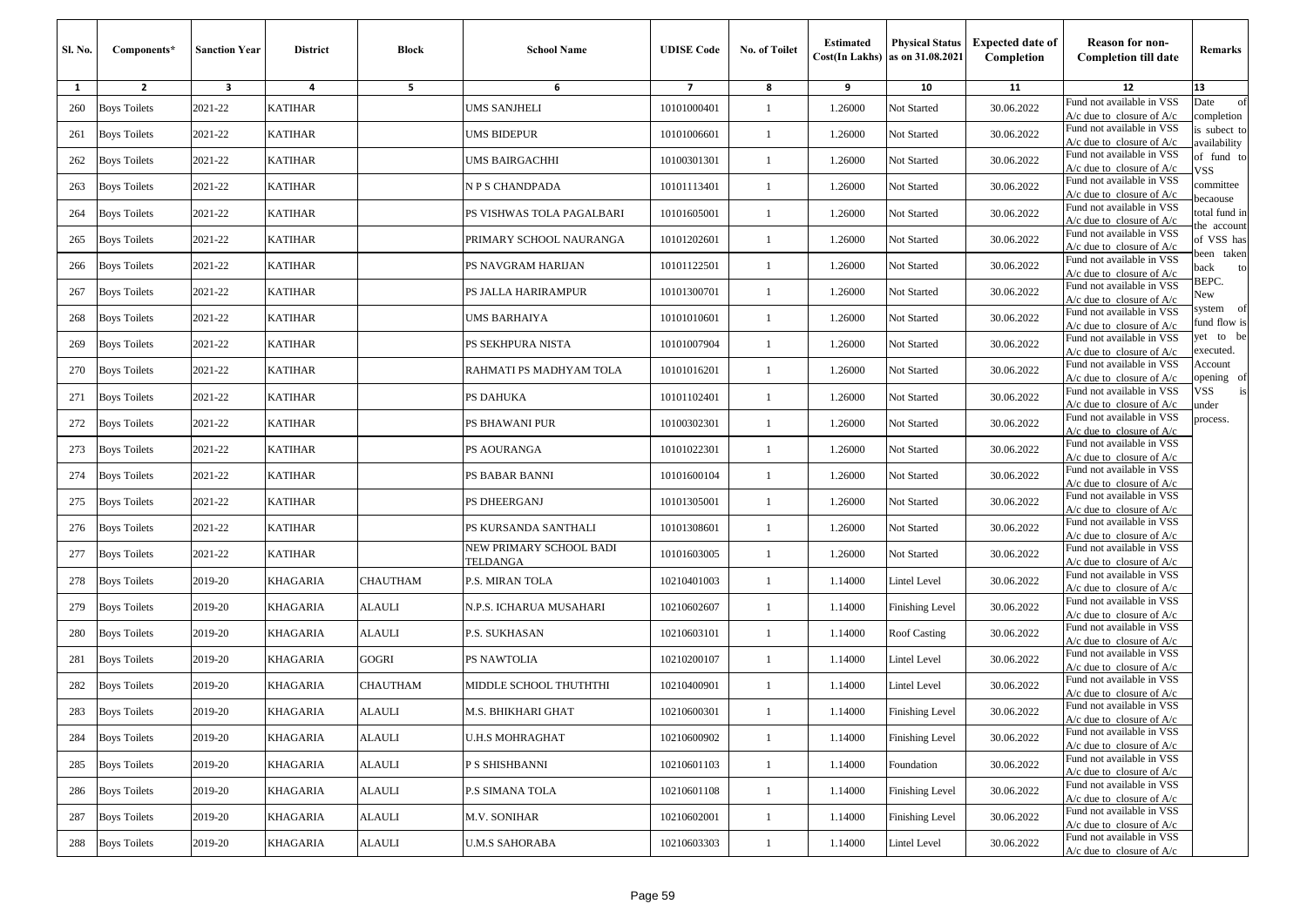| Sl. No. | Components*         | <b>Sanction Year</b> | <b>District</b>  | Block              | <b>School Name</b>                   | <b>UDISE Code</b> | No. of Toilet | <b>Estimated</b> | <b>Physical Status</b><br>$Cost(In$ Lakhs) as on $31.08.2021$ | <b>Expected date of</b><br>Completion | <b>Reason for non-</b><br><b>Completion till date</b>      | Remarks                      |
|---------|---------------------|----------------------|------------------|--------------------|--------------------------------------|-------------------|---------------|------------------|---------------------------------------------------------------|---------------------------------------|------------------------------------------------------------|------------------------------|
| 1       | $\overline{2}$      | 3                    | 4                | 5                  | 6                                    | $\overline{7}$    | 8             | 9                | 10                                                            | 11                                    | 12                                                         | 13                           |
| 289     | <b>Boys Toilets</b> | 2019-20              | KHAGARIA         | ALAULI             | P.S.LAXMI PUR                        | 10210603710       | 1             | 1.14000          | Foundation                                                    | 30.06.2022                            | Fund not available in VSS<br>$A/c$ due to closure of $A/c$ | of<br>Date<br>completion     |
| 290     | <b>Boys Toilets</b> | 2019-20              | KHAGARIA         | ALAULI             | P.S. SARDEHI                         | 10210603803       | 1             | 1.14000          | Finishing Level                                               | 30.06.2022                            | Fund not available in VSS<br>$A/c$ due to closure of $A/c$ | is subect to<br>availability |
| 291     | <b>Boys Toilets</b> | 2020-21              | KHAGARIA         | ALAULI             | M.V. BAHADURPUR                      | 10210601901       | -1            | 1.26000          | <b>Finishing Level</b>                                        | 30.06.2022                            | Fund not available in VSS<br>$A/c$ due to closure of $A/c$ | of fund to<br>VSS            |
| 292     | <b>Boys Toilets</b> | 2020-21              | KHAGARIA         | CHAUTHAM           | M.S. DHAMRAHA                        | 10210400701       | $\mathbf{1}$  | 1.26000          | <b>Roof Casting</b>                                           | 30.06.2022                            | Fund not available in VSS<br>A/c due to closure of A/c     | committee<br>pecaouse        |
| 293     | <b>Boys Toilets</b> | 2020-21              | KHAGARIA         | <b>BELDOUR</b>     | <b>U.H.S PACHOUT</b>                 | 10210501901       | -1            | 1.26000          | Finishing Level                                               | 30.06.2022                            | Fund not available in VSS<br>$A/c$ due to closure of $A/c$ | otal fund in<br>he account   |
| 294     | <b>Boys Toilets</b> | 2021-22              | KHAGARIA         |                    | U.M.S AMBEDKAR NAGAR                 | 10210501303       | -1            | 1.26000          | Not Started                                                   | 30.06.2022                            | Fund not available in VSS<br>$A/c$ due to closure of $A/c$ | of VSS has<br>veen taken     |
| 295     | <b>Boys Toilets</b> | 2021-22              | KHAGARIA         |                    | KANYA M.S KHAGARIA                   | 10210101104       | -1            | 1.26000          | Not Started                                                   | 30.06.2022                            | Fund not available in VSS<br>$A/c$ due to closure of $A/c$ | ack<br>to                    |
| 296     | <b>Boys Toilets</b> | 2021-22              | KHAGARIA         |                    | P.S.KANYA MAKTAB DEORI PIPRA         | 10210700901       | 1             | 1.26000          | Not Started                                                   | 30.06.2022                            | Fund not available in VSS<br>$A/c$ due to closure of $A/c$ | BEPC.<br>New                 |
| 297     | <b>Boys Toilets</b> | 2021-22              | KHAGARIA         |                    | P.S.KHANWA RAKA HARIJAN TOLA<br>P.D. | 10210704205       | -1            | 1.26000          | Not Started                                                   | 30.06.2022                            | Fund not available in VSS<br>A/c due to closure of A/c     | system of<br>fund flow is    |
| 298     | <b>Boys Toilets</b> | 2021-22              | KHAGARIA         |                    | P.S. SATKHUTTI (GOLAPAR)             | 10210704801       | $\mathbf{1}$  | 1.26000          | Not Started                                                   | 30.06.2022                            | Fund not available in VSS<br>A/c due to closure of A/c     | et to be<br>executed.        |
| 299     | <b>Boys Toilets</b> | 2021-22              | KISHANGANJ       |                    | UMS POTHI MARI                       | 10082505301       | $\mathbf{1}$  | 1.26000          | Not Started                                                   | 30.06.2022                            | Fund not available in VSS<br>$A/c$ due to closure of $A/c$ | Account<br>pening of         |
| 300     | <b>Boys Toilets</b> | 2021-22              | KISHANGANJ       |                    | NPS ANDHAWAKOL ADIWASI TOLA          | 10082111701       | -1            | 1.26000          | Not Started                                                   | 30.06.2022                            | Fund not available in VSS<br>$A/c$ due to closure of $A/c$ | /SS<br>is<br>ınder           |
| 301     | <b>Boys Toilets</b> | 2021-22              | KISHANGANJ       |                    | PS GARGAON                           | 10082208201       | -1            | 1.26000          | Not Started                                                   | 30.06.2022                            | Fund not available in VSS<br>A/c due to closure of $A/c$   | process.                     |
| 302     | <b>Boys Toilets</b> | 2019-20              | MADHUBANI        | <b>BABUBARHI</b>   | N.P.S. KHARAGBANI (MUSHARI)          | 10050203107       | -1            | 1.14000          | <b>Roof Casting</b>                                           | 30.06.2022                            | Fund not available in VSS<br>$A/c$ due to closure of $A/c$ |                              |
| 303     | <b>Boys Toilets</b> | 2019-20              | MADHUBANI        | GHOGHARDIHA        | P.S. RAMNAGAR                        | 10050603305       | -1            | 1.14000          | <b>Roof Casting</b>                                           | 30.06.2022                            | Fund not available in VSS<br>$A/c$ due to closure of $A/c$ |                              |
| 304     | <b>Boys Toilets</b> | 2019-20              | MADHUBANI        | GHOGHARDIHA        | P.S.CHIKNA HARIJAN                   | 10050603601       | -1            | 1.14000          | Finishing Level                                               | 30.06.2022                            | Fund not available in VSS<br>A/c due to closure of A/c     |                              |
| 305     | <b>Boys Toilets</b> | 2019-20              | <b>MADHUBANI</b> | LADANIA            | <b>P.S. PIRURIAHI</b>                | 10051302606       | 1             | 1.14000          | Lintel Level                                                  | 30.06.2022                            | Fund not available in VSS<br>$A/c$ due to closure of $A/c$ |                              |
| 306     | <b>Boys Toilets</b> | 2019-20              | MADHUBANI        | ANDHARATHADHI      | P.S.MAHRAIL WEST                     | 10050100101       | -1            | 1.14000          | <b>Finishing Level</b>                                        | 30.06.2022                            | Fund not available in VSS<br>$A/c$ due to closure of $A/c$ |                              |
| 307     | <b>Boys Toilets</b> | 2019-20              | MADHUBANI        | BABUBARHI          | P.S. GHONGHOUR                       | 10050200601       | 1             | 1.14000          | Lintel Level                                                  | 30.06.2022                            | Fund not available in VSS<br>$A/c$ due to closure of $A/c$ |                              |
| 308     | <b>Boys Toilets</b> | 2019-20              | MADHUBANI        | <b>BASOPATTI</b>   | U.M.S. KAUAHA STHAN                  | 10050301403       | -1            | 1.14000          | <b>Roof Casting</b>                                           | 30.06.2022                            | Fund not available in VSS<br>$A/c$ due to closure of $A/c$ |                              |
| 309     | <b>Boys Toilets</b> | 2019-20              | MADHUBANI        | <b>BENIPATTI</b>   | P.S.BISHELADUGAMA                    | 10050402801       | $\mathbf{1}$  | 1.14000          | Lintel Level                                                  | 30.06.2022                            | Fund not available in VSS<br>$A/c$ due to closure of $A/c$ |                              |
| 310     | <b>Boys Toilets</b> | 2019-20              | MADHUBANI        | <b>BENIPATTI</b>   | P.S.BALIYA KANYA                     | 10050404801       | -1            | 1.14000          | <b>Roof Casting</b>                                           | 30.06.2022                            | Fund not available in VSS<br>$A/c$ due to closure of $A/c$ |                              |
| 311     | <b>Boys Toilets</b> | 2019-20              | MADHUBANI        | GHOGHARDIHA        | P.S. HARRI                           | 10050602602       | 1             | 1.14000          | Finishing Level                                               | 30.06.2022                            | Fund not available in VSS<br>$A/c$ due to closure of $A/c$ |                              |
| 312     | <b>Boys Toilets</b> | 2019-20              | <b>MADHUBANI</b> | <b>GHOGHARDIHA</b> | P.S. BHOLI RAHI                      | 10050603302       |               | 1.14000          | Roof Casting                                                  | 30.06.2022                            | Fund not available in VSS<br>$A/c$ due to closure of $A/c$ |                              |
| 313     | <b>Boys Toilets</b> | 2019-20              | MADHUBANI        | <b>GHOGHARDIHA</b> | P.S. BIKRAM RAHI                     | 10050603303       | $\mathbf{1}$  | 1.14000          | <b>Lintel Level</b>                                           | 30.06.2022                            | Fund not available in VSS<br>$A/c$ due to closure of $A/c$ |                              |
| 314     | <b>Boys Toilets</b> | 2019-20              | MADHUBANI        | <b>GHOGHARDIHA</b> | M.S. DEVADH GIRL                     | 10050604506       | $\mathbf{1}$  | 1.14000          | Roof Casting                                                  | 30.06.2022                            | Fund not available in VSS<br>$A/c$ due to closure of $A/c$ |                              |
| 315     | <b>Boys Toilets</b> | 2019-20              | MADHUBANI        | JAYNAGAR           | U.M.S. SILKOR                        | 10050801001       | $\mathbf{1}$  | 1.14000          | Lintel Level                                                  | 30.06.2022                            | Fund not available in VSS<br>$A/c$ due to closure of $A/c$ |                              |
| 316     | <b>Boys Toilets</b> | 2019-20              | <b>MADHUBANI</b> | JAYNAGAR           | U.M.S. SHILANATH                     | 10050801206       | $\mathbf{1}$  | 1.14000          | <b>Roof Casting</b>                                           | 30.06.2022                            | Fund not available in VSS<br>$A/c$ due to closure of $A/c$ |                              |
| 317     | <b>Boys Toilets</b> | 2019-20              | <b>MADHUBANI</b> | JAYNAGAR           | P.S. DORWAR MANIYATOL                | 10050801404       | $\mathbf{1}$  | 1.14000          | <b>Lintel Level</b>                                           | 30.06.2022                            | Fund not available in VSS<br>$A/c$ due to closure of $A/c$ |                              |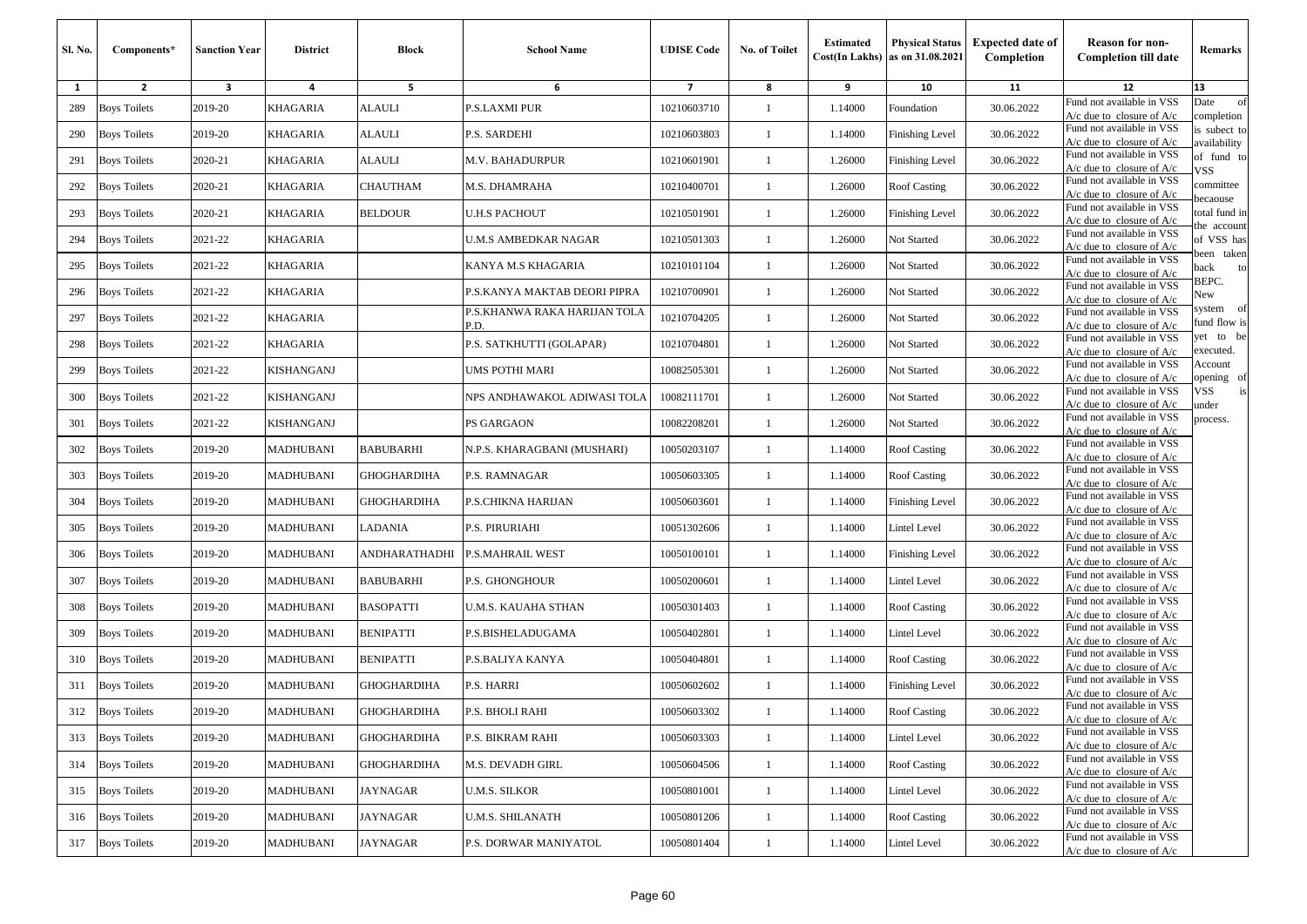| Sl. No. | Components*         | <b>Sanction Year</b> | <b>District</b>  | <b>Block</b>    | <b>School Name</b>                | <b>UDISE Code</b>        | <b>No. of Toilet</b> | <b>Estimated</b> | <b>Physical Status</b><br>$Cost(In$ Lakhs) as on $31.08.2021$ | <b>Expected date of</b><br>Completion | <b>Reason for non-</b><br><b>Completion till date</b>      | Remarks                        |
|---------|---------------------|----------------------|------------------|-----------------|-----------------------------------|--------------------------|----------------------|------------------|---------------------------------------------------------------|---------------------------------------|------------------------------------------------------------|--------------------------------|
| 1       | $\overline{2}$      | 3                    | 4                | 5               | 6                                 | $\overline{\phantom{a}}$ | 8                    | 9                | 10                                                            | 11                                    | 12                                                         | 13                             |
| 318     | <b>Boys Toilets</b> | 2019-20              | MADHUBANI        | <b>JAYNAGAR</b> | P.S.KAMLAWARI EAST                | 10050801711              | -1                   | 1.14000          | Foundation                                                    | 30.06.2022                            | Fund not available in VSS<br>$A/c$ due to closure of $A/c$ | Date<br>of<br>completion       |
| 319     | <b>Boys Toilets</b> | 2019-20              | MADHUBANI        | <b>KHAJAULI</b> | P.S. BIRAUL DUSADHTOL             | 10051100808              | 1                    | 1.14000          | Plinth Level                                                  | 30.06.2022                            | Fund not available in VSS<br>$A/c$ due to closure of $A/c$ | is subect to<br>wailability    |
| 320     | <b>Boys Toilets</b> | 2019-20              | MADHUBANI        | <b>KHAJAULI</b> | P.S. CHATRA BALUA                 | 10051101507              | -1                   | 1.14000          | <b>Lintel Level</b>                                           | 30.06.2022                            | Fund not available in VSS<br>$A/c$ due to closure of $A/c$ | of fund to<br>VSS.             |
| 321     | <b>Boys Toilets</b> | 2019-20              | MADHUBANI        | LADANIA         | P.S. DHOBIYAHI                    | 10051301902              | -1                   | 1.14000          | Plinth Level                                                  | 30.06.2022                            | Fund not available in VSS<br>$A/c$ due to closure of $A/c$ | committee<br>ecaouse           |
| 322     | <b>Boys Toilets</b> | 2019-20              | MADHUBANI        | LADANIA         | P.S. PINDRON                      | 10051302101              | 1                    | 1.14000          | Lintel Level                                                  | 30.06.2022                            | Fund not available in VSS<br>$A/c$ due to closure of $A/c$ | total fund in                  |
| 323     | <b>Boys Toilets</b> | 2019-20              | MADHUBANI        | RAHIKA          | P.S.KHAJURI URDU                  | 10052002502              | $\mathbf{1}$         | 1.14000          | Lintel Level                                                  | 30.06.2022                            | Fund not available in VSS<br>$A/c$ due to closure of $A/c$ | he account<br>of VSS has       |
| 324     | <b>Boys Toilets</b> | 2020-21              | MADHUBANI        | <b>JAYNAGAR</b> | P.S. DHAMIYAPATTI MUSHAHARI       | 10050800302              | 1                    | 1.26000          | <b>Finishing Level</b>                                        | 30.06.2022                            | Fund not available in VSS<br>$A/c$ due to closure of $A/c$ | een taken<br>oack<br>to        |
| 325     | <b>Boys Toilets</b> | 2020-21              | MADHUBANI        | JAYNAGAR        | N. P.S. DHAMIYA PATTI CHAMRAHI    | 10050800303              | 1                    | 1.26000          | Not Started                                                   | 30.06.2022                            | Fund not available in VSS<br>$A/c$ due to closure of $A/c$ | BEPC.<br>New                   |
| 326     | <b>Boys Toilets</b> | 2020-21              | MADHUBANI        | JAYNAGAR        | P.S. INARWA GOTH                  | 10050800802              | -1                   | 1.26000          | Finishing Level                                               | 30.06.2022                            | Fund not available in VSS<br>A/c due to closure of A/c     | system<br>- of<br>fund flow is |
| 327     | <b>Boys Toilets</b> | 2020-21              | MADHUBANI        | <b>JAYNAGAR</b> | P.S BARAHI GODH                   | 10050801102              | 1                    | 1.26000          | Not Started                                                   | 30.06.2022                            | Fund not available in VSS<br>$A/c$ due to closure of $A/c$ | et to be<br>executed.          |
| 328     | <b>Boys Toilets</b> | 2020-21              | MADHUBANI        | <b>JAYNAGAR</b> | P.S.GOBRAHI                       | 10050801501              | $\mathbf{1}$         | 1.26000          | Not Started                                                   | 30.06.2022                            | Fund not available in VSS<br>$A/c$ due to closure of $A/c$ | Account<br>pening of           |
| 329     | <b>Boys Toilets</b> | 2020-21              | MADHUBANI        | RAHIKA          | P.S. SURAT GANJ                   | 10052005601              | -1                   | 1.26000          | Not Started                                                   | 30.06.2022                            | Fund not available in VSS<br>$A/c$ due to closure of $A/c$ | VSS<br>ınder                   |
| 330     | <b>Boys Toilets</b> | 2020-21              | MADHUBANI        | <b>RAJNAGAR</b> | P.S.MANGRAUNI S.C.                | 10052100104              | 1                    | 1.26000          | Not Started                                                   | 30.06.2022                            | Fund not available in VSS<br>$A/c$ due to closure of $A/c$ | process.                       |
| 331     | <b>Boys Toilets</b> | 2021-22              | MADHUBANI        |                 | U.M.S.SALHA                       | 10050401001              | 1                    | 1.26000          | Not Started                                                   | 30.06.2022                            | Fund not available in VSS<br>$A/c$ due to closure of $A/c$ |                                |
| 332     | <b>Boys Toilets</b> | 2021-22              | MADHUBANI        |                 | M.S.LALAPUR                       | 10052100802              | 1                    | 1.26000          | Not Started                                                   | 30.06.2022                            | Fund not available in VSS<br>$A/c$ due to closure of $A/c$ |                                |
| 333     | <b>Boys Toilets</b> | 2021-22              | MADHUBANI        |                 | P. GIRLS MAK. DEVDHA              | 10050800503              | 1                    | 1.26000          | Not Started                                                   | 30.06.2022                            | Fund not available in VSS<br>$A/c$ due to closure of $A/c$ |                                |
| 334     | <b>Boys Toilets</b> | 2021-22              | MADHUBANI        |                 | M.S. BANGAMA GIRL                 | 10051504901              | $\mathbf{1}$         | 1.26000          | Not Started                                                   | 30.06.2022                            | Fund not available in VSS<br>A/c due to closure of $A/c$   |                                |
| 335     | <b>Boys Toilets</b> | 2021-22              | MADHUBANI        |                 | U.M.S.SONELAL MAHTO<br>JAGNATHPUR | 10050205201              | 1                    | 1.26000          | Not Started                                                   | 30.06.2022                            | Fund not available in VSS<br>$A/c$ due to closure of $A/c$ |                                |
| 336     | <b>Boys Toilets</b> | 2021-22              | MADHUBANI        |                 | P.S. HARINE URDU                  | 10050700402              | 1                    | 1.26000          | Not Started                                                   | 30.06.2022                            | Fund not available in VSS<br>$A/c$ due to closure of $A/c$ |                                |
| 337     | <b>Boys Toilets</b> | 2021-22              | MADHUBANI        |                 | P.S.MAUAHI                        | 10052104201              | 1                    | 1.26000          | Not Started                                                   | 30.06.2022                            | Fund not available in VSS<br>$A/c$ due to closure of $A/c$ |                                |
| 338     | <b>Boys Toilets</b> | 2021-22              | MADHUBANI        |                 | P.S. BITUHAR MUSHARI              | 10050701702              | 1                    | 1.26000          | Not Started                                                   | 30.06.2022                            | Fund not available in VSS<br>A/c due to closure of $A/c$   |                                |
| 339     | <b>Boys Toilets</b> | 2021-22              | MADHUBANI        |                 | M.S. GADIYANI                     | 10052004901              | $\mathbf{1}$         | 1.26000          | Not Started                                                   | 30.06.2022                            | Fund not available in VSS<br>$A/c$ due to closure of $A/c$ |                                |
| 340     | <b>Boys Toilets</b> | 2021-22              | MADHUBANI        |                 | P.S. KARAUNHA                     | 10051301105              | -1                   | 1.26000          | Not Started                                                   | 30.06.2022                            | Fund not available in VSS<br>$A/c$ due to closure of $A/c$ |                                |
|         | 341 Boys Toilets    | 2021-22              | MADHUBANI        |                 | P.MAK. RATANSAGAR DEAHTI          | 10052005901              |                      | 1.26000          | <b>Not Started</b>                                            | 30.06.2022                            | Fund not available in VSS<br>$A/c$ due to closure of $A/c$ |                                |
| 342     | <b>Boys Toilets</b> | 2021-22              | MADHUBANI        |                 | P.S. LAHERIYAGANJ WARD.1          | 10052004601              | $\mathbf{1}$         | 1.26000          | Not Started                                                   | 30.06.2022                            | Fund not available in VSS<br>$A/c$ due to closure of $A/c$ |                                |
| 343     | <b>Boys Toilets</b> | 2021-22              | MADHUBANI        |                 | P.S. BRINDABAN                    | 10051302501              | $\mathbf{1}$         | 1.26000          | Not Started                                                   | 30.06.2022                            | Fund not available in VSS<br>$A/c$ due to closure of $A/c$ |                                |
| 344     | <b>Boys Toilets</b> | 2021-22              | MADHUBANI        |                 | P.S. BANAUR                       | 10050903101              | -1                   | 1.26000          | Not Started                                                   | 30.06.2022                            | Fund not available in VSS<br>$A/c$ due to closure of $A/c$ |                                |
| 345     | <b>Boys Toilets</b> | 2021-22              | <b>MADHUBANI</b> |                 | P.MAK. LAHERIYAGANJ SHAHRI        | 10052004602              | -1                   | 1.26000          | Not Started                                                   | 30.06.2022                            | Fund not available in VSS<br>$A/c$ due to closure of $A/c$ |                                |
| 346     | <b>Boys Toilets</b> | 2021-22              | MADHUBANI        |                 | P.S. KHIRHAR BHARAN URDU          | 10050702804              | $\mathbf{1}$         | 1.26000          | Not Started                                                   | 30.06.2022                            | Fund not available in VSS<br>$A/c$ due to closure of $A/c$ |                                |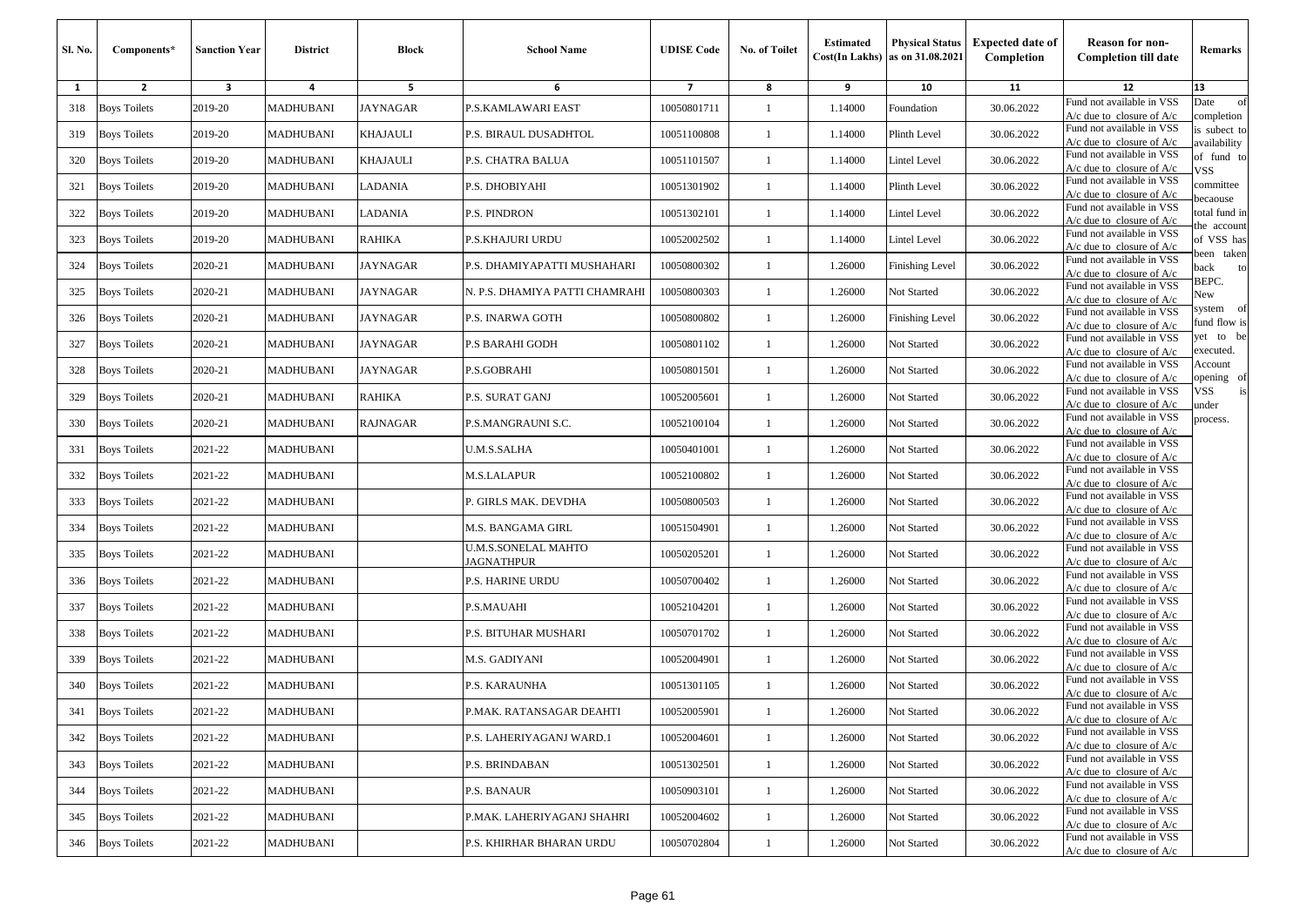| <b>SI. No.</b> | Components*         | <b>Sanction Year</b> | <b>District</b>    | <b>Block</b>        | <b>School Name</b>                    | <b>UDISE Code</b> | No. of Toilet | <b>Estimated</b> | <b>Physical Status</b><br>$Cost(In$ Lakhs) as on $31.08.2021$ | <b>Expected date of</b><br>Completion | <b>Reason for non-</b><br><b>Completion till date</b>      | Remarks                        |
|----------------|---------------------|----------------------|--------------------|---------------------|---------------------------------------|-------------------|---------------|------------------|---------------------------------------------------------------|---------------------------------------|------------------------------------------------------------|--------------------------------|
| 1              | $\mathbf{2}$        | 3                    | 4                  | 5                   | 6                                     | $\overline{7}$    | 8             | 9                | 10                                                            | 11                                    | 12                                                         | 13                             |
| 347            | <b>Boys Toilets</b> | 2021-22              | MADHUBANI          |                     | P.S. CHARKHAHI                        | 10051301901       | 1             | 1.26000          | Not Started                                                   | 30.06.2022                            | Fund not available in VSS<br>$A/c$ due to closure of $A/c$ | Date<br>of<br>completion       |
| 348            | <b>Boys Toilets</b> | 2021-22              | MADHUBANI          |                     | P.S. YOGIYA SOUTH                     | 10051300201       | 1             | 1.26000          | Not Started                                                   | 30.06.2022                            | Fund not available in VSS<br>$A/c$ due to closure of $A/c$ | is subect to<br>availability   |
| 349            | <b>Boys Toilets</b> | 2021-22              | MADHUBANI          |                     | P.MAK. MISHRIGANJ                     | 10052006503       | 1             | 1.26000          | Not Started                                                   | 30.06.2022                            | Fund not available in VSS<br>$A/c$ due to closure of $A/c$ | of fund to<br>VSS              |
| 350            | <b>Boys Toilets</b> | 2021-22              | MADHUBANI          |                     | P.S. LAHERIYAGANJ WARD.2              | 10052004701       | $\mathbf{1}$  | 1.26000          | Not Started                                                   | 30.06.2022                            | Fund not available in VSS<br>$A/c$ due to closure of $A/c$ | committee                      |
| 351            | <b>Boys Toilets</b> | 2021-22              | MADHUBANI          |                     | P.S. BELA GIRL                        | 10050201902       | 1             | 1.26000          | Not Started                                                   | 30.06.2022                            | Fund not available in VSS<br>$A/c$ due to closure of $A/c$ | ecaouse<br>total fund in       |
| 352            | <b>Boys Toilets</b> | 2021-22              | MADHUBANI          |                     | P.S.BAJRAHA                           | 10050801706       | 1             | 1.26000          | Not Started                                                   | 30.06.2022                            | Fund not available in VSS<br>$A/c$ due to closure of $A/c$ | he account<br>of VSS has       |
| 353            | <b>Boys Toilets</b> | 2021-22              | MADHUBANI          |                     | P.MAK.GOAPOKHAR GANGASAGAR            | 10052007605       | 1             | 1.26000          | Not Started                                                   | 30.06.2022                            | Fund not available in VSS<br>$A/c$ due to closure of $A/c$ | een taken<br>back<br>to        |
| 354            | <b>Boys Toilets</b> | 2021-22              | MADHUBANI          |                     | P.S. GAJHARA GIRL                     | 10051302601       | 1             | 1.26000          | Not Started                                                   | 30.06.2022                            | Fund not available in VSS<br>$A/c$ due to closure of $A/c$ | BEPC.<br>New                   |
| 355            | <b>Boys Toilets</b> | 2021-22              | MADHUBANI          |                     | N.P.S. SRI CHANDRAPUR S.C. TOL        | 10052007901       | 1             | 1.26000          | Not Started                                                   | 30.06.2022                            | Fund not available in VSS<br>$A/c$ due to closure of $A/c$ | - of<br>system<br>fund flow is |
| 356            | <b>Boys Toilets</b> | 2021-22              | MADHUBANI          |                     | P.S. PURANI CHATTI HARIJAN            | 10052005001       | $\mathbf{1}$  | 1.26000          | Not Started                                                   | 30.06.2022                            | Fund not available in VSS<br>A/c due to closure of $A/c$   | yet to be<br>executed.         |
| 357            | <b>Boys Toilets</b> | 2021-22              | MADHUBANI          |                     | N.P.S. BAGEBA TOL                     | 10050803701       | $\mathbf{1}$  | 1.26000          | Not Started                                                   | 30.06.2022                            | Fund not available in VSS<br>$A/c$ due to closure of $A/c$ | Account<br>pening of           |
| 358            | <b>Boys Toilets</b> | 2021-22              | MADHUBANI          |                     | P.S. KADWAHI                          | 10050700307       | 1             | 1.26000          | Not Started                                                   | 30.06.2022                            | Fund not available in VSS<br>$A/c$ due to closure of $A/c$ | VSS<br>under                   |
| 359            | <b>Boys Toilets</b> | 2020-21              | <b>MUNGER</b>      | <b>MUNGER SADAR</b> | M.S. JEEVO CHOUDHARY TOLA<br>KUTLUPUR | 10240108001       | 1             | 1.26000          | Finishing Level                                               | 30.06.2022                            | Fund not available in VSS<br>$A/c$ due to closure of $A/c$ | process.                       |
| 360            | <b>Boys Toilets</b> | 2020-21              | <b>MUNGER</b>      | <b>JAMALPUR</b>     | P.S. CHOTI ASHIKPUR                   | 10240202602       | $\mathbf{1}$  | 1.26000          | Foundation                                                    | 30.06.2022                            | Fund not available in VSS<br>$A/c$ due to closure of $A/c$ |                                |
| 361            | <b>Boys Toilets</b> | 2021-22              | MUNGER             |                     | M.S. CHANDUKI                         | 10240407001       | $\mathbf{1}$  | 1.26000          | Not Started                                                   | 30.06.2022                            | Fund not available in VSS<br>$A/c$ due to closure of $A/c$ |                                |
| 362            | <b>Boys Toilets</b> | 2021-22              | MUNGER             |                     | P.S. CHAKMAN SINGH                    | 10240202001       | 1             | 1.26000          | Not Started                                                   | 30.06.2022                            | Fund not available in VSS<br>A/c due to closure of $A/c$   |                                |
| 363            | <b>Boys Toilets</b> | 2021-22              | <b>MUNGER</b>      |                     | P.S. HARDIYAVAD                       | 10240107602       | $\mathbf{1}$  | 1.26000          | Not Started                                                   | 30.06.2022                            | Fund not available in VSS<br>A/c due to closure of $A/c$   |                                |
| 364            | <b>Boys Toilets</b> | 2021-22              | <b>MUNGER</b>      |                     | P.S. NAYA TOLA DHOBAI                 | 10240306503       | $\mathbf{1}$  | 1.26000          | Not Started                                                   | 30.06.2022                            | Fund not available in VSS<br>$A/c$ due to closure of $A/c$ |                                |
| 365            | <b>Boys Toilets</b> | 2021-22              | MUNGER             |                     | DPEP N.P.S.MOHAMMADPUR                | 10240201503       | -1            | 1.26000          | Not Started                                                   | 30.06.2022                            | Fund not available in VSS<br>A/c due to closure of A/c     |                                |
| 366            | <b>Boys Toilets</b> | 2019-20              | MUZAFFARPUR        | <b>SARAIYA</b>      | P.S.CHHITRI MADHUPUR                  | 10140413901       | 1             | 1.14000          | Roof Casting                                                  | 30.06.2022                            | Fund not available in VSS<br>$A/c$ due to closure of $A/c$ |                                |
| 367            | <b>Boys Toilets</b> | 2019-20              | MUZAFFARPUR        | <b>MUSHARI</b>      | P.S.BHIKHANPURA                       | 10140802401       | $\mathbf{1}$  | 1.14000          | Roof Casting                                                  | 30.06.2022                            | Fund not available in VSS<br>$A/c$ due to closure of $A/c$ |                                |
| 368            | <b>Boys Toilets</b> | 2019-20              | MUZAFFARPUR        | <b>AURAI</b>        | U.H.S. BAIGNA                         | 10141008801       | 1             | 1.14000          | Foundation                                                    | 30.06.2022                            | Fund not available in VSS<br>$A/c$ due to closure of $A/c$ |                                |
| 369            | <b>Boys Toilets</b> | 2019-20              | MUZAFFARPUR        | <b>KATRA</b>        | UPG. M.S. DUMARI HINDI                | 10141103501       | 1             | 1.14000          | <b>Roof Casting</b>                                           | 30.06.2022                            | Fund not available in VSS<br>$A/c$ due to closure of $A/c$ |                                |
|                | 370 Boys Toilets    | 2019-20              | MUZAFFARPUR        | <b>GAIGHAT</b>      | PS SUGAI PATTI                        | 10141208003       |               | 1.14000          | Roof Casting                                                  | 30.06.2022                            | Fund not available in VSS<br>$A/c$ due to closure of $A/c$ |                                |
| 371            | <b>Boys Toilets</b> | 2019-20              | MUZAFFARPUR        | <b>MARWAN</b>       | U.M.S. BARKA GAWN TOLE<br>MATHIYA     | 10141700104       | $\mathbf{1}$  | 1.14000          | Plinth Level                                                  | 30.06.2022                            | Fund not available in VSS<br>$A/c$ due to closure of $A/c$ |                                |
| 372            | <b>Boys Toilets</b> | 2021-22              | MUZAFFARPUR        |                     | UPGRADED M.S. BALIA                   | 10141000408       | $\mathbf{1}$  | 1.26000          | Not Started                                                   | 30.06.2022                            | Fund not available in VSS<br>$A/c$ due to closure of $A/c$ |                                |
| 373            | <b>Boys Toilets</b> | 2021-22              | MUZAFFARPUR        |                     | M.S.JAGANNATH PAKRI                   | 10140702101       | $\mathbf{1}$  | 1.26000          | Not Started                                                   | 30.06.2022                            | Fund not available in VSS<br>$A/c$ due to closure of $A/c$ |                                |
| 374            | <b>Boys Toilets</b> | 2021-22              | <b>MUZAFFARPUR</b> |                     | U.M.S.CHAKNA UTTARI TOLA              | 10140410101       | $\mathbf{1}$  | 1.26000          | Not Started                                                   | 30.06.2022                            | Fund not available in VSS<br>$A/c$ due to closure of $A/c$ |                                |
| 375            | <b>Boys Toilets</b> | 2021-22              | <b>MUZAFFARPUR</b> |                     | UPG. M.S.BARMATPUR                    | 10140614402       | $\mathbf{1}$  | 1.26000          | Not Started                                                   | 30.06.2022                            | Fund not available in VSS<br>A/c due to closure of A/c     |                                |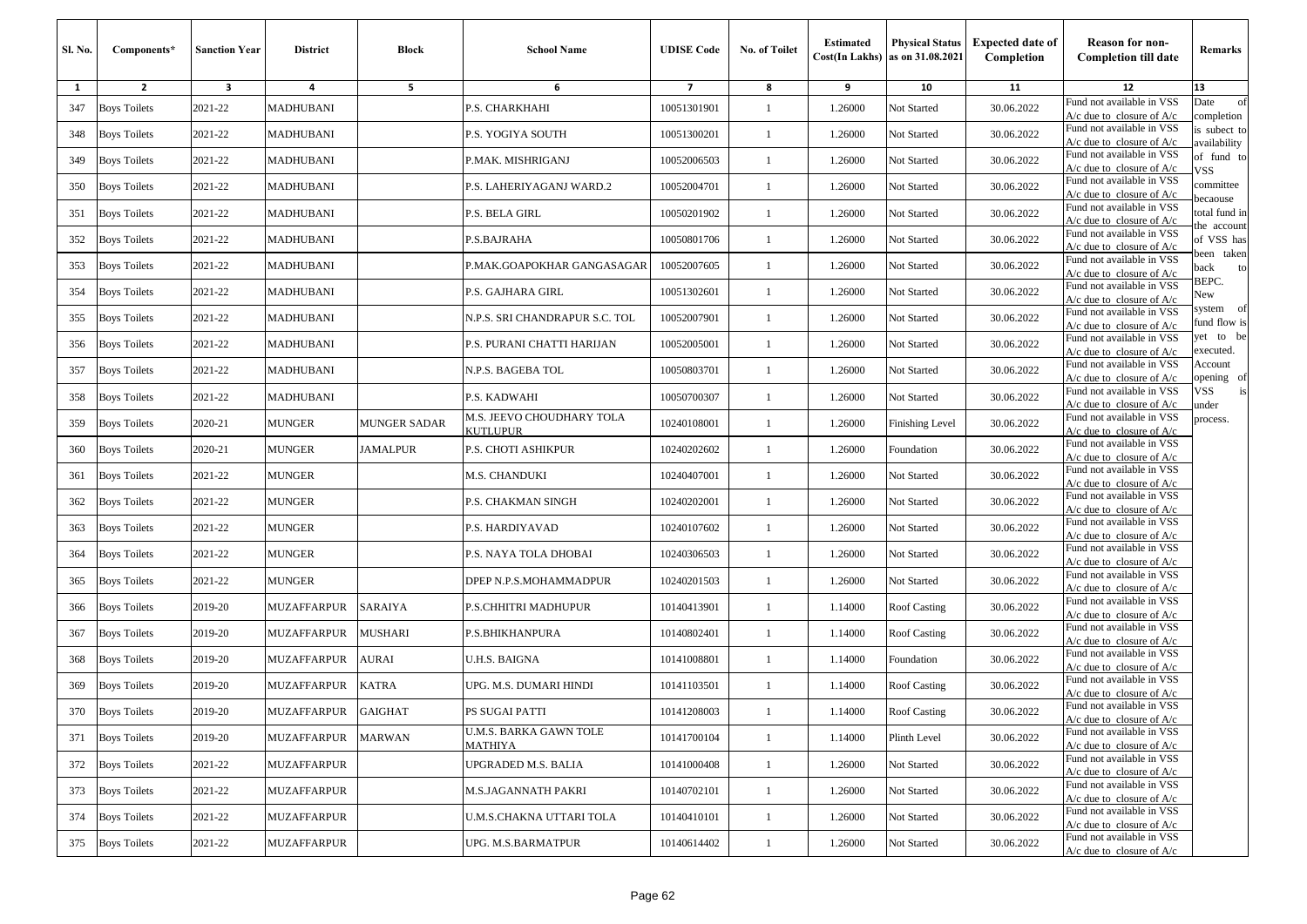| <b>Sl. No.</b> | Components*         | <b>Sanction Year</b> | <b>District</b>    | <b>Block</b>       | <b>School Name</b>                | <b>UDISE Code</b>       | No. of Toilet | <b>Estimated</b> | <b>Physical Status</b><br>$Cost(In$ Lakhs) as on $31.08.2021$ | <b>Expected date of</b><br>Completion | <b>Reason for non-</b><br><b>Completion till date</b>      | Remarks                        |
|----------------|---------------------|----------------------|--------------------|--------------------|-----------------------------------|-------------------------|---------------|------------------|---------------------------------------------------------------|---------------------------------------|------------------------------------------------------------|--------------------------------|
| 1              | $\mathbf{2}$        | 3                    | 4                  | 5                  | 6                                 | $\overline{\mathbf{z}}$ | 8             | 9                | 10                                                            | 11                                    | 12                                                         | 13                             |
| 376            | <b>Boys Toilets</b> | 2021-22              | <b>MUZAFFARPUR</b> |                    | P.S.JASAULI TOLE IMILIYA          | 10140211804             | 1             | 1.26000          | Not Started                                                   | 30.06.2022                            | Fund not available in VSS<br>$A/c$ due to closure of $A/c$ | Date<br>of<br>completion       |
| 377            | <b>Boys Toilets</b> | 2021-22              | MUZAFFARPUR        |                    | M.S.PAROO KANYA                   | 10140313602             | 1             | 1.26000          | Not Started                                                   | 30.06.2022                            | Fund not available in VSS<br>$A/c$ due to closure of $A/c$ | is subect to<br>availability   |
| 378            | <b>Boys Toilets</b> | 2021-22              | MUZAFFARPUR        |                    | PS DHASNA                         | 10141009301             | 1             | 1.26000          | Not Started                                                   | 30.06.2022                            | Fund not available in VSS<br>$A/c$ due to closure of $A/c$ | of fund to<br>VSS              |
| 379            | <b>Boys Toilets</b> | 2021-22              | MUZAFFARPUR        |                    | MS MATIHANI GIRL                  | 10141004402             | $\mathbf{1}$  | 1.26000          | Not Started                                                   | 30.06.2022                            | Fund not available in VSS<br>$A/c$ due to closure of $A/c$ | committee                      |
| 380            | <b>Boys Toilets</b> | 2021-22              | MUZAFFARPUR        |                    | UPG. M.S. BHATAULIA SC TOLA       | 10140209002             | $\mathbf{1}$  | 1.26000          | Not Started                                                   | 30.06.2022                            | Fund not available in VSS<br>$A/c$ due to closure of $A/c$ | ecaouse<br>total fund in       |
| 381            | <b>Boys Toilets</b> | 2021-22              | <b>MUZAFFARPUR</b> |                    | PS EKMA                           | 10141004001             | 1             | 1.26000          | Not Started                                                   | 30.06.2022                            | Fund not available in VSS<br>$A/c$ due to closure of $A/c$ | he account<br>of VSS has       |
| 382            | <b>Boys Toilets</b> | 2021-22              | <b>MUZAFFARPUR</b> |                    | M.S RLY COLONY BRAHMPURA          | 10140812702             | 1             | 1.26000          | Not Started                                                   | 30.06.2022                            | Fund not available in VSS<br>$A/c$ due to closure of $A/c$ | een taken<br>back<br>to        |
| 383            | <b>Boys Toilets</b> | 2021-22              | MUZAFFARPUR        |                    | PS ETWA                           | 10141000302             | 1             | 1.26000          | Not Started                                                   | 30.06.2022                            | Fund not available in VSS<br>$A/c$ due to closure of $A/c$ | BEPC.<br>New                   |
| 384            | <b>Boys Toilets</b> | 2021-22              | MUZAFFARPUR        |                    | P.S.MANPURA                       | 10140601401             | 1             | 1.26000          | Not Started                                                   | 30.06.2022                            | Fund not available in VSS<br>$A/c$ due to closure of $A/c$ | - of<br>system<br>fund flow is |
| 385            | <b>Boys Toilets</b> | 2021-22              | MUZAFFARPUR        |                    | PS RAJKHAND WEST                  | 10141000402             | $\mathbf{1}$  | 1.26000          | Not Started                                                   | 30.06.2022                            | Fund not available in VSS<br>A/c due to closure of $A/c$   | yet to be<br>executed.         |
| 386            | <b>Boys Toilets</b> | 2021-22              | <b>MUZAFFARPUR</b> |                    | P.S.MADHOPUR UTTAR                | 10140303301             | $\mathbf{1}$  | 1.26000          | Not Started                                                   | 30.06.2022                            | Fund not available in VSS<br>$A/c$ due to closure of $A/c$ | Account<br>pening of           |
| 387            | <b>Boys Toilets</b> | 2021-22              | <b>MUZAFFARPUR</b> |                    | P.S.BAGHI MALIKANA URDU           | 10140208601             | 1             | 1.26000          | Not Started                                                   | 30.06.2022                            | Fund not available in VSS<br>$A/c$ due to closure of $A/c$ | VSS<br>under                   |
| 388            | <b>Boys Toilets</b> | 2021-22              | <b>MUZAFFARPUR</b> |                    | PS RAUNA MUSHAHARI                | 10141201203             | 1             | 1.26000          | Not Started                                                   | 30.06.2022                            | Fund not available in VSS<br>$A/c$ due to closure of $A/c$ | process.                       |
| 389            | <b>Boys Toilets</b> | 2021-22              | MUZAFFARPUR        |                    | PS JOGIA URDU                     | 10141008101             | $\mathbf{1}$  | 1.26000          | Not Started                                                   | 30.06.2022                            | Fund not available in VSS<br>$A/c$ due to closure of $A/c$ |                                |
| 390            | <b>Boys Toilets</b> | 2021-22              | MUZAFFARPUR        |                    | P.S.ANDAUL                        | 10140203501             | $\mathbf{1}$  | 1.26000          | Not Started                                                   | 30.06.2022                            | Fund not available in VSS<br>$A/c$ due to closure of $A/c$ |                                |
| 391            | <b>Boys Toilets</b> | 2021-22              | MUZAFFARPUR        |                    | P.S. KARZA ANANT                  | 10141701201             | 1             | 1.26000          | Not Started                                                   | 30.06.2022                            | Fund not available in VSS<br>A/c due to closure of $A/c$   |                                |
| 392            | <b>Boys Toilets</b> | 2021-22              | <b>MUZAFFARPUR</b> |                    | P.S.CHANDPURA MUSLIM TOLA<br>JRDU | 10140301302             | $\mathbf{1}$  | 1.26000          | Not Started                                                   | 30.06.2022                            | Fund not available in VSS<br>A/c due to closure of $A/c$   |                                |
| 393            | <b>Boys Toilets</b> | 2021-22              | <b>MUZAFFARPUR</b> |                    | NEW P.S. NUNIYA TOLA HARNAHI      | 10140203002             | $\mathbf{1}$  | 1.26000          | Not Started                                                   | 30.06.2022                            | Fund not available in VSS<br>$A/c$ due to closure of $A/c$ |                                |
| 394            | <b>Boys Toilets</b> | 2021-22              | MUZAFFARPUR        |                    | PS TARAJIWAR NAYATOLA             | 10141002504             | 1             | 1.26000          | Not Started                                                   | 30.06.2022                            | Fund not available in VSS<br>A/c due to closure of A/c     |                                |
| 395            | <b>Boys Toilets</b> | 2021-22              | MUZAFFARPUR        |                    | P.S.GAUSPUR                       | 10140210001             | 1             | 1.26000          | Not Started                                                   | 30.06.2022                            | Fund not available in VSS<br>$A/c$ due to closure of $A/c$ |                                |
| 396            | <b>Boys Toilets</b> | 2021-22              | MUZAFFARPUR        |                    | P.S.CHATURPATTI B.M.C.            | 10140302002             | $\mathbf{1}$  | 1.26000          | Not Started                                                   | 30.06.2022                            | Fund not available in VSS<br>$A/c$ due to closure of $A/c$ |                                |
| 397            | <b>Boys Toilets</b> | 2021-22              | MUZAFFARPUR        |                    | NEW. P.S DUBAULI                  | 10140300702             | $\mathbf{1}$  | 1.26000          | Not Started                                                   | 30.06.2022                            | Fund not available in VSS<br>$A/c$ due to closure of $A/c$ |                                |
| 398            | <b>Boys Toilets</b> | 2019-20              | NALANDA            | ASTHAWAN           | U.M.S ALINAGAR                    | 10270102202             | 1             | 1.14000          | <b>Roof Casting</b>                                           | 30.06.2022                            | Fund not available in VSS<br>$A/c$ due to closure of $A/c$ |                                |
|                | 399 Boys Toilets    | 2019-20              | <b>NALANDA</b>     | ASTHAWAN           | P.S. AMAR SINGH BIGHA             | 10270104601             |               | 1.14000          | Foundation                                                    | 30.06.2022                            | Fund not available in VSS<br>$A/c$ due to closure of $A/c$ |                                |
| 400            | <b>Boys Toilets</b> | 2019-20              | NALANDA            | <b>ASTHAWAN</b>    | P.S.DEDHDHARA                     | 10270105203             | $\mathbf{1}$  | 1.14000          | Foundation                                                    | 30.06.2022                            | Fund not available in VSS<br>$A/c$ due to closure of $A/c$ |                                |
| 401            | <b>Boys Toilets</b> | 2019-20              | NALANDA            | BIHARSHARIF        | P.S. BAHUARA                      | 10270301101             | $\mathbf{1}$  | 1.14000          | Roof Casting                                                  | 30.06.2022                            | Fund not available in VSS<br>$A/c$ due to closure of $A/c$ |                                |
| 402            | <b>Boys Toilets</b> | 2019-20              | NALANDA            | BIHARSHARIF        | P.S. BARSATI BARTAR               | 10270308103             | $\mathbf{1}$  | 1.14000          | Roof Casting                                                  | 30.06.2022                            | Fund not available in VSS<br>A/c due to closure of $A/c$   |                                |
| 403            | <b>Boys Toilets</b> | 2019-20              | NALANDA            | BIHARSHARIF        | P.S. MAKHDUMPUR                   | 10270309401             | $\mathbf{1}$  | 1.14000          | <b>Roof Casting</b>                                           | 30.06.2022                            | Fund not available in VSS<br>$A/c$ due to closure of $A/c$ |                                |
| 404            | <b>Boys Toilets</b> | 2019-20              | <b>NALANDA</b>     | <b>BIHARSHARIF</b> | P.S. BAIGANABAD                   | 10270311605             | $\mathbf{1}$  | 1.14000          | Roof Casting                                                  | 30.06.2022                            | Fund not available in VSS<br>A/c due to closure of A/c     |                                |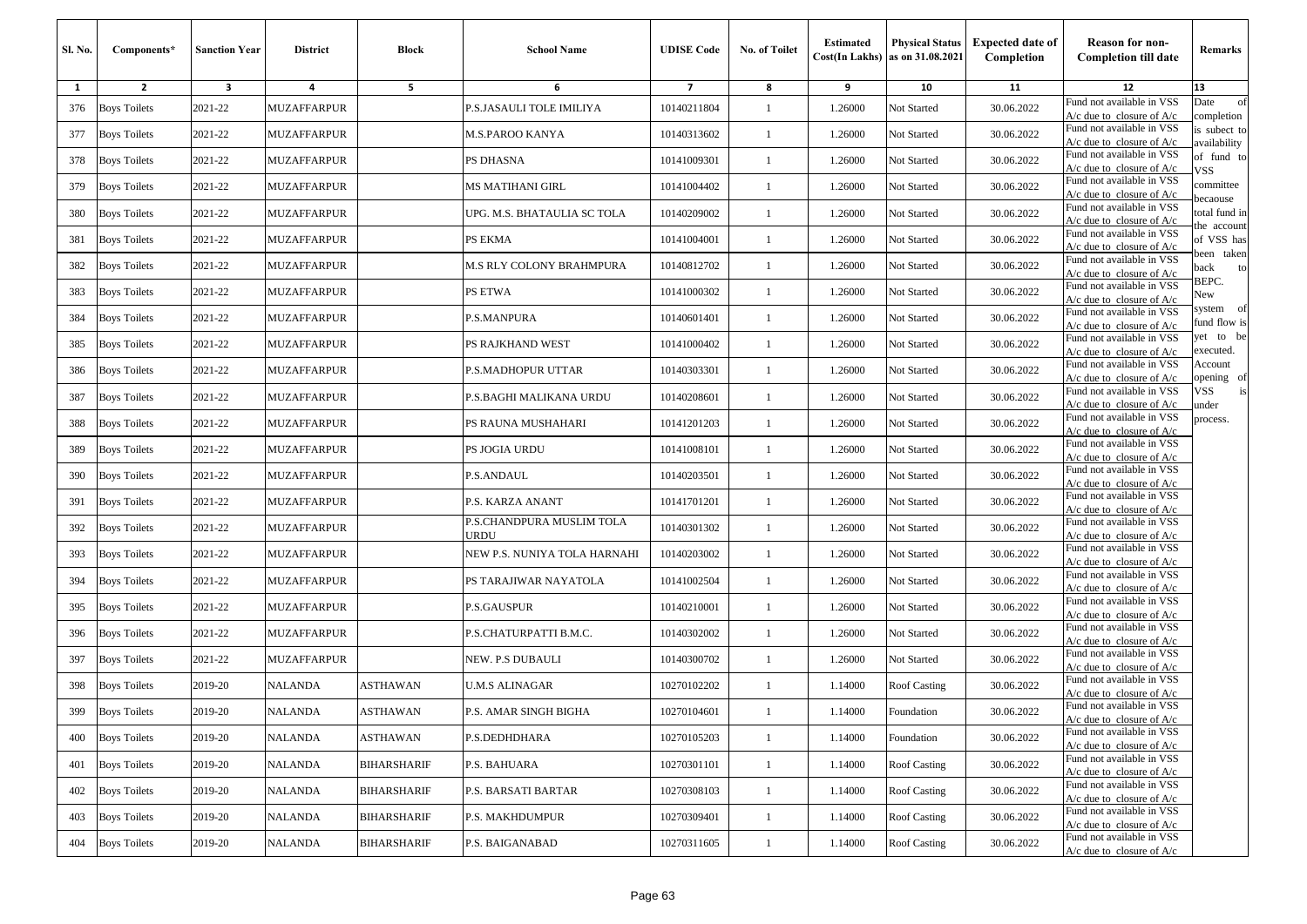| Sl. No. | Components*         | <b>Sanction Year</b> | <b>District</b> | Block              | <b>School Name</b>       | <b>UDISE Code</b>       | No. of Toilet | <b>Estimated</b> | <b>Physical Status</b><br>$Cost(In$ Lakhs) as on $31.08.2021$ | <b>Expected date of</b><br>Completion | <b>Reason for non-</b><br><b>Completion till date</b>      | Remarks                      |
|---------|---------------------|----------------------|-----------------|--------------------|--------------------------|-------------------------|---------------|------------------|---------------------------------------------------------------|---------------------------------------|------------------------------------------------------------|------------------------------|
| 1       | $\overline{2}$      | 3                    | 4               | 5                  | 6                        | $\overline{\mathbf{z}}$ | 8             | 9                | 10                                                            | 11                                    | 12                                                         | 13                           |
| 405     | <b>Boys Toilets</b> | 2019-20              | <b>NALANDA</b>  | BIHARSHARIF        | URDU P.S. GAGAN DIVAN    | 10270312402             | 1             | 1.14000          | Lintel Level                                                  | 30.06.2022                            | Fund not available in VSS<br>$A/c$ due to closure of $A/c$ | of<br>Date<br>completion     |
| 406     | <b>Boys Toilets</b> | 2019-20              | <b>NALANDA</b>  | BIHARSHARIF        | P.S. DHASPUR             | 10270315101             | 1             | 1.14000          | Lintel Level                                                  | 30.06.2022                            | Fund not available in VSS<br>$A/c$ due to closure of $A/c$ | is subect to<br>availability |
| 407     | <b>Boys Toilets</b> | 2019-20              | <b>NALANDA</b>  | <b>BIND</b>        | N.P.S NARAYANPUR         | 10270401902             | -1            | 1.14000          | Roof Casting                                                  | 30.06.2022                            | Fund not available in VSS<br>$A/c$ due to closure of $A/c$ | of fund to<br>VSS            |
| 408     | <b>Boys Toilets</b> | 2019-20              | <b>NALANDA</b>  | HARNAUT            | P.S. AMAUTARA            | 10270800504             | $\mathbf{1}$  | 1.14000          | <b>Roof Casting</b>                                           | 30.06.2022                            | Fund not available in VSS<br>$A/c$ due to closure of $A/c$ | committee<br>pecaouse        |
| 409     | <b>Boys Toilets</b> | 2019-20              | <b>NALANDA</b>  | HARNAUT            | URDU P.S. BHOJPUR        | 10270801401             | -1            | 1.14000          | Roof Casting                                                  | 30.06.2022                            | Fund not available in VSS<br>$A/c$ due to closure of $A/c$ | total fund in                |
| 410     | <b>Boys Toilets</b> | 2019-20              | <b>NALANDA</b>  | <b>ISLAMPUR</b>    | P.S. AHMADABAD           | 10271004102             | -1            | 1.14000          | <b>Roof Casting</b>                                           | 30.06.2022                            | Fund not available in VSS<br>$A/c$ due to closure of $A/c$ | he account<br>of VSS has     |
| 411     | <b>Boys Toilets</b> | 2019-20              | <b>NALANDA</b>  | RAHUI              | P.S. DEV BIGHA           | 10271601602             | -1            | 1.14000          | Finishing Level                                               | 30.06.2022                            | Fund not available in VSS<br>$A/c$ due to closure of $A/c$ | veen taken<br>ack<br>to      |
| 412     | <b>Boys Toilets</b> | 2019-20              | <b>NALANDA</b>  | THARTHARI          | P.S. SRINAGAR            | 10272001205             | 1             | 1.14000          | Not Started                                                   | 30.06.2022                            | Fund not available in VSS<br>$A/c$ due to closure of $A/c$ | BEPC.<br>New                 |
| 413     | <b>Boys Toilets</b> | 2019-20              | NALANDA         | ASTHAWAN           | URDU KANYA P.S. ASTHAWAN | 10270100104             | -1            | 1.14000          | Roof Casting                                                  | 30.06.2022                            | Fund not available in VSS<br>$A/c$ due to closure of $A/c$ | system of<br>fund flow is    |
| 414     | <b>Boys Toilets</b> | 2019-20              | <b>NALANDA</b>  | <b>ASTHAWAN</b>    | U.M.S URDU KANYA MAFI    | 10270102804             | $\mathbf{1}$  | 1.14000          | Foundation                                                    | 30.06.2022                            | Fund not available in VSS<br>$A/c$ due to closure of $A/c$ | et to be<br>executed.        |
| 415     | <b>Boys Toilets</b> | 2019-20              | <b>NALANDA</b>  | ASTHAWAN           | <b>P.S. SHERPUR</b>      | 10270104203             | $\mathbf{1}$  | 1.14000          | Foundation                                                    | 30.06.2022                            | Fund not available in VSS<br>$A/c$ due to closure of $A/c$ | Account<br>pening of         |
| 416     | <b>Boys Toilets</b> | 2019-20              | <b>NALANDA</b>  | <b>BEN</b>         | NPS. SALEMU BIGHA        | 10270201007             | -1            | 1.14000          | Not Started                                                   | 30.06.2022                            | Fund not available in VSS<br>$A/c$ due to closure of $A/c$ | /SS<br>is<br>ınder           |
| 417     | <b>Boys Toilets</b> | 2019-20              | <b>NALANDA</b>  | BIHARSHARIF        | U.M.S BIYAWANI           | 10270300701             | -1            | 1.14000          | Lintel Level                                                  | 30.06.2022                            | Fund not available in VSS<br>A/c due to closure of $A/c$   | process.                     |
| 418     | <b>Boys Toilets</b> | 2019-20              | <b>NALANDA</b>  | <b>BIHARSHARIF</b> | N.P.S. CHEKDULLHA        | 10270302003             | $\mathbf{1}$  | 1.14000          | Plinth Level                                                  | 30.06.2022                            | Fund not available in VSS<br>$A/c$ due to closure of $A/c$ |                              |
| 419     | <b>Boys Toilets</b> | 2019-20              | <b>NALANDA</b>  | BIHARSHARIF        | URDU P.S. HARGAWAN       | 10270303502             | $\mathbf{1}$  | 1.14000          | Plinth Level                                                  | 30.06.2022                            | Fund not available in VSS<br>$A/c$ due to closure of $A/c$ |                              |
| 420     | <b>Boys Toilets</b> | 2019-20              | NALANDA         | BIHARSHARIF        | U.M.S MANANKI            | 10270305101             | -1            | 1.14000          | Finishing Level                                               | 30.06.2022                            | Fund not available in VSS<br>A/c due to closure of A/c     |                              |
| 421     | <b>Boys Toilets</b> | 2019-20              | <b>NALANDA</b>  | BIHARSHARIF        | <b>P.S. MUSTAFAPUR</b>   | 10270305501             | 1             | 1.14000          | Plinth Level                                                  | 30.06.2022                            | Fund not available in VSS<br>$A/c$ due to closure of $A/c$ |                              |
| 422     | <b>Boys Toilets</b> | 2019-20              | <b>NALANDA</b>  | BIHARSHARIF        | <b>M.S. SAHOKHAR</b>     | 10270309502             | -1            | 1.14000          | Plinth Level                                                  | 30.06.2022                            | Fund not available in VSS<br>$A/c$ due to closure of $A/c$ |                              |
| 423     | <b>Boys Toilets</b> | 2019-20              | <b>NALANDA</b>  | BIHARSHARIF        | P.S. LOHGANI             | 10270310102             | 1             | 1.14000          | Lintel Level                                                  | 30.06.2022                            | Fund not available in VSS<br>$A/c$ due to closure of $A/c$ |                              |
| 424     | <b>Boys Toilets</b> | 2019-20              | <b>NALANDA</b>  | BIHARSHARIF        | P.S. JHING NAGAR         | 10270313002             | -1            | 1.14000          | Plinth Level                                                  | 30.06.2022                            | Fund not available in VSS<br>$A/c$ due to closure of $A/c$ |                              |
| 425     | <b>Boys Toilets</b> | 2019-20              | <b>NALANDA</b>  | HARNAUT            | P.S. SHAHPUR             | 10270800503             | $\mathbf{1}$  | 1.14000          | <b>Roof Casting</b>                                           | 30.06.2022                            | Fund not available in VSS<br>A/c due to closure of A/c     |                              |
| 426     | <b>Boys Toilets</b> | 2019-20              | <b>NALANDA</b>  | HARNAUT            | P.S. DIHRI GARH          | 10270802303             | -1            | 1.14000          | <b>Finishing Level</b>                                        | 30.06.2022                            | Fund not available in VSS<br>$A/c$ due to closure of $A/c$ |                              |
| 427     | <b>Boys Toilets</b> | 2019-20              | <b>NALANDA</b>  | HARNAUT            | P.S. BIRAMPUR            | 10270804102             | 1             | 1.14000          | Finishing Level                                               | 30.06.2022                            | Fund not available in VSS<br>$A/c$ due to closure of $A/c$ |                              |
|         | 428 Boys Toilets    | 2019-20              | <b>NALANDA</b>  | ISLAMPUR           | P.S. GULAB NAGAR         | 10271000106             |               | 1.14000          | <b>Lintel Level</b>                                           | 30.06.2022                            | Fund not available in VSS<br>$A/c$ due to closure of $A/c$ |                              |
| 429     | <b>Boys Toilets</b> | 2019-20              | NALANDA         | ISLAMPUR           | P.S. CHHOTI PAITHANA     | 10271001601             | $\mathbf{1}$  | 1.14000          | Roof Casting                                                  | 30.06.2022                            | Fund not available in VSS<br>$A/c$ due to closure of $A/c$ |                              |
| 430     | <b>Boys Toilets</b> | 2019-20              | NALANDA         | KARAIPARSURAI      | P.S. GANGA BIGHA         | 10271100603             | $\mathbf{1}$  | 1.14000          | Roof Casting                                                  | 30.06.2022                            | Fund not available in VSS<br>$A/c$ due to closure of $A/c$ |                              |
| 431     | <b>Boys Toilets</b> | 2019-20              | NALANDA         | KARAIPARSURAI      | <b>U.M.S JHARAHAPAR</b>  | 10271101002             | $\mathbf{1}$  | 1.14000          | Plinth Level                                                  | 30.06.2022                            | Fund not available in VSS<br>$A/c$ due to closure of $A/c$ |                              |
| 432     | <b>Boys Toilets</b> | 2019-20              | <b>NALANDA</b>  | KARAIPARSURAI      | P.S. GALIMPUR            | 10271101301             | $\mathbf{1}$  | 1.14000          | Lintel Level                                                  | 30.06.2022                            | Fund not available in VSS<br>$A/c$ due to closure of $A/c$ |                              |
| 433     | <b>Boys Toilets</b> | 2019-20              | <b>NALANDA</b>  | KARAIPARSURAI      | <b>U.M.S JALALPUR</b>    | 10271101902             | $\mathbf{1}$  | 1.14000          | Plinth Level                                                  | 30.06.2022                            | Fund not available in VSS<br>$A/c$ due to closure of $A/c$ |                              |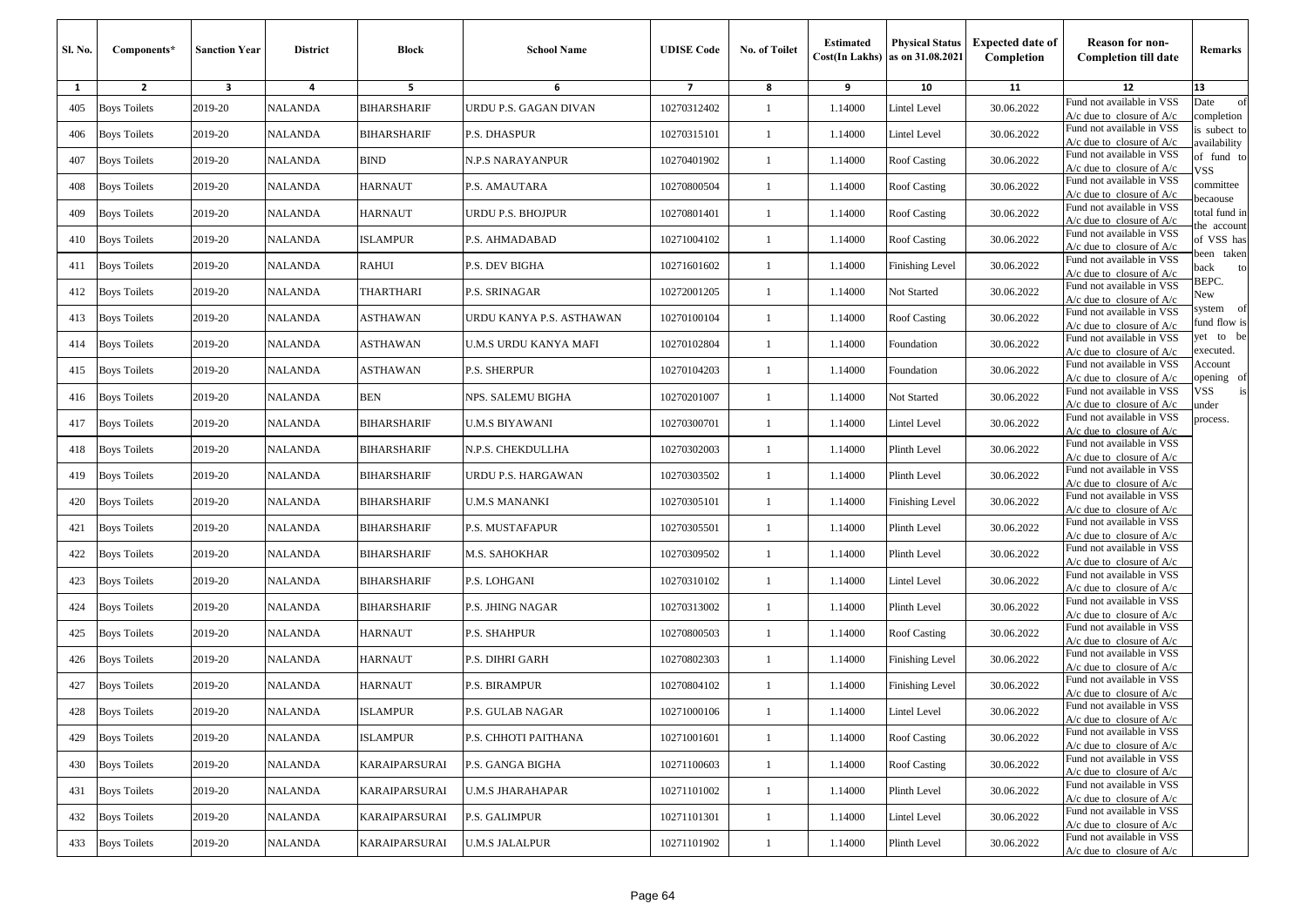| Sl. No. | Components*         | <b>Sanction Year</b> | <b>District</b> | Block                      | <b>School Name</b>            | <b>UDISE Code</b> | No. of Toilet | <b>Estimated</b> | <b>Physical Status</b><br>$Cost(In$ Lakhs) as on $31.08.2021$ | <b>Expected date of</b><br>Completion | <b>Reason for non-</b><br><b>Completion till date</b>      | Remarks                      |
|---------|---------------------|----------------------|-----------------|----------------------------|-------------------------------|-------------------|---------------|------------------|---------------------------------------------------------------|---------------------------------------|------------------------------------------------------------|------------------------------|
| 1       | $\overline{2}$      | 3                    | 4               | 5                          | 6                             | $\overline{7}$    | 8             | 9                | 10                                                            | 11                                    | 12                                                         | 13                           |
| 434     | <b>Boys Toilets</b> | 2019-20              | <b>NALANDA</b>  | NAGARNAUSA                 | <b>NPS AHIYATPUR</b>          | 10271301603       | 1             | 1.14000          | Lintel Level                                                  | 30.06.2022                            | Fund not available in VSS<br>$A/c$ due to closure of $A/c$ | of<br>Date<br>completion     |
| 435     | <b>Boys Toilets</b> | 2019-20              | <b>NALANDA</b>  | NAGARNAUSA                 | M.S. KAILA                    | 10271302004       | 1             | 1.14000          | Roof Casting                                                  | 30.06.2022                            | Fund not available in VSS<br>$A/c$ due to closure of $A/c$ | is subect to<br>availability |
| 436     | <b>Boys Toilets</b> | 2019-20              | <b>NALANDA</b>  | NAGARNAUSA                 | P.S. USMANPUR                 | 10271302601       | -1            | 1.14000          | <b>Roof Casting</b>                                           | 30.06.2022                            | Fund not available in VSS<br>$A/c$ due to closure of $A/c$ | of fund to<br>VSS            |
| 437     | <b>Boys Toilets</b> | 2019-20              | <b>NALANDA</b>  | NAGARNAUSA                 | URDU P.S. MANSINGHPUR         | 10271303002       | $\mathbf{1}$  | 1.14000          | <b>Roof Casting</b>                                           | 30.06.2022                            | Fund not available in VSS<br>A/c due to closure of A/c     | committee<br>pecaouse        |
| 438     | <b>Boys Toilets</b> | 2019-20              | <b>NALANDA</b>  | NAGARNAUSA                 | NPS SAIDANPUR                 | 10271305401       | -1            | 1.14000          | Roof Casting                                                  | 30.06.2022                            | Fund not available in VSS<br>$A/c$ due to closure of $A/c$ | otal fund in<br>he account   |
| 439     | <b>Boys Toilets</b> | 2019-20              | <b>NALANDA</b>  | NOORSARAI                  | <b>U.M.S ISHAPUR</b>          | 10271402101       | -1            | 1.14000          | <b>Roof Casting</b>                                           | 30.06.2022                            | Fund not available in VSS<br>$A/c$ due to closure of $A/c$ | of VSS has<br>veen taken     |
| 440     | <b>Boys Toilets</b> | 2019-20              | <b>NALANDA</b>  | NOORSARAI                  | P.S. KATHANPURA               | 10271403001       | -1            | 1.14000          | Foundation                                                    | 30.06.2022                            | Fund not available in VSS<br>$A/c$ due to closure of $A/c$ | ack<br>to                    |
| 441     | <b>Boys Toilets</b> | 2019-20              | <b>NALANDA</b>  | NOORSARAI                  | P.S. KAPARSARI                | 10271403501       | 1             | 1.14000          | Foundation                                                    | 30.06.2022                            | Fund not available in VSS<br>$A/c$ due to closure of $A/c$ | BEPC.<br>New                 |
| 442     | <b>Boys Toilets</b> | 2019-20              | NALANDA         | NOORSARAI                  | P.S. RASALPUR                 | 10271405601       | -1            | 1.14000          | Lintel Level                                                  | 30.06.2022                            | Fund not available in VSS<br>$A/c$ due to closure of $A/c$ | system of<br>fund flow is    |
| 443     | <b>Boys Toilets</b> | 2019-20              | <b>NALANDA</b>  | <b>SILAO</b>               | P.S. GAUR BIGHA               | 10271902003       | -1            | 1.14000          | Lintel Level                                                  | 30.06.2022                            | Fund not available in VSS<br>A/c due to closure of A/c     | et to be<br>executed.        |
| 444     | <b>Boys Toilets</b> | 2019-20              | <b>NALANDA</b>  | THARTHARI                  | P.S. BERAWAN                  | 10272000501       | $\mathbf{1}$  | 1.14000          | Roof Casting                                                  | 30.06.2022                            | Fund not available in VSS<br>$A/c$ due to closure of $A/c$ | Account<br>pening of         |
| 445     | <b>Boys Toilets</b> | 2019-20              | <b>NAWADA</b>   | <b>GOVINDPUR</b>           | U.M.S. SIKARIYA               | 10360200501       | -1            | 1.14000          | Not Started                                                   | 30.06.2022                            | Fund not available in VSS<br>$A/c$ due to closure of $A/c$ | /SS<br>is<br>ınder           |
| 446     | <b>Boys Toilets</b> | 2019-20              | <b>NAWADA</b>   | <b>KAUAKOL</b>             | P.S. KARMA TAR JHARNAWAN      | 10360504702       | -1            | 1.14000          | Plinth Level                                                  | 30.06.2022                            | Fund not available in VSS<br>A/c due to closure of $A/c$   | process.                     |
| 447     | <b>Boys Toilets</b> | 2020-21              | <b>NAWADA</b>   | <b>GOVINDPUR</b>           | P.S. GOVINDPUR HINDI          | 10360200105       | $\mathbf{1}$  | 1.26000          | Plinth Level                                                  | 30.06.2022                            | Fund not available in VSS<br>$A/c$ due to closure of $A/c$ |                              |
| 448     | <b>Boys Toilets</b> | 2020-21              | <b>NAWADA</b>   | <b>NARDIGANJ</b>           | P.S FAJILPUR                  | 10360805402       | $\mathbf{1}$  | 1.26000          | <b>Finishing Level</b>                                        | 30.06.2022                            | Fund not available in VSS<br>$A/c$ due to closure of $A/c$ |                              |
| 449     | <b>Boys Toilets</b> | 2021-22              | NAWADA          |                            | U.M.S CHHAUTHA                | 10361114901       | -1            | 1.26000          | Not Started                                                   | 30.06.2022                            | Fund not available in VSS<br>A/c due to closure of A/c     |                              |
| 450     | <b>Boys Toilets</b> | 2021-22              | <b>NAWADA</b>   |                            | N.P.S KHARSARI WEST           | 10360500905       | 1             | 1.26000          | Not Started                                                   | 30.06.2022                            | Fund not available in VSS<br>A/c due to closure of $A/c$   |                              |
| 451     | <b>Boys Toilets</b> | 2019-20              | <b>PATNA</b>    | <b>MANER</b>               | P.S.MAHUARI BAGH              | 10280701404       | -1            | 1.14000          | Finishing Level                                               | 30.06.2022                            | Fund not available in VSS<br>$A/c$ due to closure of $A/c$ |                              |
| 452     | <b>Boys Toilets</b> | 2019-20              | <b>PATNA</b>    | <b>MASAURHI</b>            | P.S.HARNATH CHAK              | 10281206001       | 1             | 1.14000          | Not Started                                                   | 30.06.2022                            | Fund not available in VSS<br>$A/c$ due to closure of $A/c$ |                              |
| 453     | <b>Boys Toilets</b> | 2019-20              | <b>PATNA</b>    | PANDARAK                   | P.S.KIRTI CHAK                | 10282301105       | -1            | 1.14000          | Finishing Level                                               | 30.06.2022                            | Fund not available in VSS<br>$A/c$ due to closure of $A/c$ |                              |
| 454     | <b>Boys Toilets</b> | 2019-20              | <b>PATNA</b>    | PATNASADAR<br><b>JRBAN</b> | P.S.JAMA KHARIJ               | 10280103605       | $\mathbf{1}$  | 1.14000          | Lintel Level                                                  | 30.06.2022                            | Fund not available in VSS<br>A/c due to closure of A/c     |                              |
| 455     | <b>Boys Toilets</b> | 2019-20              | <b>PATNA</b>    | NAUBATPUR                  | P.S.HUSAINCHAK                | 10280601004       | -1            | 1.14000          | <b>Finishing Level</b>                                        | 30.06.2022                            | Fund not available in VSS<br>$A/c$ due to closure of $A/c$ |                              |
| 456     | <b>Boys Toilets</b> | 2020-21              | <b>PATNA</b>    | PHULWARISHARIF             | P.S. NURMOHIUDDINPUR JH. JH.  | 10280910002       | 1             | 1.26000          | Not Started                                                   | 30.06.2022                            | Fund not available in VSS<br>$A/c$ due to closure of $A/c$ |                              |
|         | 457 Boys Toilets    | 2020-21              | <b>PATNA</b>    | <b>KHUSRUPUR</b>           | P.S. NEYAR HARIJAN TOLA       | 10281601104       |               | 1.26000          | Finishing Level                                               | 30.06.2022                            | Fund not available in VSS<br>$A/c$ due to closure of $A/c$ |                              |
| 458     | <b>Boys Toilets</b> | 2021-22              | <b>PATNA</b>    |                            | M.S. BAHPURA                  | 10280501001       | $\mathbf{1}$  | 1.26000          | Not Started                                                   | 30.06.2022                            | Fund not available in VSS<br>$A/c$ due to closure of $A/c$ |                              |
| 459     | <b>Boys Toilets</b> | 2021-22              | <b>PATNA</b>    |                            | P.S.KEWATI                    | 10282200408       | $\mathbf{1}$  | 1.26000          | Not Started                                                   | 30.06.2022                            | Fund not available in VSS<br>$A/c$ due to closure of $A/c$ |                              |
| 460     | <b>Boys Toilets</b> | 2021-22              | PATNA           |                            | P.S. GOBINDPUR TOLA PASHCHAMI | 10281600110       | $\mathbf{1}$  | 1.26000          | Not Started                                                   | 30.06.2022                            | Fund not available in VSS<br>$A/c$ due to closure of $A/c$ |                              |
| 461     | <b>Boys Toilets</b> | 2021-22              | <b>PATNA</b>    |                            | P.S. PANSARI                  | 10280304702       | $\mathbf{1}$  | 1.26000          | Not Started                                                   | 30.06.2022                            | Fund not available in VSS<br>$A/c$ due to closure of $A/c$ |                              |
| 462     | <b>Boys Toilets</b> | 2021-22              | <b>PATNA</b>    |                            | P.S. LANKA KACHHUARA JH.JH.   | 10281001101       | $\mathbf{1}$  | 1.26000          | Not Started                                                   | 30.06.2022                            | Fund not available in VSS<br>A/c due to closure of A/c     |                              |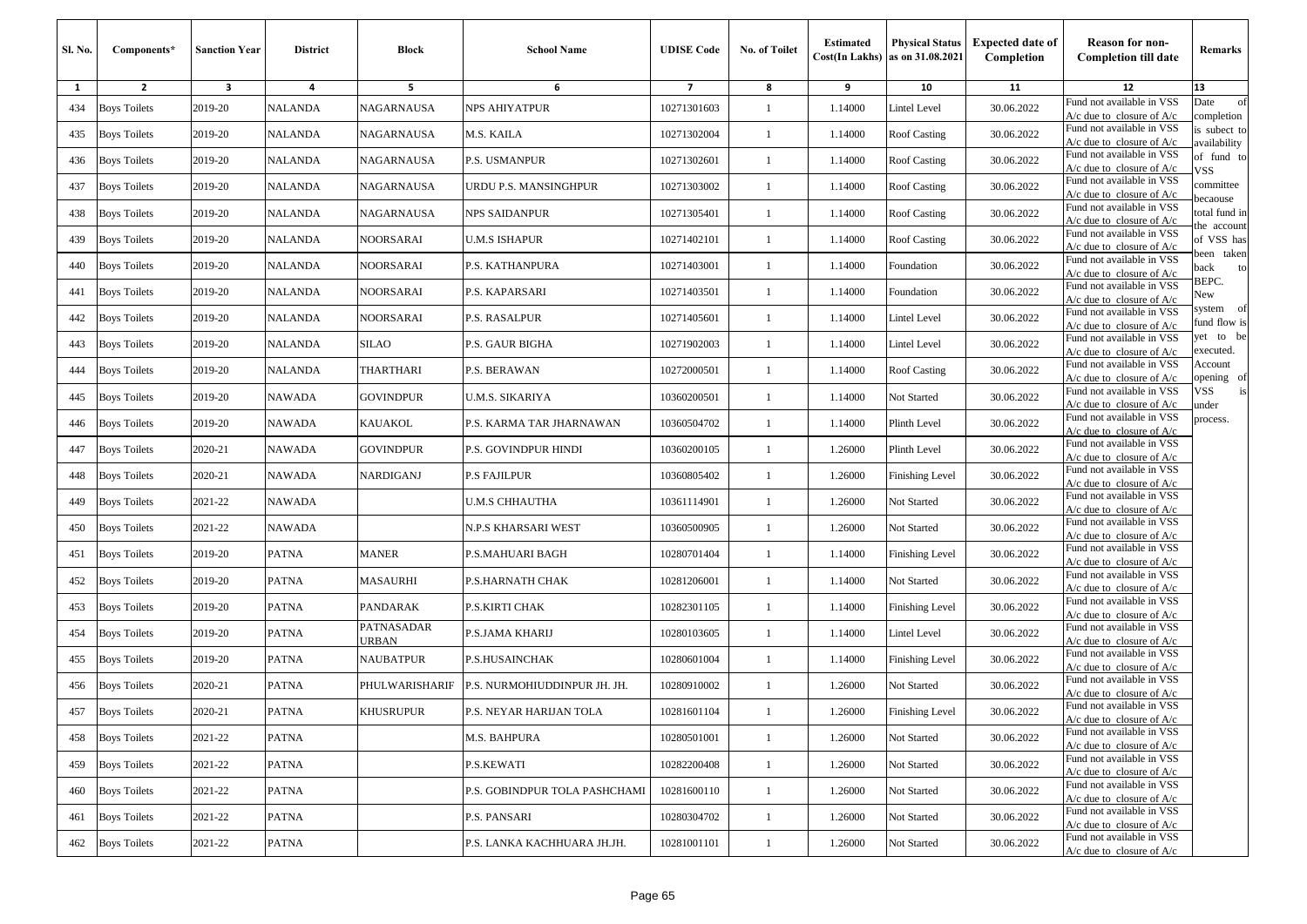| <b>Sl. No.</b> | Components*         | <b>Sanction Year</b> | <b>District</b>           | <b>Block</b>      | <b>School Name</b>                           | <b>UDISE Code</b>        | <b>No. of Toilet</b> | <b>Estimated</b> | <b>Physical Status</b><br>$Cost(In$ Lakhs) as on $31.08.2021$ | <b>Expected date of</b><br>Completion | <b>Reason for non-</b><br><b>Completion till date</b>      | Remarks                        |
|----------------|---------------------|----------------------|---------------------------|-------------------|----------------------------------------------|--------------------------|----------------------|------------------|---------------------------------------------------------------|---------------------------------------|------------------------------------------------------------|--------------------------------|
| 1              | $\overline{2}$      | 3                    | 4                         | 5                 | 6                                            | $\overline{\phantom{a}}$ | 8                    | 9                | 10                                                            | 11                                    | 12                                                         | 13                             |
| 463            | <b>Boys Toilets</b> | 2021-22              | <b>PATNA</b>              |                   | P.S. GAURI CHAK BANDH PAR                    | 10281001601              | $\overline{1}$       | 1.26000          | Not Started                                                   | 30.06.2022                            | Fund not available in VSS<br>$A/c$ due to closure of $A/c$ | Date<br>of<br>completion       |
| 464            | <b>Boys Toilets</b> | 2021-22              | <b>PATNA</b>              |                   | P.S. MIRJA KHONDI                            | 10282200604              | -1                   | 1.26000          | Not Started                                                   | 30.06.2022                            | Fund not available in VSS<br>$A/c$ due to closure of $A/c$ | is subect to<br>vailability    |
| 465            | <b>Boys Toilets</b> | 2021-22              | <b>PATNA</b>              |                   | P.S. NAYACHAK JH.JH.                         | 10281002601              | $\overline{1}$       | 1.26000          | Not Started                                                   | 30.06.2022                            | Fund not available in VSS<br>$A/c$ due to closure of $A/c$ | of fund to<br>VSS.             |
| 466            | <b>Boys Toilets</b> | 2021-22              | <b>PATNA</b>              |                   | P.S. BARH KACHHARI                           | 10281803304              | $\mathbf{1}$         | 1.26000          | Not Started                                                   | 30.06.2022                            | Fund not available in VSS<br>$A/c$ due to closure of $A/c$ | committee<br>ecaouse           |
| 467            | <b>Boys Toilets</b> | 2021-22              | <b>PATNA</b>              |                   | P.S.SHAHBAJPUR JH.JH.                        | 10280506702              | -1                   | 1.26000          | Not Started                                                   | 30.06.2022                            | Fund not available in VSS<br>$A/c$ due to closure of $A/c$ | total fund in<br>he account    |
| 468            | <b>Boys Toilets</b> | 2021-22              | PATNA                     |                   | P.S. GOPALPUR                                | 10281000605              | -1                   | 1.26000          | Not Started                                                   | 30.06.2022                            | Fund not available in VSS<br>$A/c$ due to closure of $A/c$ | of VSS has                     |
| 469            | <b>Boys Toilets</b> | 2021-22              | <b>PATNA</b>              |                   | <b>P.S. MOLAHIMPUR</b>                       | 10280502302              | $\mathbf{1}$         | 1.26000          | Not Started                                                   | 30.06.2022                            | Fund not available in VSS<br>$A/c$ due to closure of $A/c$ | een taken<br>back<br>to        |
| 470            | <b>Boys Toilets</b> | 2021-22              | <b>PATNA</b>              |                   | P.S. LAKSHMICHAK                             | 10281002501              | -1                   | 1.26000          | Not Started                                                   | 30.06.2022                            | Fund not available in VSS<br>$A/c$ due to closure of $A/c$ | BEPC.<br>New                   |
| 471            | <b>Boys Toilets</b> | 2021-22              | <b>PURBA</b><br>CHAMPARAN |                   | UMS BHARATMAHI                               | 10022300101              | $\mathbf{1}$         | 1.26000          | Not Started                                                   | 30.06.2022                            | Fund not available in VSS<br>$A/c$ due to closure of $A/c$ | system<br>- of<br>fund flow is |
| 472            | <b>Boys Toilets</b> | 2021-22              | PURBA<br>CHAMPARAN        |                   | GMS SANGRAMPUR GIRL                          | 10022400106              | $\mathbf{1}$         | 1.26000          | Not Started                                                   | 30.06.2022                            | Fund not available in VSS<br>$A/c$ due to closure of $A/c$ | yet to be<br>executed.         |
| 473            | <b>Boys Toilets</b> | 2021-22              | PURBA<br>CHAMPARAN        |                   | <b>GPS DUMARI</b>                            | 10022502502              | $\mathbf{1}$         | 1.26000          | Not Started                                                   | 30.06.2022                            | Fund not available in VSS<br>$A/c$ due to closure of $A/c$ | Account<br>pening of           |
| 474            | <b>Boys Toilets</b> | 2019-20              | ROHTAS                    | <b>DEHRI</b>      | M.S., SHANKARPUR BADIHA                      | 10321108301              | $\mathbf{1}$         | 1.14000          | Not Started                                                   | 30.06.2022                            | Fund not available in VSS<br>$A/c$ due to closure of $A/c$ | √SS<br>under                   |
| 475            | <b>Boys Toilets</b> | 2019-20              | ROHTAS                    | <b>SHIVSAGAR</b>  | P S DARANGIYA                                | 10320603201              | -1                   | 1.14000          | <b>Roof Casting</b>                                           | 30.06.2022                            | Fund not available in VSS<br>$A/c$ due to closure of $A/c$ | process.                       |
| 476            | <b>Boys Toilets</b> | 2021-22              | ROHTAS                    |                   | M S DIBHIYA                                  | 10320423301              | $\mathbf{1}$         | 1.26000          | Not Started                                                   | 30.06.2022                            | Fund not available in VSS<br>$A/c$ due to closure of $A/c$ |                                |
| 477            | <b>Boys Toilets</b> | 2021-22              | ROHTAS                    |                   | P.S.NIRMALPUR                                | 10320113501              | $\mathbf{1}$         | 1.26000          | Not Started                                                   | 30.06.2022                            | Fund not available in VSS<br>$A/c$ due to closure of $A/c$ |                                |
| 478            | <b>Boys Toilets</b> | 2021-22              | <b>ROHTAS</b>             |                   | NEW P S CHANDI ENGLISH TOLA<br>$2006 - 07$   | 10321911501              | -1                   | 1.26000          | Not Started                                                   | 30.06.2022                            | Fund not available in VSS<br>A/c due to closure of $A/c$   |                                |
| 479            | <b>Boys Toilets</b> | 2021-22              | <b>ROHTAS</b>             |                   | <b>NEW P S MAHUAT (2006-07)</b>              | 10320504001              | $\mathbf{1}$         | 1.26000          | Not Started                                                   | 30.06.2022                            | Fund not available in VSS<br>$A/c$ due to closure of $A/c$ |                                |
| 480            | <b>Boys Toilets</b> | 2021-22              | <b>SAHARSA</b>            |                   | MS MAINA                                     | 10120700201              | $\mathbf{1}$         | 1.26000          | Not Started                                                   | 30.06.2022                            | Fund not available in VSS<br>$A/c$ due to closure of $A/c$ |                                |
| 481            | <b>Boys Toilets</b> | 2021-22              | SAHARSA                   |                   | PS TENGRAHA                                  | 10120802303              | -1                   | 1.26000          | Not Started                                                   | 30.06.2022                            | Fund not available in VSS<br>$A/c$ due to closure of $A/c$ |                                |
| 482            | <b>Boys Toilets</b> | 2021-22              | SAHARSA                   |                   | PS BARIYARPUR (EAST)                         | 10120803301              | -1                   | 1.26000          | Not Started                                                   | 30.06.2022                            | Fund not available in VSS<br>$A/c$ due to closure of $A/c$ |                                |
| 483            | <b>Boys Toilets</b> | 2019-20              | <b>SAMASTIPUR</b>         | <b>SAMASTIPUR</b> | P.S. URDU KEOS NIZAMAT                       | 10190105502              | $\mathbf{1}$         | 1.14000          | Finishing Level                                               | 30.06.2022                            | Fund not available in VSS<br>$A/c$ due to closure of $A/c$ |                                |
| 484            | <b>Boys Toilets</b> | 2019-20              | SAMASTIPUR                | WARISNAGAR        | P.S. BABUPUR YADAV TOL                       | 10190300402              | -1                   | 1.14000          | Finishing Level                                               | 30.06.2022                            | Fund not available in VSS<br>A/c due to closure of $A/c$   |                                |
| 485            | <b>Boys Toilets</b> | 2019-20              | SAMASTIPUR                | WARISNAGAR        | <b>U.M.S. MAKSUDPUR</b>                      | 10190304001              | $\mathbf{1}$         | 1.14000          | Not Started                                                   | 30.06.2022                            | Fund not available in VSS<br>$A/c$ due to closure of $A/c$ |                                |
|                | 486 Boys Toilets    | 2019-20              | <b>SAMASTIPUR</b>         | WARISNAGAR        | <b>S.D.PROJECT GIRLS SCHOOL GOHI</b>         | 10190307803              |                      | 1.14000          | Finishing Level                                               | 30.06.2022                            | Fund not available in VSS<br>$A/c$ due to closure of $A/c$ |                                |
| 487            | <b>Boys Toilets</b> | 2019-20              | <b>SAMASTIPUR</b>         | <b>TAJPUR</b>     | P.S. KASHAWA AHAR URDU                       | 10190404010              | $\mathbf{1}$         | 1.14000          | Foundation                                                    | 30.06.2022                            | Fund not available in VSS<br>$A/c$ due to closure of $A/c$ |                                |
| 488            | <b>Boys Toilets</b> | 2019-20              | <b>SAMASTIPUR</b>         | <b>TAJPUR</b>     | U.M.S RAHIMABAD URDU KANYA                   | 10190405401              | $\mathbf{1}$         | 1.14000          | <b>Finishing Level</b>                                        | 30.06.2022                            | Fund not available in VSS<br>$A/c$ due to closure of $A/c$ |                                |
| 489            | <b>Boys Toilets</b> | 2019-20              | <b>SAMASTIPUR</b>         | <b>UJIYARPUR</b>  | V.PROJ.GIRLS.HIGH SCHOOL<br>RAIPUR, UJIARPUR | 10190505207              | -1                   | 1.14000          | Roof Casting                                                  | 30.06.2022                            | Fund not available in VSS<br>$A/c$ due to closure of $A/c$ |                                |
| 490            | <b>Boys Toilets</b> | 2019-20              | <b>SAMASTIPUR</b>         | <b>BIBHUTIPUR</b> | P.S.MUSALMAN TOL SHIVNATHPUR                 | 10190600702              | -1                   | 1.14000          | Not Started                                                   | 30.06.2022                            | Fund not available in VSS<br>$A/c$ due to closure of $A/c$ |                                |
| 491            | <b>Boys Toilets</b> | 2019-20              | <b>SAMASTIPUR</b>         | <b>BIBHUTIPUR</b> | P.S. MUSTAFAPUR-7                            | 10190603004              | $\mathbf{1}$         | 1.14000          | Foundation                                                    | 30.06.2022                            | Fund not available in VSS<br>A/c due to closure of $A/c$   |                                |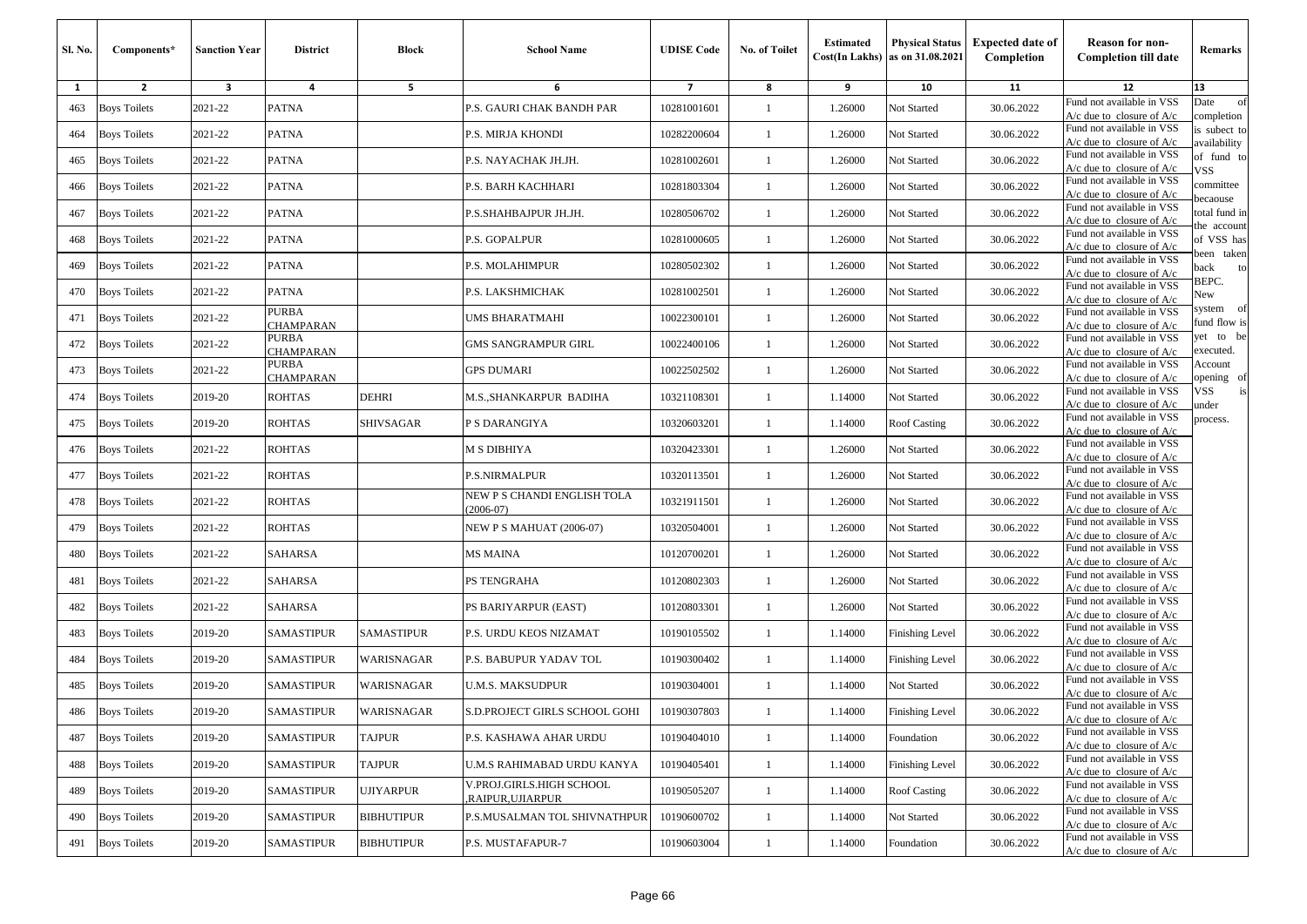| Sl. No. | Components*         | <b>Sanction Year</b>    | <b>District</b>   | Block                     | <b>School Name</b>                       | <b>UDISE Code</b> | <b>No. of Toilet</b> | <b>Estimated</b> | <b>Physical Status</b><br>$Cost(In$ Lakhs) as on $31.08.2021$ | <b>Expected date of</b><br>Completion | <b>Reason for non-</b><br><b>Completion till date</b>      | Remarks                      |
|---------|---------------------|-------------------------|-------------------|---------------------------|------------------------------------------|-------------------|----------------------|------------------|---------------------------------------------------------------|---------------------------------------|------------------------------------------------------------|------------------------------|
| 1       | $\overline{2}$      | $\overline{\mathbf{3}}$ | 4                 | 5                         | 6                                        | $\overline{7}$    | 8                    | 9                | 10                                                            | 11                                    | 12                                                         | 13                           |
| 492     | <b>Boys Toilets</b> | 2019-20                 | <b>SAMASTIPUR</b> | <b>SINGHIA</b>            | P.S.HARIPUR HARIJAN                      | 10191202002       | $\mathbf{1}$         | 1.14000          | <b>Lintel Level</b>                                           | 30.06.2022                            | Fund not available in VSS<br>$A/c$ due to closure of $A/c$ | Date<br>of<br>completion     |
| 493     | <b>Boys Toilets</b> | 2019-20                 | <b>SAMASTIPUR</b> | <b>KHANPUR</b>            | U.M.S. BALAHA BISHWANTH                  | 10191300301       | 1                    | 1.14000          | Lintel Level                                                  | 30.06.2022                            | Fund not available in VSS<br>$A/c$ due to closure of $A/c$ | is subect to<br>availability |
| 494     | <b>Boys Toilets</b> | 2019-20                 | <b>SAMASTIPUR</b> | KALYANPUR                 | P.S.KOYLAKUND M.TOL-7                    | 10191908904       | -1                   | 1.14000          | Foundation                                                    | 30.06.2022                            | Fund not available in VSS<br>$A/c$ due to closure of $A/c$ | of fund to<br>VSS            |
| 495     | <b>Boys Toilets</b> | 2019-20                 | <b>SAMASTIPUR</b> | KALYANPUR                 | P.S. JATMALPUR DHAV KAHAR<br><b>TOLI</b> | 10191916501       | $\mathbf{1}$         | 1.14000          | Foundation                                                    | 30.06.2022                            | Fund not available in VSS<br>A/c due to closure of A/c     | committee<br>ecaouse         |
| 496     | <b>Boys Toilets</b> | 2019-20                 | <b>SAMASTIPUR</b> | <b>KALYANPUR</b>          | P.S. CHHET BAKHRI                        | 10191918301       | 1                    | 1.14000          | Finishing Level                                               | 30.06.2022                            | Fund not available in VSS<br>A/c due to closure of $A/c$   | otal fund in<br>he account   |
| 497     | <b>Boys Toilets</b> | 2019-20                 | <b>SAMASTIPUR</b> | HASANPUR                  | P.S RAMNAGAR                             | 10192004802       | $\mathbf{1}$         | 1.14000          | Foundation                                                    | 30.06.2022                            | Fund not available in VSS<br>$A/c$ due to closure of $A/c$ | of VSS has<br>veen taken     |
| 498     | <b>Boys Toilets</b> | 2019-20                 | <b>SAMASTIPUR</b> | HASANPUR                  | P.S.GIRL SIRSIA                          | 10192008501       | $\mathbf{1}$         | 1.14000          | Foundation                                                    | 30.06.2022                            | Fund not available in VSS<br>A/c due to closure of A/c     | ack<br>to                    |
| 499     | <b>Boys Toilets</b> | 2019-20                 | <b>SAMASTIPUR</b> | <b>SAMASTIPUR</b>         | K.U.M.S. MORDIWA                         | 10190106701       | -1                   | 1.14000          | Foundation                                                    | 30.06.2022                            | Fund not available in VSS<br>$A/c$ due to closure of $A/c$ | BEPC.<br>New                 |
| 500     | <b>Boys Toilets</b> | 2019-20                 | <b>SAMASTIPUR</b> | WARISNAGAR                | N.P.S.BHABHAULI TOL                      | 10190300106       | -1                   | 1.14000          | <b>Roof Casting</b>                                           | 30.06.2022                            | Fund not available in VSS<br>$A/c$ due to closure of $A/c$ | system of<br>fund flow is    |
| 501     | <b>Boys Toilets</b> | 2019-20                 | <b>SAMASTIPUR</b> | WARISNAGAR                | P.S. BARIARPUR KANYA                     | 10190300802       | -1                   | 1.14000          | Not Started                                                   | 30.06.2022                            | Fund not available in VSS<br>$A/c$ due to closure of $A/c$ | et to be<br>executed.        |
| 502     | <b>Boys Toilets</b> | 2019-20                 | <b>SAMASTIPUR</b> | WARISNAGAR                | N.P.S.RAIPUR W-05                        | 10190305604       | $\mathbf{1}$         | 1.14000          | Not Started                                                   | 30.06.2022                            | Fund not available in VSS<br>$A/c$ due to closure of $A/c$ | Account<br>pening of         |
| 503     | <b>Boys Toilets</b> | 2019-20                 | <b>SAMASTIPUR</b> | WARISNAGAR                | M. S. KANYA ROHUA                        | 10190306306       | $\mathbf{1}$         | 1.14000          | Foundation                                                    | 30.06.2022                            | Fund not available in VSS<br>$A/c$ due to closure of $A/c$ | /SS<br>is<br>ınder           |
| 504     | <b>Boys Toilets</b> | 2019-20                 | <b>SAMASTIPUR</b> | WARISNAGAR                | <b>U.M.S.SEKHOPUR</b>                    | 10190307201       | -1                   | 1.14000          | Plinth Level                                                  | 30.06.2022                            | Fund not available in VSS<br>$A/c$ due to closure of $A/c$ | process.                     |
| 505     | <b>Boys Toilets</b> | 2019-20                 | <b>SAMASTIPUR</b> | <b>TAJPUR</b>             | P.S.YOGIYAMATH                           | 10190404902       | -1                   | 1.14000          | <b>Roof Casting</b>                                           | 30.06.2022                            | Fund not available in VSS<br>A/c due to closure of $A/c$   |                              |
| 506     | <b>Boys Toilets</b> | 2019-20                 | <b>SAMASTIPUR</b> | <b>TAJPUR</b>             | U.M.S SHAHPUR BAGHAUNI EAST<br>BOY       | 10190406201       | -1                   | 1.14000          | <b>Roof Casting</b>                                           | 30.06.2022                            | Fund not available in VSS<br>A/c due to closure of A/c     |                              |
| 507     | <b>Boys Toilets</b> | 2019-20                 | <b>SAMASTIPUR</b> | <b>TAJPUR</b>             | P.S SAHPUR BAGHAUNI GIRL EAST            | 10190406202       | $\mathbf{1}$         | 1.14000          | Foundation                                                    | 30.06.2022                            | Fund not available in VSS<br>A/c due to closure of A/c     |                              |
| 508     | <b>Boys Toilets</b> | 2019-20                 | <b>SAMASTIPUR</b> | UJIYARPUR                 | U.M.S. AKAHA BALAK                       | 10190500101       | -1                   | 1.14000          | Foundation                                                    | 30.06.2022                            | Fund not available in VSS<br>$A/c$ due to closure of $A/c$ |                              |
| 509     | <b>Boys Toilets</b> | 2019-20                 | <b>SAMASTIPUR</b> | UJIYARPUR                 | U.M.S. BIRNAMA TULA                      | 10190501501       | $\mathbf{1}$         | 1.14000          | Roof Casting                                                  | 30.06.2022                            | Fund not available in VSS<br>A/c due to closure of A/c     |                              |
| 510     | <b>Boys Toilets</b> | 2019-20                 | <b>SAMASTIPUR</b> | UJIYARPUR                 | U.M.S. BIRNAMA RAHI                      | 10190501503       | 1                    | 1.14000          | <b>Finishing Level</b>                                        | 30.06.2022                            | Fund not available in VSS<br>$A/c$ due to closure of $A/c$ |                              |
| 511     | <b>Boys Toilets</b> | 2019-20                 | <b>SAMASTIPUR</b> | UJIYARPUR                 | P.S. HASAULI                             | 10190503202       | $\mathbf{1}$         | 1.14000          | Finishing Level                                               | 30.06.2022                            | Fund not available in VSS<br>$A/c$ due to closure of $A/c$ |                              |
| 512     | <b>Boys Toilets</b> | 2019-20                 | <b>SAMASTIPUR</b> | UJIYARPUR                 | U.H.S.S NIKASPUR                         | 10190504401       | $\mathbf{1}$         | 1.14000          | Roof Casting                                                  | 30.06.2022                            | Fund not available in VSS<br>$A/c$ due to closure of $A/c$ |                              |
| 513     | <b>Boys Toilets</b> | 2019-20                 | <b>SAMASTIPUR</b> | UJIYARPUR                 | P.S.SLESH ASTHAN, BELARI                 | 10190506501       | $\mathbf{1}$         | 1.14000          | <b>Finishing Level</b>                                        | 30.06.2022                            | Fund not available in VSS<br>$A/c$ due to closure of $A/c$ |                              |
| 514     | <b>Boys Toilets</b> | 2019-20                 | <b>SAMASTIPUR</b> | BIBHUTIPUR                | N.P.S AADARSH CHOWK<br>KHADIYAHI         | 10190603905       | $\mathbf{1}$         | 1.14000          | Not Started                                                   | 30.06.2022                            | Fund not available in VSS<br>$A/c$ due to closure of $A/c$ |                              |
|         | 515 Boys Toilets    | 2019-20                 | <b>SAMASTIPUR</b> | <b>BIBHUTIPUR</b>         | P.S. BHIRI TOL                           | 10190604501       |                      | 1.14000          | Not Started                                                   | 30.06.2022                            | Fund not available in VSS<br>$A/c$ due to closure of $A/c$ |                              |
| 516     | <b>Boys Toilets</b> | 2019-20                 | <b>SAMASTIPUR</b> | <b>PUSA</b>               | KASTURBA BALIKA M. S. WANI               | 10190700906       | $\mathbf{1}$         | 1.14000          | Not Started                                                   | 30.06.2022                            | Fund not available in VSS<br>$A/c$ due to closure of $A/c$ |                              |
| 517     | <b>Boys Toilets</b> | 2019-20                 | <b>SAMASTIPUR</b> | <b>PUSA</b>               | <b>GIRLS HIGH SCHOOL PUSA</b>            | 10190703205       | $\mathbf{1}$         | 1.14000          | <b>Finishing Level</b>                                        | 30.06.2022                            | Fund not available in VSS<br>$A/c$ due to closure of $A/c$ |                              |
| 518     | <b>Boys Toilets</b> | 2019-20                 | SAMASTIPUR        | <b>PUSA</b>               | R.K.G.GIRLS HIGH SCHOOL WAINI            | 10190705003       | $\mathbf{1}$         | 1.14000          | Not Started                                                   | 30.06.2022                            | Fund not available in VSS<br>$A/c$ due to closure of $A/c$ |                              |
| 519     | <b>Boys Toilets</b> | 2019-20                 | <b>SAMASTIPUR</b> | MOHIUDDIN<br><b>NAGAR</b> | P.S.SC. TOL RAHEPUR                      | 10190904002       | $\mathbf{1}$         | 1.14000          | Not Started                                                   | 30.06.2022                            | Fund not available in VSS<br>$A/c$ due to closure of $A/c$ |                              |
| 520     | <b>Boys Toilets</b> | 2019-20                 | <b>SAMASTIPUR</b> | MOHIUDDIN<br><b>NAGAR</b> | A.N.S.GIRLS H/S SULTAN PUR               | 10190905202       | $\mathbf{1}$         | 1.14000          | Not Started                                                   | 30.06.2022                            | Fund not available in VSS<br>$A/c$ due to closure of $A/c$ |                              |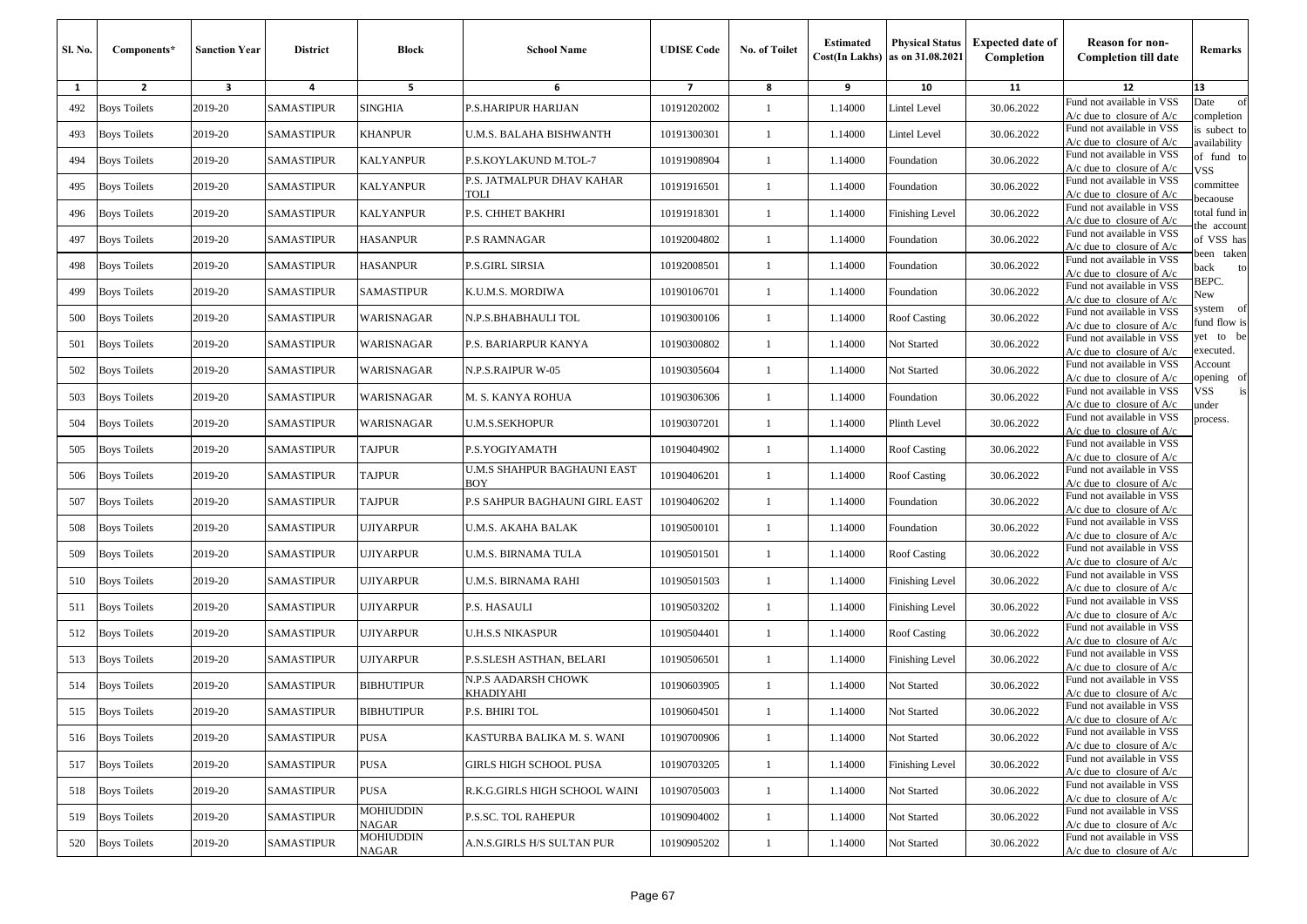| <b>Sl. No.</b> | Components*         | <b>Sanction Year</b> | <b>District</b>   | Block          | <b>School Name</b>                            | <b>UDISE Code</b> | No. of Toilet | <b>Estimated</b> | <b>Physical Status</b><br>$Cost(In$ Lakhs) as on $31.08.2021$ | <b>Expected date of</b><br>Completion | <b>Reason for non-</b><br><b>Completion till date</b>      | Remarks                      |
|----------------|---------------------|----------------------|-------------------|----------------|-----------------------------------------------|-------------------|---------------|------------------|---------------------------------------------------------------|---------------------------------------|------------------------------------------------------------|------------------------------|
| 1              | $\overline{2}$      | 3                    | 4                 | 5              | 6                                             | $\overline{7}$    | 8             | 9                | 10                                                            | 11                                    | 12                                                         | 13                           |
| 521            | <b>Boys Toilets</b> | 2019-20              | <b>SAMASTIPUR</b> | SARAIRANJAN    | P.S.SALESH STHAN BHAGWATPUR,<br>WARD-03       | 10191101204       | 1             | 1.14000          | <b>Finishing Level</b>                                        | 30.06.2022                            | Fund not available in VSS<br>$A/c$ due to closure of $A/c$ | of<br>Date<br>completion     |
| 522            | <b>Boys Toilets</b> | 2019-20              | <b>SAMASTIPUR</b> | <b>SINGHIA</b> | M.S. BISHNUPUR DIHA                           | 10191201301       | 1             | 1.14000          | Not Started                                                   | 30.06.2022                            | Fund not available in VSS<br>$A/c$ due to closure of $A/c$ | is subect to<br>availability |
| 523            | <b>Boys Toilets</b> | 2019-20              | <b>SAMASTIPUR</b> | <b>SINGHIA</b> | P.S. DHANAHO                                  | 10191201501       | -1            | 1.14000          | <b>Finishing Level</b>                                        | 30.06.2022                            | Fund not available in VSS<br>$A/c$ due to closure of $A/c$ | of fund to<br>VSS            |
| 524            | <b>Boys Toilets</b> | 2019-20              | <b>SAMASTIPUR</b> | <b>SINGHIA</b> | P.M. BHAHADURA                                | 10191201903       | $\mathbf{1}$  | 1.14000          | <b>Roof Casting</b>                                           | 30.06.2022                            | Fund not available in VSS<br>A/c due to closure of A/c     | committee<br>pecaouse        |
| 525            | <b>Boys Toilets</b> | 2019-20              | <b>SAMASTIPUR</b> | <b>SINGHIA</b> | U.M.S.TARA                                    | 10191204402       | -1            | 1.14000          | Finishing Level                                               | 30.06.2022                            | Fund not available in VSS<br>$A/c$ due to closure of $A/c$ | total fund in<br>he account  |
| 526            | <b>Boys Toilets</b> | 2019-20              | <b>SAMASTIPUR</b> | <b>SINGHIA</b> | P.S SINGHIA SANSKRIT                          | 10191204405       | -1            | 1.14000          | <b>Roof Casting</b>                                           | 30.06.2022                            | Fund not available in VSS<br>$A/c$ due to closure of $A/c$ | of VSS has<br>veen taken     |
| 527            | <b>Boys Toilets</b> | 2019-20              | <b>SAMASTIPUR</b> | <b>SINGHIA</b> | U.M.S SINGHIA 3                               | 10191204408       | -1            | 1.14000          | Plinth Level                                                  | 30.06.2022                            | Fund not available in VSS<br>$A/c$ due to closure of $A/c$ | ack<br>to<br>BEPC.           |
| 528            | <b>Boys Toilets</b> | 2019-20              | <b>SAMASTIPUR</b> | <b>SINGHIA</b> | PROJECT DURGA KANYA +2 HIGH<br>SCHOOL,SINGHIA | 10191204417       | 1             | 1.14000          | Foundation                                                    | 30.06.2022                            | Fund not available in VSS<br>$A/c$ due to closure of $A/c$ | New                          |
| 529            | <b>Boys Toilets</b> | 2019-20              | SAMASTIPUR        | <b>SINGHIA</b> | P.S BAGAHI TOL                                | 10191206501       | -1            | 1.14000          | Lintel Level                                                  | 30.06.2022                            | Fund not available in VSS<br>A/c due to closure of A/c     | system of<br>fund flow is    |
| 530            | <b>Boys Toilets</b> | 2019-20              | <b>SAMASTIPUR</b> | <b>KHANPUR</b> | P.S. BACHHAULI                                | 10191300201       | $\mathbf{1}$  | 1.14000          | Foundation                                                    | 30.06.2022                            | Fund not available in VSS<br>A/c due to closure of A/c     | et to be<br>executed.        |
| 531            | <b>Boys Toilets</b> | 2019-20              | <b>SAMASTIPUR</b> | <b>KHANPUR</b> | P.S.PASWAN TOL BACHHAULI                      | 10191300203       | $\mathbf{1}$  | 1.14000          | Roof Casting                                                  | 30.06.2022                            | Fund not available in VSS<br>$A/c$ due to closure of $A/c$ | Account<br>pening of         |
| 532            | <b>Boys Toilets</b> | 2019-20              | <b>SAMASTIPUR</b> | <b>KHANPUR</b> | M.S. NATHU DWAR                               | 10191304201       | -1            | 1.14000          | <b>Roof Casting</b>                                           | 30.06.2022                            | Fund not available in VSS<br>$A/c$ due to closure of $A/c$ | /SS<br>is<br>ınder           |
| 533            | <b>Boys Toilets</b> | 2019-20              | <b>SAMASTIPUR</b> | <b>KHANPUR</b> | P.S KOTHIYA CHAKKI W-6                        | 10191304402       | -1            | 1.14000          | Foundation                                                    | 30.06.2022                            | Fund not available in VSS<br>A/c due to closure of $A/c$   | process.                     |
| 534            | <b>Boys Toilets</b> | 2019-20              | <b>SAMASTIPUR</b> | KHANPUR        | P.S. SIMRAHA                                  | 10191304903       | $\mathbf{1}$  | 1.14000          | Lintel Level                                                  | 30.06.2022                            | Fund not available in VSS<br>$A/c$ due to closure of $A/c$ |                              |
| 535            | <b>Boys Toilets</b> | 2019-20              | <b>SAMASTIPUR</b> | <b>KHANPUR</b> | P.S. SALEMPATTI                               | 10191305101       | $\mathbf{1}$  | 1.14000          | <b>Roof Casting</b>                                           | 30.06.2022                            | Fund not available in VSS<br>$A/c$ due to closure of $A/c$ |                              |
| 536            | <b>Boys Toilets</b> | 2019-20              | <b>SAMASTIPUR</b> | <b>KHANPUR</b> | P.S.RAJWARA YADAV TOL                         | 10191305404       | -1            | 1.14000          | Foundation                                                    | 30.06.2022                            | Fund not available in VSS<br>A/c due to closure of A/c     |                              |
| 537            | <b>Boys Toilets</b> | 2019-20              | <b>SAMASTIPUR</b> | <b>KHANPUR</b> | <b>P.S. AMRAUTI</b>                           | 10191305505       | $\mathbf{1}$  | 1.14000          | <b>Roof Casting</b>                                           | 30.06.2022                            | Fund not available in VSS<br>A/c due to closure of $A/c$   |                              |
| 538            | <b>Boys Toilets</b> | 2019-20              | <b>SAMASTIPUR</b> | <b>KHANPUR</b> | P.S.MUSHARI TOL BABANGHAT                     | 10191307801       | $\mathbf{1}$  | 1.14000          | Roof Casting                                                  | 30.06.2022                            | Fund not available in VSS<br>$A/c$ due to closure of $A/c$ |                              |
| 539            | <b>Boys Toilets</b> | 2019-20              | <b>SAMASTIPUR</b> | ROSERA         | U.M.S. BHATANDI                               | 10191400701       | 1             | 1.14000          | Foundation                                                    | 30.06.2022                            | Fund not available in VSS<br>$A/c$ due to closure of $A/c$ |                              |
| 540            | <b>Boys Toilets</b> | 2019-20              | <b>SAMASTIPUR</b> | ROSERA         | U.H.S. GOVIND PUR                             | 10191402001       | -1            | 1.14000          | Foundation                                                    | 30.06.2022                            | Fund not available in VSS<br>$A/c$ due to closure of $A/c$ |                              |
| 541            | <b>Boys Toilets</b> | 2019-20              | <b>SAMASTIPUR</b> | ROSERA         | U M S JARAHI                                  | 10191402201       | $\mathbf{1}$  | 1.14000          | Foundation                                                    | 30.06.2022                            | Fund not available in VSS<br>$A/c$ due to closure of $A/c$ |                              |
| 542            | <b>Boys Toilets</b> | 2019-20              | <b>SAMASTIPUR</b> | ROSERA         | P.S. SHAH TOL-8                               | 10191402305       | -1            | 1.14000          | <b>Roof Casting</b>                                           | 30.06.2022                            | Fund not available in VSS<br>$A/c$ due to closure of $A/c$ |                              |
| 543            | <b>Boys Toilets</b> | 2019-20              | <b>SAMASTIPUR</b> | ROSERA         | P.S LALPUR CHAUK                              | 10191402402       | 1             | 1.14000          | Foundation                                                    | 30.06.2022                            | Fund not available in VSS<br>$A/c$ due to closure of $A/c$ |                              |
|                | 544 Boys Toilets    | 2019-20              | <b>SAMASTIPUR</b> | ROSERA         | P.S. MOHAMMADPUR                              | 10191402501       |               | 1.14000          | Foundation                                                    | 30.06.2022                            | Fund not available in VSS<br>$A/c$ due to closure of $A/c$ |                              |
| 545            | <b>Boys Toilets</b> | 2019-20              | <b>SAMASTIPUR</b> | ROSERA         | P.S. MUSTAFAPUR                               | 10191402701       | $\mathbf{1}$  | 1.14000          | <b>Roof Casting</b>                                           | 30.06.2022                            | Fund not available in VSS<br>$A/c$ due to closure of $A/c$ |                              |
| 546            | <b>Boys Toilets</b> | 2019-20              | <b>SAMASTIPUR</b> | ROSERA         | U.M.M. MOTIPUR                                | 10191403001       | $\mathbf{1}$  | 1.14000          | <b>Finishing Level</b>                                        | 30.06.2022                            | Fund not available in VSS<br>$A/c$ due to closure of $A/c$ |                              |
| 547            | <b>Boys Toilets</b> | 2019-20              | SAMASTIPUR        | ROSERA         | <b>BALIKA M. S. ROSERA</b>                    | 10191404903       | $\mathbf{1}$  | 1.14000          | <b>Finishing Level</b>                                        | 30.06.2022                            | Fund not available in VSS<br>$A/c$ due to closure of $A/c$ |                              |
| 548            | <b>Boys Toilets</b> | 2019-20              | <b>SAMASTIPUR</b> | ROSERA         | SANSKRIT M.S.DURGA ASTHAN<br>ROSERA           | 10191404909       | $\mathbf{1}$  | 1.14000          | Foundation                                                    | 30.06.2022                            | Fund not available in VSS<br>$A/c$ due to closure of $A/c$ |                              |
| 549            | <b>Boys Toilets</b> | 2019-20              | <b>SAMASTIPUR</b> | ROSERA         | P. S. LAKSHMIPUR                              | 10191404910       | $\mathbf{1}$  | 1.14000          | Not Started                                                   | 30.06.2022                            | Fund not available in VSS<br>A/c due to closure of A/c     |                              |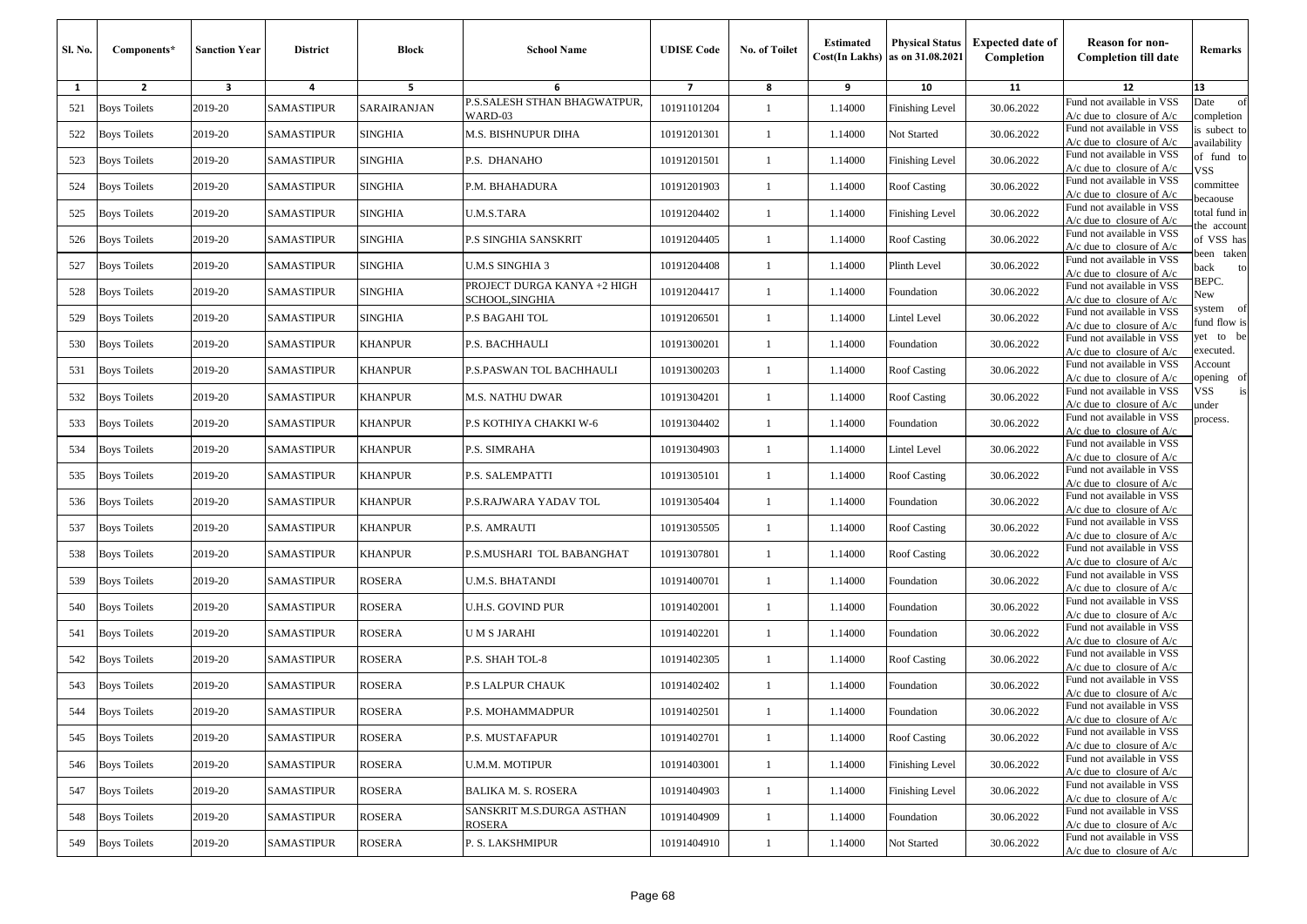| Sl. No. | Components*         | <b>Sanction Year</b>    | <b>District</b>   | <b>Block</b>      | <b>School Name</b>            | <b>UDISE Code</b> | <b>No. of Toilet</b> | <b>Estimated</b> | <b>Physical Status</b><br>$Cost(In$ Lakhs) as on $31.08.2021$ | <b>Expected date of</b><br>Completion | <b>Reason for non-</b><br><b>Completion till date</b>      | Remarks                      |
|---------|---------------------|-------------------------|-------------------|-------------------|-------------------------------|-------------------|----------------------|------------------|---------------------------------------------------------------|---------------------------------------|------------------------------------------------------------|------------------------------|
| 1       | $\overline{2}$      | $\overline{\mathbf{3}}$ | 4                 | 5                 | 6                             | $\overline{7}$    | 8                    | 9                | 10                                                            | 11                                    | 12                                                         | 13                           |
| 550     | <b>Boys Toilets</b> | 2019-20                 | <b>SAMASTIPUR</b> | ROSERA            | GIRLS HIGH SCHOOL ROSERA      | 10191404928       | $\mathbf{1}$         | 1.14000          | Not Started                                                   | 30.06.2022                            | Fund not available in VSS<br>$A/c$ due to closure of $A/c$ | Date<br>of<br>completion     |
| 551     | <b>Boys Toilets</b> | 2019-20                 | <b>SAMASTIPUR</b> | ROSERA            | H.S BAIDYANATHPUR             | 10191406502       | 1                    | 1.14000          | Roof Casting                                                  | 30.06.2022                            | Fund not available in VSS<br>A/c due to closure of A/c     | is subect to<br>availability |
| 552     | <b>Boys Toilets</b> | 2019-20                 | <b>SAMASTIPUR</b> | SHIVAJINAGAR      | P. S. MAHESHWARA              | 10191604006       | -1                   | 1.14000          | Finishing Level                                               | 30.06.2022                            | Fund not available in VSS<br>A/c due to closure of A/c     | of fund to<br>VSS            |
| 553     | <b>Boys Toilets</b> | 2019-20                 | <b>SAMASTIPUR</b> | SHIVAJINAGAR      | N.P.S POKHAR BHINDA NOUKA TOL | 10191604902       | -1                   | 1.14000          | <b>Finishing Level</b>                                        | 30.06.2022                            | Fund not available in VSS<br>A/c due to closure of A/c     | committee<br>ecaouse         |
| 554     | <b>Boys Toilets</b> | 2019-20                 | <b>SAMASTIPUR</b> | <b>MORWA</b>      | M.S. RAGHUNATHPUR             | 10191805101       | 1                    | 1.14000          | <b>Finishing Level</b>                                        | 30.06.2022                            | Fund not available in VSS<br>A/c due to closure of $A/c$   | otal fund in<br>he account   |
| 555     | <b>Boys Toilets</b> | 2019-20                 | <b>SAMASTIPUR</b> | MORWA             | P.S TISWARA KANYA             | 10191805605       | -1                   | 1.14000          | Lintel Level                                                  | 30.06.2022                            | Fund not available in VSS<br>$A/c$ due to closure of $A/c$ | of VSS has<br>veen taken     |
| 556     | <b>Boys Toilets</b> | 2019-20                 | <b>SAMASTIPUR</b> | KALYANPUR         | P.S. BALUAHA                  | 10191901301       | $\mathbf{1}$         | 1.14000          | Finishing Level                                               | 30.06.2022                            | Fund not available in VSS<br>A/c due to closure of A/c     | ack<br>to                    |
| 557     | <b>Boys Toilets</b> | 2019-20                 | <b>SAMASTIPUR</b> | <b>KALYANPUR</b>  | P.S. CHAK BEGAM               | 10191903401       | -1                   | 1.14000          | <b>Finishing Level</b>                                        | 30.06.2022                            | Fund not available in VSS<br>$A/c$ due to closure of $A/c$ | BEPC.<br>New                 |
| 558     | <b>Boys Toilets</b> | 2019-20                 | <b>SAMASTIPUR</b> | KALYANPUR         | P.S. KALYANPUR KANYA          | 10191908401       | $\mathbf{1}$         | 1.14000          | Finishing Level                                               | 30.06.2022                            | Fund not available in VSS<br>$A/c$ due to closure of $A/c$ | system of<br>fund flow is    |
| 559     | <b>Boys Toilets</b> | 2019-20                 | <b>SAMASTIPUR</b> | <b>KALYANPUR</b>  | P.S. MADHUBAN                 | 10191909601       | -1                   | 1.14000          | <b>Finishing Level</b>                                        | 30.06.2022                            | Fund not available in VSS<br>A/c due to closure of A/c     | et to be<br>executed.        |
| 560     | <b>Boys Toilets</b> | 2019-20                 | <b>SAMASTIPUR</b> | <b>KALYANPUR</b>  | P.S. GOMIDA PAKRI             | 10191911701       | -1                   | 1.14000          | Roof Casting                                                  | 30.06.2022                            | Fund not available in VSS<br>$A/c$ due to closure of $A/c$ | Account<br>pening of         |
| 561     | <b>Boys Toilets</b> | 2019-20                 | <b>SAMASTIPUR</b> | <b>KALYANPUR</b>  | P.S. PARTAPUR                 | 10191911801       | $\mathbf{1}$         | 1.14000          | Not Started                                                   | 30.06.2022                            | Fund not available in VSS<br>$A/c$ due to closure of $A/c$ | is<br>/SS<br>ınder           |
| 562     | <b>Boys Toilets</b> | 2019-20                 | <b>SAMASTIPUR</b> | KALYANPUR         | P.S. MALIKANA                 | 10191917601       | 1                    | 1.14000          | Not Started                                                   | 30.06.2022                            | Fund not available in VSS<br>$A/c$ due to closure of $A/c$ | process.                     |
| 563     | <b>Boys Toilets</b> | 2019-20                 | <b>SAMASTIPUR</b> | HASANPUR          | P.S. MURRAHA                  | 10192006401       | 1                    | 1.14000          | Finishing Level                                               | 30.06.2022                            | Fund not available in VSS<br>$A/c$ due to closure of $A/c$ |                              |
| 564     | <b>Boys Toilets</b> | 2019-20                 | <b>SAMASTIPUR</b> | HASANPUR          | P.S.NAKUNIPAR                 | 10192006503       | -1                   | 1.14000          | Finishing Level                                               | 30.06.2022                            | Fund not available in VSS<br>A/c due to closure of A/c     |                              |
| 565     | <b>Boys Toilets</b> | 2019-20                 | <b>SAMASTIPUR</b> | HASANPUR          | P.S. KHAWASTOL                | 10192007302       | $\mathbf{1}$         | 1.14000          | <b>Lintel Level</b>                                           | 30.06.2022                            | Fund not available in VSS<br>$A/c$ due to closure of $A/c$ |                              |
| 566     | <b>Boys Toilets</b> | 2020-21                 | <b>SAMASTIPUR</b> | <b>SAMASTIPUR</b> | P.S. INDIRA COLONY            | 10190101403       | -1                   | 1.26000          | Finishing Level                                               | 30.06.2022                            | Fund not available in VSS<br>$A/c$ due to closure of $A/c$ |                              |
| 567     | <b>Boys Toilets</b> | 2020-21                 | <b>SAMASTIPUR</b> | PUSA              | U.M.S CHANDAULI DORAPAR       | 10190700908       | $\mathbf{1}$         | 1.26000          | Roof Casting                                                  | 30.06.2022                            | Fund not available in VSS<br>A/c due to closure of A/c     |                              |
| 568     | <b>Boys Toilets</b> | 2020-21                 | <b>SAMASTIPUR</b> | <b>BITHAN</b>     | P.S. SAKAROHIYA BATARDIHA     | 10191004501       | 1                    | 1.26000          | <b>Finishing Level</b>                                        | 30.06.2022                            | Fund not available in VSS<br>$A/c$ due to closure of $A/c$ |                              |
| 569     | <b>Boys Toilets</b> | 2020-21                 | SAMASTIPUR        | <b>SINGHIA</b>    | P.S SINGHIA SANSKRIT          | 10191204405       | 1                    | 1.26000          | Roof Casting                                                  | 30.06.2022                            | Fund not available in VSS<br>$A/c$ due to closure of $A/c$ |                              |
| 570     | <b>Boys Toilets</b> | 2020-21                 | <b>SAMASTIPUR</b> | <b>SINGHIA</b>    | P.S SINGHIA HARIJAN           | 10191204406       | -1                   | 1.26000          | Roof Casting                                                  | 30.06.2022                            | Fund not available in VSS<br>$A/c$ due to closure of $A/c$ |                              |
| 571     | <b>Boys Toilets</b> | 2020-21                 | <b>SAMASTIPUR</b> | <b>KHANPUR</b>    | P.S. BAHATOL URDU             | 10191303102       | $\mathbf{1}$         | 1.26000          | <b>Roof Casting</b>                                           | 30.06.2022                            | Fund not available in VSS<br>$A/c$ due to closure of $A/c$ |                              |
| 572     | <b>Boys Toilets</b> | 2020-21                 | <b>SAMASTIPUR</b> | ROSERA            | U.M.M. MOTIPUR                | 10191403001       | $\mathbf{1}$         | 1.26000          | Finishing Level                                               | 30.06.2022                            | Fund not available in VSS<br>$A/c$ due to closure of $A/c$ |                              |
|         | 573 Boys Toilets    | 2020-21                 | <b>SAMASTIPUR</b> | <b>ROSERA</b>     | H.S BAIDYANATHPUR             | 10191406502       |                      | 1.26000          | Foundation                                                    | 30.06.2022                            | Fund not available in VSS<br>$A/c$ due to closure of $A/c$ |                              |
| 574     | <b>Boys Toilets</b> | 2020-21                 | <b>SAMASTIPUR</b> | <b>KALYANPUR</b>  | P.S.GOVT.FULHATTA             | 10191913802       | $\mathbf{1}$         | 1.26000          | Finishing Level                                               | 30.06.2022                            | Fund not available in VSS<br>$A/c$ due to closure of $A/c$ |                              |
| 575     | <b>Boys Toilets</b> | 2021-22                 | SAMASTIPUR        |                   | U.M.S. KALYANPUR              | 10191105304       | $\mathbf{1}$         | 1.26000          | Not Started                                                   | 30.06.2022                            | Fund not available in VSS<br>$A/c$ due to closure of $A/c$ |                              |
| 576     | <b>Boys Toilets</b> | 2021-22                 | SAMASTIPUR        |                   | <b>P.S MATUA</b>              | 10190303702       | $\mathbf{1}$         | 1.26000          | Not Started                                                   | 30.06.2022                            | Fund not available in VSS<br>$A/c$ due to closure of $A/c$ |                              |
| 577     | <b>Boys Toilets</b> | 2021-22                 | <b>SAMASTIPUR</b> |                   | P. S. KANKAR                  | 10191603201       | $\mathbf{1}$         | 1.26000          | Not Started                                                   | 30.06.2022                            | Fund not available in VSS<br>$A/c$ due to closure of $A/c$ |                              |
| 578     | <b>Boys Toilets</b> | 2021-22                 | <b>SAMASTIPUR</b> |                   | P.S. MOHIUDDINPUR URDU        | 10190305103       | $\mathbf{1}$         | 1.26000          | Not Started                                                   | 30.06.2022                            | Fund not available in VSS<br>$A/c$ due to closure of $A/c$ |                              |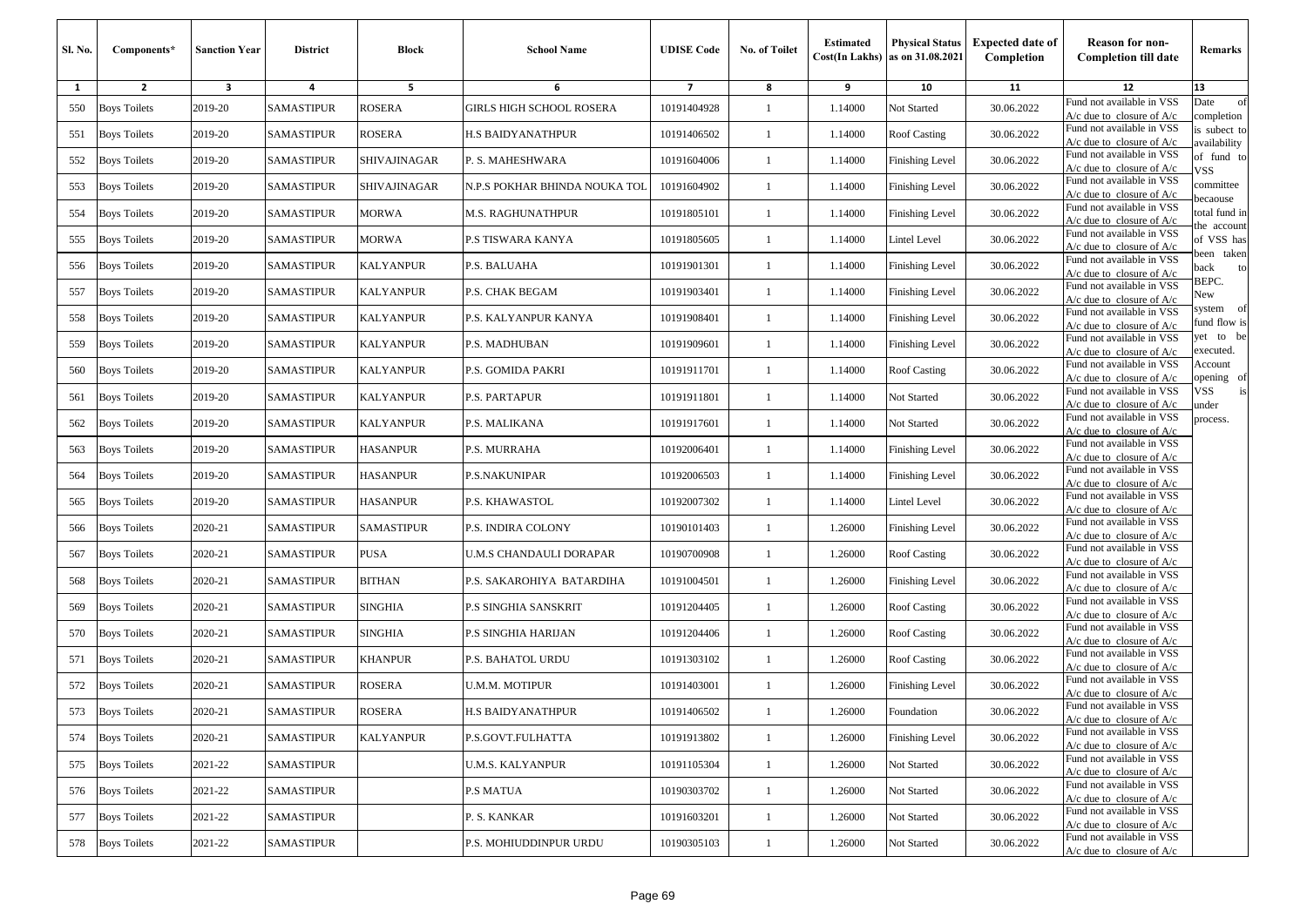| Sl. No. | Components*         | <b>Sanction Year</b>    | <b>District</b>   | Block           | <b>School Name</b>                           | <b>UDISE Code</b> | No. of Toilet | <b>Estimated</b> | <b>Physical Status</b><br>$Cost(In$ Lakhs) as on $31.08.2021$ | <b>Expected date of</b><br>Completion | <b>Reason for non-</b><br><b>Completion till date</b>      | Remarks                      |
|---------|---------------------|-------------------------|-------------------|-----------------|----------------------------------------------|-------------------|---------------|------------------|---------------------------------------------------------------|---------------------------------------|------------------------------------------------------------|------------------------------|
| 1       | $\overline{2}$      | $\overline{\mathbf{3}}$ | 4                 | 5               | 6                                            | $\overline{7}$    | 8             | 9                | 10                                                            | 11                                    | 12                                                         | 13                           |
| 579     | <b>Boys Toilets</b> | 2021-22                 | <b>SAMASTIPUR</b> |                 | N.P.S SATMALPUR W-10                         | 10190307107       | -1            | 1.26000          | Not Started                                                   | 30.06.2022                            | Fund not available in VSS<br>$A/c$ due to closure of $A/c$ | of<br>Date<br>completion     |
| 580     | <b>Boys Toilets</b> | 2021-22                 | <b>SAMASTIPUR</b> |                 | P.S. MURLI                                   | 10191003401       | $\mathbf{1}$  | 1.26000          | Not Started                                                   | 30.06.2022                            | Fund not available in VSS<br>A/c due to closure of A/c     | is subect to<br>availability |
| 581     | <b>Boys Toilets</b> | 2021-22                 | <b>SAMASTIPUR</b> |                 | P.S. BAZITPUR                                | 10191101104       | 1             | 1.26000          | Not Started                                                   | 30.06.2022                            | Fund not available in VSS<br>$A/c$ due to closure of $A/c$ | of fund to<br>VSS            |
| 582     | <b>Boys Toilets</b> | 2021-22                 | SAMASTIPUR        |                 | N.P.S. RAGHUNATHPUR<br>MUSAHARTOL W-1        | 10190301804       | $\mathbf{1}$  | 1.26000          | Not Started                                                   | 30.06.2022                            | Fund not available in VSS<br>$A/c$ due to closure of $A/c$ | committee<br>ecaouse         |
| 583     | <b>Boys Toilets</b> | 2021-22                 | <b>SAMASTIPUR</b> |                 | P. S. GARIBASATPUR                           | 10191601101       | -1            | 1.26000          | Not Started                                                   | 30.06.2022                            | Fund not available in VSS<br>$A/c$ due to closure of $A/c$ | otal fund in<br>he account   |
| 584     | <b>Boys Toilets</b> | 2019-20                 | <b>SARAN</b>      | <b>MANJHI</b>   | UMS NARAWAN                                  | 10171201201       | $\mathbf{1}$  | 1.14000          | Foundation                                                    | 30.06.2022                            | Fund not available in VSS<br>$A/c$ due to closure of $A/c$ | of VSS has<br>been taken     |
| 585     | <b>Boys Toilets</b> | 2019-20                 | <b>SARAN</b>      | <b>MANJHI</b>   | PS GABARAHI URDU                             | 10171202403       | $\mathbf{1}$  | 1.14000          | Foundation                                                    | 30.06.2022                            | Fund not available in VSS<br>$A/c$ due to closure of $A/c$ | oack<br>to                   |
| 586     | <b>Boys Toilets</b> | 2019-20                 | SARAN             | MANJHI          | UMS BHABHAULI                                | 10171204401       | 1             | 1.14000          | Plinth Level                                                  | 30.06.2022                            | Fund not available in VSS<br>$A/c$ due to closure of $A/c$ | BEPC.<br>New                 |
| 587     | <b>Boys Toilets</b> | 2019-20                 | <b>SARAN</b>      | MANJHI          | PS DHARAMPURA KANYA                          | 10171210502       | $\mathbf{1}$  | 1.14000          | Foundation                                                    | 30.06.2022                            | Fund not available in VSS<br>$A/c$ due to closure of $A/c$ | system of<br>fund flow is    |
| 588     | <b>Boys Toilets</b> | 2019-20                 | SARAN             | <b>NAGRA</b>    | PS MAYATOLA                                  | 10171503204       | $\mathbf{1}$  | 1.14000          | Not Started                                                   | 30.06.2022                            | Fund not available in VSS<br>$A/c$ due to closure of $A/c$ | /et to be<br>executed.       |
| 589     | <b>Boys Toilets</b> | 2019-20                 | <b>SARAN</b>      | <b>BANIAPUR</b> | NEW NPS SATUA PASCHIM<br><b>HARIJAN TOLI</b> | 10170200803       | 1             | 1.14000          | Finishing Level                                               | 30.06.2022                            | Fund not available in VSS<br>A/c due to closure of A/c     | Account<br>pening of         |
| 590     | <b>Boys Toilets</b> | 2019-20                 | <b>SARAN</b>      | <b>BANIAPUR</b> | UPGRADED +2 PIPARA                           | 10170201401       | $\mathbf{1}$  | 1.14000          | <b>Finishing Level</b>                                        | 30.06.2022                            | Fund not available in VSS<br>$A/c$ due to closure of $A/c$ | /SS<br>is<br>ınder           |
| 591     | <b>Boys Toilets</b> | 2019-20                 | <b>SARAN</b>      | <b>BANIAPUR</b> | PS SAREYA KANYA                              | 10170205401       | $\mathbf{1}$  | 1.14000          | Roof Casting                                                  | 30.06.2022                            | Fund not available in VSS<br>$A/c$ due to closure of $A/c$ | process.                     |
| 592     | <b>Boys Toilets</b> | 2019-20                 | SARAN             | <b>BANIAPUR</b> | PS HANSRAJPUR KHURD                          | 10170207001       | 1             | 1.14000          | Foundation                                                    | 30.06.2022                            | Fund not available in VSS<br>$A/c$ due to closure of $A/c$ |                              |
| 593     | <b>Boys Toilets</b> | 2019-20                 | SARAN             | <b>BANIAPUR</b> | NPS SAHAJIT PUR NONIYA TOL                   | 10170210401       | -1            | 1.14000          | Roof Casting                                                  | 30.06.2022                            | Fund not available in VSS<br>$A/c$ due to closure of $A/c$ |                              |
| 594     | <b>Boys Toilets</b> | 2019-20                 | <b>SARAN</b>      | DARIAPUR        | UMS MANUPUR                                  | 10170403501       | $\mathbf{1}$  | 1.14000          | Foundation                                                    | 30.06.2022                            | Fund not available in VSS<br>A/c due to closure of $A/c$   |                              |
| 595     | <b>Boys Toilets</b> | 2019-20                 | <b>SARAN</b>      | <b>DARIAPUR</b> | NPS BEDWALIYA                                | 10170412201       | $\mathbf{1}$  | 1.14000          | Foundation                                                    | 30.06.2022                            | Fund not available in VSS<br>$A/c$ due to closure of $A/c$ |                              |
| 596     | <b>Boys Toilets</b> | 2019-20                 | <b>SARAN</b>      | DIGHWARA        | PS DIGHWARA URDU                             | 10170504505       | $\mathbf{1}$  | 1.14000          | Foundation                                                    | 30.06.2022                            | Fund not available in VSS<br>$A/c$ due to closure of $A/c$ |                              |
| 597     | <b>Boys Toilets</b> | 2019-20                 | <b>SARAN</b>      | DIGHWARA        | KMS DIGHWARA                                 | 10170505102       | 1             | 1.14000          | Foundation                                                    | 30.06.2022                            | Fund not available in VSS<br>$A/c$ due to closure of $A/c$ |                              |
| 598     | <b>Boys Toilets</b> | 2019-20                 | <b>SARAN</b>      | EKMA            | NPS BANWARI AMNOUR MIYA TOLI                 | 10170604102       | -1            | 1.14000          | Finishing Level                                               | 30.06.2022                            | Fund not available in VSS<br>$A/c$ due to closure of $A/c$ |                              |
| 599     | <b>Boys Toilets</b> | 2019-20                 | <b>SARAN</b>      | EKMA            | PS PARSAGARH NAYA TOLA                       | 10170606102       | $\mathbf{1}$  | 1.14000          | <b>Finishing Level</b>                                        | 30.06.2022                            | Fund not available in VSS<br>$A/c$ due to closure of $A/c$ |                              |
| 600     | <b>Boys Toilets</b> | 2019-20                 | SARAN             | EKMA            | NPS RAMPUR KALI MANDIR                       | 10170607502       | -1            | 1.14000          | Finishing Level                                               | 30.06.2022                            | Fund not available in VSS<br>$A/c$ due to closure of $A/c$ |                              |
| 601     | <b>Boys Toilets</b> | 2019-20                 | <b>SARAN</b>      | ISHUAPUR        | PS USARI KHURD                               | 10170804202       | 1             | 1.14000          | <b>Roof Casting</b>                                           | 30.06.2022                            | Fund not available in VSS<br>A/c due to closure of A/c     |                              |
|         | 602 Boys Toilets    | 2019-20                 | SARAN             | <b>JALALPUR</b> | UMS NATHANPURA                               | 10170900601       |               | 1.14000          | Lintel Level                                                  | 30.06.2022                            | Fund not available in VSS<br>$A/c$ due to closure of $A/c$ |                              |
| 603     | <b>Boys Toilets</b> | 2019-20                 | SARAN             | LAHLADPUR       | NEW NPS DHAMSAR                              | 10171001302       | $\mathbf{1}$  | 1.14000          | Lintel Level                                                  | 30.06.2022                            | Fund not available in VSS<br>$A/c$ due to closure of $A/c$ |                              |
| 604     | <b>Boys Toilets</b> | 2019-20                 | SARAN             | LAHLADPUR       | UMS BANPURA                                  | 10171002601       | $\mathbf{1}$  | 1.14000          | Foundation                                                    | 30.06.2022                            | Fund not available in VSS<br>$A/c$ due to closure of $A/c$ |                              |
| 605     | <b>Boys Toilets</b> | 2019-20                 | SARAN             | LAHLADPUR       | NPS DHAMSAR PASI TOLA                        | 10171004001       | $\mathbf{1}$  | 1.14000          | Lintel Level                                                  | 30.06.2022                            | Fund not available in VSS<br>$A/c$ due to closure of $A/c$ |                              |
| 606     | <b>Boys Toilets</b> | 2019-20                 | SARAN             | LAHLADPUR       | NPS KHEDU CHAPARA AHIR TOLI                  | 10171004101       | $\mathbf{1}$  | 1.14000          | Foundation                                                    | 30.06.2022                            | Fund not available in VSS<br>$A/c$ due to closure of $A/c$ |                              |
| 607     | <b>Boys Toilets</b> | 2019-20                 | SARAN             | LAHLADPUR       | NPS BADARJIMI DEURAL KE PASS                 | 10171004201       | $\mathbf{1}$  | 1.14000          | Foundation                                                    | 30.06.2022                            | Fund not available in VSS<br>A/c due to closure of A/c     |                              |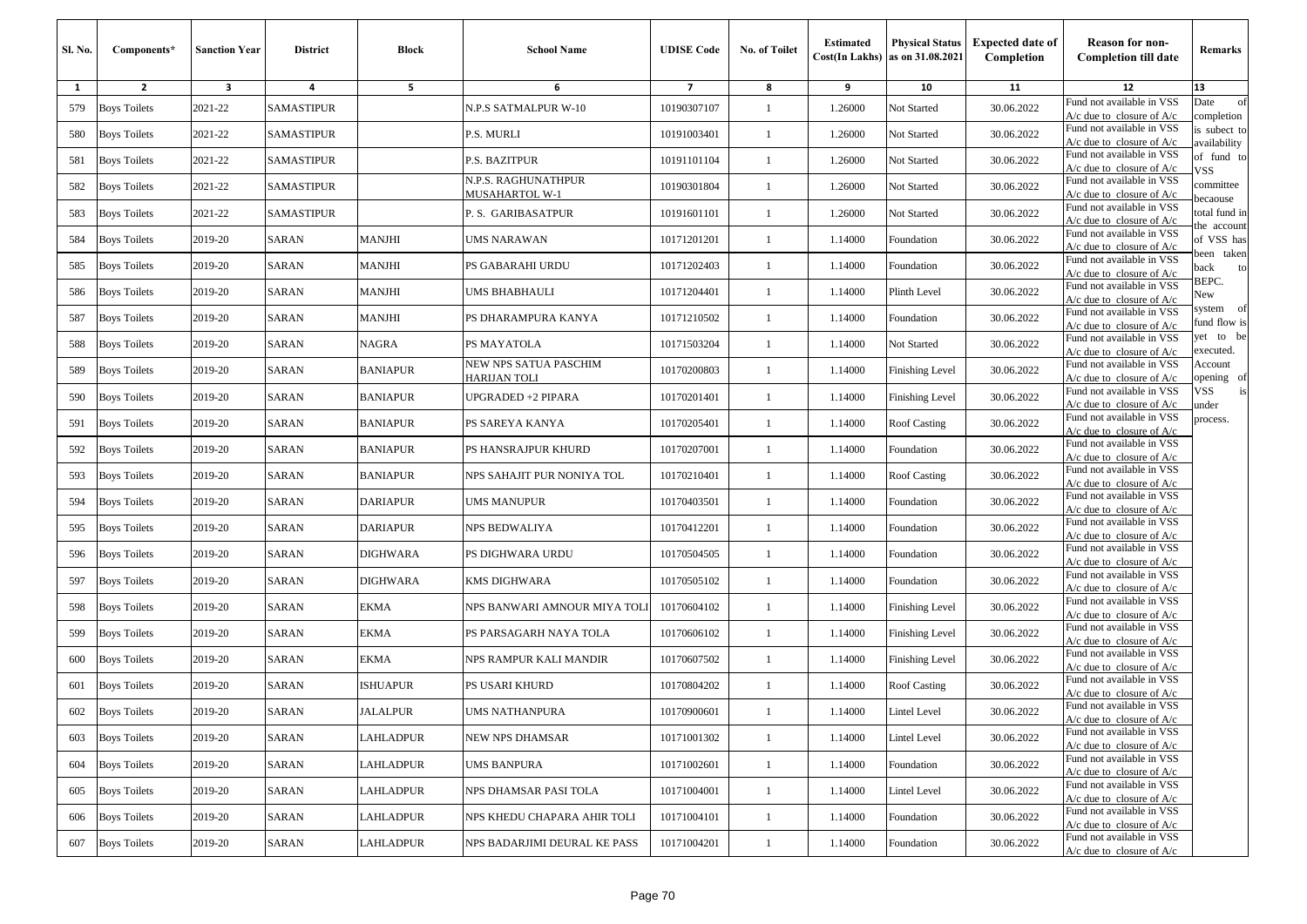| <b>Sl. No.</b> | Components*         | <b>Sanction Year</b>    | <b>District</b> | <b>Block</b>     | <b>School Name</b>                                          | <b>UDISE Code</b> | <b>No. of Toilet</b> | <b>Estimated</b> | <b>Physical Status</b><br>Cost(In Lakhs) as on 31.08.2021 | <b>Expected date of</b><br>Completion | <b>Reason for non-</b><br><b>Completion till date</b>      | Remarks                     |
|----------------|---------------------|-------------------------|-----------------|------------------|-------------------------------------------------------------|-------------------|----------------------|------------------|-----------------------------------------------------------|---------------------------------------|------------------------------------------------------------|-----------------------------|
| 1              | $\overline{2}$      | $\overline{\mathbf{3}}$ | 4               | 5                | 6                                                           | $\overline{7}$    | 8                    | 9                | 10                                                        | 11                                    | 12                                                         | 13                          |
| 608            | <b>Boys Toilets</b> | 2019-20                 | SARAN           | MAKER            | NPS JAGDISHPUR RAI JEE KE TOLA                              | 10171100602       | -1                   | 1.14000          | Foundation                                                | 30.06.2022                            | Fund not available in VSS<br>$A/c$ due to closure of $A/c$ | Date<br>of<br>completion    |
| 609            | <b>Boys Toilets</b> | 2019-20                 | <b>SARAN</b>    | <b>MAKER</b>     | NPS SOBHAN RAI KE TOLA                                      | 10171101903       | 1                    | 1.14000          | Foundation                                                | 30.06.2022                            | Fund not available in VSS<br>$A/c$ due to closure of $A/c$ | s subect to<br>availability |
| 610            | <b>Boys Toilets</b> | 2019-20                 | SARAN           | <b>MAKER</b>     | NEW NPS BHATOLI                                             | 10171105201       | $\mathbf{1}$         | 1.14000          | Foundation                                                | 30.06.2022                            | Fund not available in VSS<br>$A/c$ due to closure of $A/c$ | of fund to<br>VSS           |
| 611            | <b>Boys Toilets</b> | 2019-20                 | SARAN           | <b>MANJHI</b>    | S.K. HIGH SCHOOL                                            | 10171201305       | -1                   | 1.14000          | <b>Roof Casting</b>                                       | 30.06.2022                            | Fund not available in VSS<br>A/c due to closure of A/c     | committee                   |
| 612            | <b>Boys Toilets</b> | 2019-20                 | SARAN           | <b>MANJHI</b>    | PS MUHAMADPUR KHURD                                         | 10171201901       | 1                    | 1.14000          | <b>Roof Casting</b>                                       | 30.06.2022                            | Fund not available in VSS<br>A/c due to closure of $A/c$   | ecaouse<br>otal fund in     |
| 613            | <b>Boys Toilets</b> | 2019-20                 | <b>SARAN</b>    | <b>MANJHI</b>    | PS GABARAHI KANYA                                           | 10171202402       | 1                    | 1.14000          | <b>Roof Casting</b>                                       | 30.06.2022                            | Fund not available in VSS<br>$A/c$ due to closure of $A/c$ | he account<br>of VSS has    |
| 614            | <b>Boys Toilets</b> | 2019-20                 | <b>SARAN</b>    | <b>MANJHI</b>    | NPS DHANI CHAPRA                                            | 10171206503       | $\mathbf{1}$         | 1.14000          | <b>Roof Casting</b>                                       | 30.06.2022                            | Fund not available in VSS<br>$A/c$ due to closure of $A/c$ | een taken<br>ack<br>to      |
| 615            | <b>Boys Toilets</b> | 2019-20                 | SARAN           | <b>MARHOWRAH</b> | NPS GAURA BAWAN TOLA                                        | 10171306904       | $\mathbf{1}$         | 1.14000          | Foundation                                                | 30.06.2022                            | Fund not available in VSS<br>A/c due to closure of A/c     | BEPC.<br>New                |
| 616            | <b>Boys Toilets</b> | 2019-20                 | SARAN           | MARHOWRAH        | DR. RAMBIHARI SINGH +2 HIGH<br>SCHOOL, BISHNUPURA           | 10171307002       | $\mathbf{1}$         | 1.14000          | Plinth Level                                              | 30.06.2022                            | Fund not available in VSS<br>$A/c$ due to closure of $A/c$ | system of<br>fund flow is   |
| 617            | <b>Boys Toilets</b> | 2019-20                 | <b>SARAN</b>    | MASRAK           | NPS SARDARGANJ SC                                           | 10171405202       | $\mathbf{1}$         | 1.14000          | <b>Roof Casting</b>                                       | 30.06.2022                            | Fund not available in VSS<br>$A/c$ due to closure of $A/c$ | et to be<br>executed.       |
| 618            | <b>Boys Toilets</b> | 2019-20                 | SARAN           | <b>NAGRA</b>     | KANYA PS KAKADHIYA                                          | 10171504202       | 1                    | 1.14000          | Lintel Level                                              | 30.06.2022                            | Fund not available in VSS<br>A/c due to closure of $A/c$   | Account<br>pening of        |
| 619            | <b>Boys Toilets</b> | 2019-20                 | SARAN           | <b>PANAPUR</b>   | MS DHENUKI                                                  | 10171601601       | -1                   | 1.14000          | Roof Casting                                              | 30.06.2022                            | Fund not available in VSS<br>$A/c$ due to closure of $A/c$ | VSS<br>is<br>ınder          |
| 620            | <b>Boys Toilets</b> | 2019-20                 | SARAN           | <b>PANAPUR</b>   | NPS TOTAHA JAGATPUR RAMAYAN<br><b>MAHTO KE GHAR KE PASS</b> | 10171605201       | 1                    | 1.14000          | Not Started                                               | 30.06.2022                            | Fund not available in VSS<br>$A/c$ due to closure of $A/c$ | rocess.                     |
| 621            | <b>Boys Toilets</b> | 2019-20                 | SARAN           | PARSA            | NPS BAHAR MARAR TOLA<br><b>BATHANI</b>                      | 10171701203       | 1                    | 1.14000          | Plinth Level                                              | 30.06.2022                            | Fund not available in VSS<br>$A/c$ due to closure of $A/c$ |                             |
| 622            | <b>Boys Toilets</b> | 2019-20                 | <b>SARAN</b>    | PARSA            | <b>MS MARAR KANYA</b>                                       | 10171702001       | 1                    | 1.14000          | <b>Roof Casting</b>                                       | 30.06.2022                            | Fund not available in VSS<br>$A/c$ due to closure of $A/c$ |                             |
| 623            | <b>Boys Toilets</b> | 2019-20                 | SARAN           | PARSA            | PS DIGHRA                                                   | 10171702101       | 1                    | 1.14000          | Foundation                                                | 30.06.2022                            | Fund not available in VSS<br>A/c due to closure of A/c     |                             |
| 624            | <b>Boys Toilets</b> | 2019-20                 | SARAN           | PARSA            | UMS PORAI                                                   | 10171707101       | $\mathbf{1}$         | 1.14000          | Foundation                                                | 30.06.2022                            | Fund not available in VSS<br>$A/c$ due to closure of $A/c$ |                             |
| 625            | <b>Boys Toilets</b> | 2019-20                 | <b>SARAN</b>    | PARSA            | <b>MS M KUARI</b>                                           | 10171707201       | 1                    | 1.14000          | Plinth Level                                              | 30.06.2022                            | Fund not available in VSS<br>$A/c$ due to closure of $A/c$ |                             |
| 626            | <b>Boys Toilets</b> | 2019-20                 | SARAN           | REVELGANJ        | NPS AULEE GACHEE RAVILGANG                                  | 10171801202       | $\mathbf{1}$         | 1.14000          | Lintel Level                                              | 30.06.2022                            | Fund not available in VSS<br>$A/c$ due to closure of $A/c$ |                             |
| 627            | <b>Boys Toilets</b> | 2019-20                 | SARAN           | <b>REVELGANJ</b> | <b>KPS SUPHAL TOLA</b>                                      | 10171801904       | -1                   | 1.14000          | Foundation                                                | 30.06.2022                            | Fund not available in VSS<br>$A/c$ due to closure of $A/c$ |                             |
| 628            | <b>Boys Toilets</b> | 2019-20                 | SARAN           | REVELGANJ        | UMS JIGNA KANYA                                             | 10171801907       | 1                    | 1.14000          | Foundation                                                | 30.06.2022                            | Fund not available in VSS<br>$A/c$ due to closure of $A/c$ |                             |
| 629            | <b>Boys Toilets</b> | 2019-20                 | SARAN           | REVELGANJ        | PS GARIBA TOLA                                              | 10171802402       | 1                    | 1.14000          | Foundation                                                | 30.06.2022                            | Fund not available in VSS<br>$A/c$ due to closure of $A/c$ |                             |
| 630            | <b>Boys Toilets</b> | 2019-20                 | SARAN           | <b>REVELGANJ</b> | PS GODANA MORE KANYA                                        | 10171803903       | 1                    | 1.14000          | Foundation                                                | 30.06.2022                            | Fund not available in VSS<br>$A/c$ due to closure of $A/c$ |                             |
| 631            | <b>Boys Toilets</b> | 2019-20                 | SARAN           | <b>SONEPUR</b>   | NPS DUSADH TOLI KASTURICHAK                                 | 10171900403       | $\mathbf{1}$         | 1.14000          | Roof Casting                                              | 30.06.2022                            | Fund not available in VSS<br>$A/c$ due to closure of $A/c$ |                             |
| 632            | <b>Boys Toilets</b> | 2019-20                 | SARAN           | <b>SONEPUR</b>   | PS SINGHINPUR                                               | 10171901202       | $\mathbf{1}$         | 1.14000          | Foundation                                                | 30.06.2022                            | Fund not available in VSS<br>$A/c$ due to closure of $A/c$ |                             |
| 633            | <b>Boys Toilets</b> | 2019-20                 | <b>SARAN</b>    | SONEPUR          | NPS AWDULHI                                                 | 10171909701       | $\mathbf{1}$         | 1.14000          | Foundation                                                | 30.06.2022                            | Fund not available in VSS<br>$A/c$ due to closure of $A/c$ |                             |
| 634            | <b>Boys Toilets</b> | 2019-20                 | SARAN           | SONEPUR          | NPS GARIPATTI                                               | 10171910001       | $\mathbf{1}$         | 1.14000          | Not Started                                               | 30.06.2022                            | Fund not available in VSS<br>$A/c$ due to closure of $A/c$ |                             |
| 635            | <b>Boys Toilets</b> | 2020-21                 | SARAN           | <b>DIGHWARA</b>  | PS BMC MAKTAB BASTI JALAL                                   | 10170502203       | 1                    | 1.26000          | Roof Casting                                              | 30.06.2022                            | Fund not available in VSS<br>$A/c$ due to closure of $A/c$ |                             |
| 636            | <b>Boys Toilets</b> | 2020-21                 | SARAN           | DIGHWARA         | PS BASTI JALALTOLE JAN PAR                                  | 10170502401       | $\mathbf{1}$         | 1.26000          | Foundation                                                | 30.06.2022                            | Fund not available in VSS<br>$A/c$ due to closure of $A/c$ | Date<br>of<br>completion    |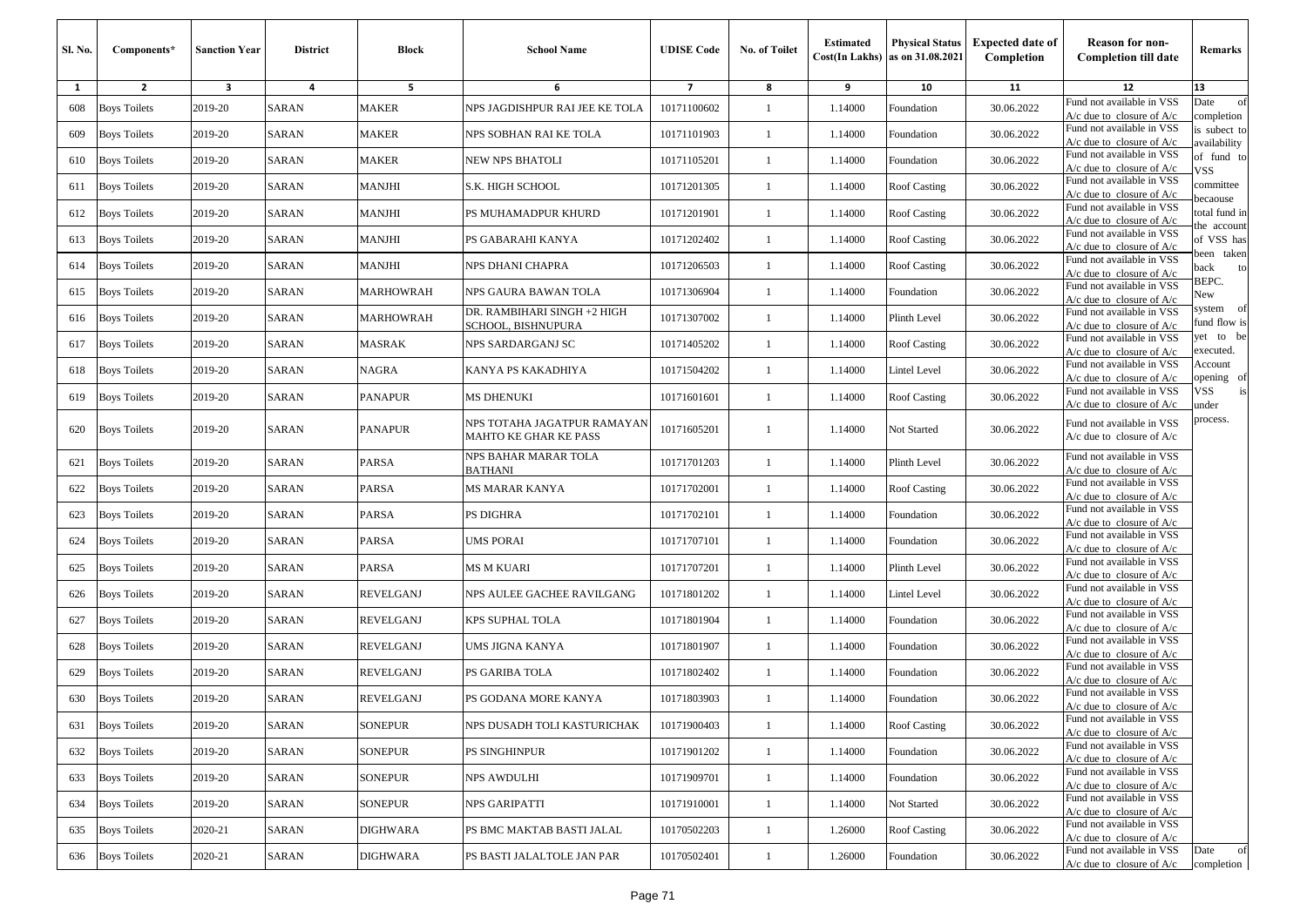| Sl. No. | Components*         | <b>Sanction Year</b> | <b>District</b>  | <b>Block</b>     | <b>School Name</b>                       | <b>UDISE</b> Code | <b>No. of Toilet</b> | <b>Estimated</b> | <b>Physical Status</b><br>Cost(In Lakhs) as on 31.08.2021 | <b>Expected date of</b><br>Completion | <b>Reason for non-</b><br><b>Completion till date</b>      | Remarks                      |
|---------|---------------------|----------------------|------------------|------------------|------------------------------------------|-------------------|----------------------|------------------|-----------------------------------------------------------|---------------------------------------|------------------------------------------------------------|------------------------------|
| 1       | $\overline{2}$      | 3                    | 4                | 5                | 6                                        | $\overline{7}$    | 8                    | 9                | 10                                                        | 11                                    | 12                                                         | 13                           |
| 637     | <b>Boys Toilets</b> | 2020-21              | SARAN            | <b>DIGHWARA</b>  | PS SITALPUR DIHTOLA                      | 10170502503       | $\overline{1}$       | 1.26000          | <b>Roof Casting</b>                                       | 30.06.2022                            | Fund not available in VSS<br>$A/c$ due to closure of $A/c$ | is subect to<br>availability |
| 638     | <b>Boys Toilets</b> | 2020-21              | <b>SARAN</b>     | MANJHI           | <b>MS GAIRATPUR</b>                      | 10171200902       | -1                   | 1.26000          | Foundation                                                | 30.06.2022                            | Fund not available in VSS<br>$A/c$ due to closure of $A/c$ | of fund to<br>VSS.           |
| 639     | <b>Boys Toilets</b> | 2020-21              | SARAN            | MANJHI           | PS IMADPUR HINDI                         | 10171202001       | $\mathbf{1}$         | 1.26000          | Foundation                                                | 30.06.2022                            | Fund not available in VSS<br>A/c due to closure of $A/c$   | committee<br>pecaouse        |
| 640     | <b>Boys Toilets</b> | 2020-21              | SARAN            | MANJHI           | <b>NPS MAFI</b>                          | 10171211803       | $\mathbf{1}$         | 1.26000          | Foundation                                                | 30.06.2022                            | Fund not available in VSS<br>$A/c$ due to closure of $A/c$ | total fund in<br>he account  |
| 641     | <b>Boys Toilets</b> | 2020-21              | SARAN            | MASRAK           | PS CHARIHARA KANYA                       | 10171402401       | $\mathbf{1}$         | 1.26000          | Foundation                                                | 30.06.2022                            | Fund not available in VSS<br>A/c due to closure of $A/c$   | of VSS has<br>been taken     |
| 642     | <b>Boys Toilets</b> | 2020-21              | <b>SARAN</b>     | MASRAK           | NPS SEMRI BRAHMSTHAN                     | 10171406206       | $\mathbf{1}$         | 1.26000          | Foundation                                                | 30.06.2022                            | Fund not available in VSS<br>A/c due to closure of $A/c$   | back<br>to                   |
| 643     | <b>Boys Toilets</b> | 2020-21              | <b>SARAN</b>     | MASRAK           | PS CHAINPUR CHAMARIYA                    | 10171406701       | -1                   | 1.26000          | Foundation                                                | 30.06.2022                            | Fund not available in VSS<br>A/c due to closure of A/c     | BEPC.<br>New                 |
| 644     | <b>Boys Toilets</b> | 2020-21              | SARAN            | <b>REVELGANJ</b> | PS RIVILGANJ URDU                        | 10171803502       |                      | 1.26000          | Foundation                                                | 30.06.2022                            | Fund not available in VSS<br>A/c due to closure of A/c     | system<br>of<br>fund flow is |
| 645     | <b>Boys Toilets</b> | 2020-21              | SARAN            | REVELGANJ        | PS AJMAIRGANJ                            | 10171804102       | $\mathbf{1}$         | 1.26000          | Roof Casting                                              | 30.06.2022                            | Fund not available in VSS<br>$A/c$ due to closure of $A/c$ | yet to be<br>executed.       |
| 646     | <b>Boys Toilets</b> | 2020-21              | SHEIKHPURA       | SHEIKHPURA       | N.P.S PURAB MUSHARI TOLA<br><b>VARMA</b> | 10262710903       | -1                   | 1.26000          | Finishing Level                                           | 30.06.2022                            | Fund not available in VSS<br>$A/c$ due to closure of $A/c$ | Account<br>pening of         |
| 647     | <b>Boys Toilets</b> | 2020-21              | SHEIKHPURA       | SHEKHOPUR SARAI  | <b>U.M.S. MIYANBIGHA</b>                 | 10262801101       | $\overline{1}$       | 1.26000          | Lintel Level                                              | 30.06.2022                            | Fund not available in VSS<br>$A/c$ due to closure of $A/c$ | VSS<br>is<br>ınder           |
| 648     | <b>Boys Toilets</b> | 2021-22              | SHEIKHPURA       |                  | P.S. INDAY                               | 10262700501       | $\mathbf{1}$         | 1.26000          | Not Started                                               | 30.06.2022                            | Fund not available in VSS<br>$A/c$ due to closure of $A/c$ | process.                     |
| 649     | <b>Boys Toilets</b> | 2019-20              | <b>SITAMARHI</b> | <b>BATHNAHA</b>  | P.S. MAHUAWA MOTNAJE TOL                 | 10041001403       | -1                   | 1.14000          | Foundation                                                | 30.06.2022                            | Fund not available in VSS<br>A/c due to closure of A/c     |                              |
| 650     | <b>Boys Toilets</b> | 2019-20              | <b>SITAMARHI</b> | <b>BATHNAHA</b>  | <b>M.S. BADURI</b>                       | 10041004601       | $\overline{1}$       | 1.14000          | <b>Finishing Level</b>                                    | 30.06.2022                            | Fund not available in VSS<br>A/c due to closure of $A/c$   |                              |
| 651     | <b>Boys Toilets</b> | 2019-20              | SITAMARHI        | SONBARSA         | P.S. KHAIRA TOLA                         | 10041105505       |                      | 1.14000          | Not Started                                               | 30.06.2022                            | Fund not available in VSS<br>$A/c$ due to closure of $A/c$ |                              |
| 652     | <b>Boys Toilets</b> | 2019-20              | SITAMARHI        | PARIHAR          | P.S CHANDI RAJWARA(PASWAN<br>TOL)        | 10041200703       | $\overline{1}$       | 1.14000          | <b>Finishing Level</b>                                    | 30.06.2022                            | Fund not available in VSS<br>A/c due to closure of $A/c$   |                              |
| 653     | <b>Boys Toilets</b> | 2019-20              | SITAMARHI        | PARIHAR          | P.S. CHAGENMA                            | 10041201401       | $\mathbf{1}$         | 1.14000          | Plinth Level                                              | 30.06.2022                            | Fund not available in VSS<br>A/c due to closure of $A/c$   |                              |
| 654     | <b>Boys Toilets</b> | 2019-20              | <b>SITAMARHI</b> | PUPRI            | P.S. BARGACHHIYA URDU                    | 10041505103       | $\mathbf{1}$         | 1.14000          | <b>Finishing Level</b>                                    | 30.06.2022                            | Fund not available in VSS<br>$A/c$ due to closure of $A/c$ |                              |
| 655     | <b>Boys Toilets</b> | 2019-20              | <b>SITAMARHI</b> | <b>NANPUR</b>    | P.S. JAGDISHPUR BHADIAN NEW              | 10041604302       | $\mathbf{1}$         | 1.14000          | <b>Finishing Level</b>                                    | 30.06.2022                            | Fund not available in VSS<br>$A/c$ due to closure of $A/c$ |                              |
| 656     | <b>Boys Toilets</b> | 2019-20              | <b>SITAMARHI</b> | SUPPI            | P.S. AKHTA KANYA                         | 10042100901       | $\mathbf{1}$         | 1.14000          | Lintel Level                                              | 30.06.2022                            | Fund not available in VSS<br>A/c due to closure of $A/c$   |                              |
| 657     | <b>Boys Toilets</b> | 2019-20              | <b>SITAMARHI</b> | RUNNI SAIDPUR    | <b>M.S. BHARTHI GIRL</b>                 | 10040407202       | -1                   | 1.14000          | Not Started                                               | 30.06.2022                            | Fund not available in VSS<br>$A/c$ due to closure of $A/c$ |                              |
| 658     | <b>Boys Toilets</b> | 2019-20              | SITAMARHI        | <b>BELSAND</b>   | M.S. SUKHI                               | 10040503801       | $\mathbf{1}$         | 1.14000          | Not Started                                               | 30.06.2022                            | Fund not available in VSS<br>$A/c$ due to closure of $A/c$ |                              |
| 659     | <b>Boys Toilets</b> | 2019-20              | SITAMARHI        | <b>BELSAND</b>   | M.S. BHARWARI TOLA                       | 10040504301       | -1                   | 1.14000          | <b>Finishing Level</b>                                    | 30.06.2022                            | Fund not available in VSS<br>A/c due to closure of $A/c$   |                              |
|         | 660 Boys Toilets    | 2019-20              | SITAMARHI        | <b>BELSAND</b>   | P.S. JHAUA PARRAHI NEW                   | 10040505102       |                      | 1.14000          | Finishing Level                                           | 30.06.2022                            | Fund not available in VSS<br>$A/c$ due to closure of $A/c$ |                              |
| 661     | <b>Boys Toilets</b> | 2019-20              | SITAMARHI        | DUMRA            | P.S. DHABAULI SHERHA TOLA                | 10040605502       | $\mathbf{1}$         | 1.14000          | Not Started                                               | 30.06.2022                            | Fund not available in VSS<br>$A/c$ due to closure of $A/c$ |                              |
| 662     | <b>Boys Toilets</b> | 2019-20              | <b>SITAMARHI</b> | DUMRA            | <b>M.S. GAIWIPUR</b>                     | 10040609501       | -1                   | 1.14000          | Foundation                                                | 30.06.2022                            | Fund not available in VSS<br>$A/c$ due to closure of $A/c$ |                              |
| 663     | <b>Boys Toilets</b> | 2019-20              | <b>SITAMARHI</b> | RIGA             | M.S. RIGA MIL                            | 10040700811       | -1                   | 1.14000          | Not Started                                               | 30.06.2022                            | Fund not available in VSS<br>$A/c$ due to closure of $A/c$ |                              |
| 664     | <b>Boys Toilets</b> | 2019-20              | SITAMARHI        | MAJORGANJ        | <b>P.S. BALUA NEW</b>                    | 10040902602       | $\mathbf{1}$         | 1.14000          | <b>Finishing Level</b>                                    | 30.06.2022                            | Fund not available in VSS<br>$A/c$ due to closure of $A/c$ |                              |
| 665     | <b>Boys Toilets</b> | 2019-20              | <b>SITAMARHI</b> | BATHNAHA         | <b>M.S. NARHA</b>                        | 10041002501       | $\mathbf{1}$         | 1.14000          | Foundation                                                | 30.06.2022                            | Fund not available in VSS<br>$A/c$ due to closure of $A/c$ | Date<br>of<br>completion     |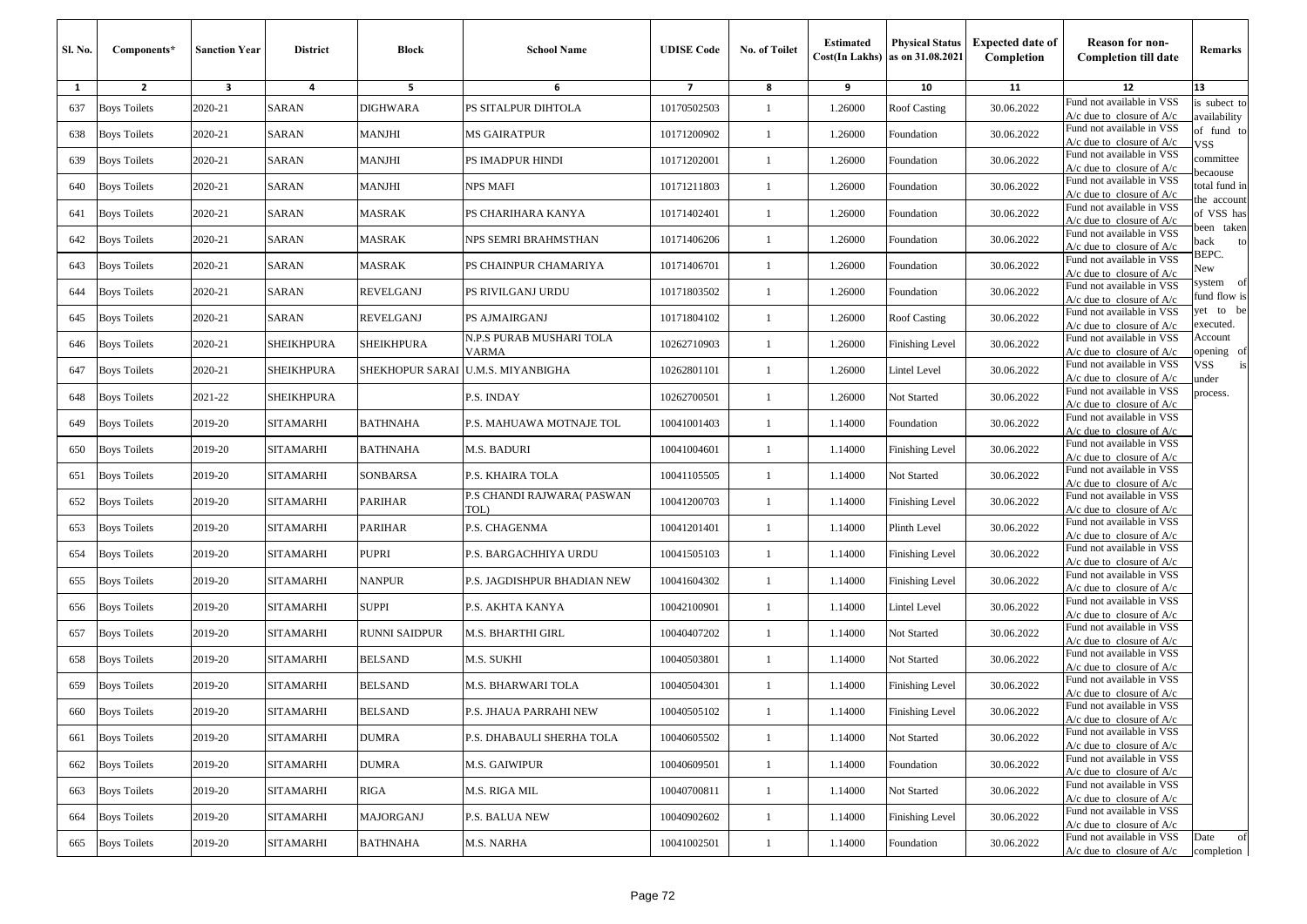| <b>Sl. No.</b> | Components*         | <b>Sanction Year</b>    | <b>District</b>  | <b>Block</b>    | <b>School Name</b>                                                 | <b>UDISE Code</b> | No. of Toilet | <b>Estimated</b> | <b>Physical Status</b><br>Cost(In Lakhs) as on 31.08.2021 | <b>Expected date of</b><br>Completion | <b>Reason for non-</b><br><b>Completion till date</b>      | Remarks                      |
|----------------|---------------------|-------------------------|------------------|-----------------|--------------------------------------------------------------------|-------------------|---------------|------------------|-----------------------------------------------------------|---------------------------------------|------------------------------------------------------------|------------------------------|
| 1              | $\overline{2}$      | $\overline{\mathbf{3}}$ | $\overline{a}$   | 5               | 6                                                                  | $\overline{z}$    | 8             | 9                | 10                                                        | 11                                    | 12                                                         | 13                           |
| 666            | <b>Boys Toilets</b> | 2019-20                 | <b>SITAMARHI</b> | BATHNAHA        | M.S. MADHUBANI GOT                                                 | 10041002601       | $\mathbf{1}$  | 1.14000          | Foundation                                                | 30.06.2022                            | Fund not available in VSS<br>$A/c$ due to closure of $A/c$ | s subect to<br>vailability   |
| 667            | <b>Boys Toilets</b> | 2019-20                 | <b>SITAMARHI</b> | <b>BATHNAHA</b> | M.S. LATTIPUR                                                      | 10041002801       | $\mathbf{1}$  | 1.14000          | Foundation                                                | 30.06.2022                            | Fund not available in VSS<br>$A/c$ due to closure of $A/c$ | of fund to<br>/SS            |
| 668            | <b>Boys Toilets</b> | 2019-20                 | <b>SITAMARHI</b> | BATHNAHA        | P.S. HARPUR BHALHA UTTARI NEW                                      | 10041003107       | 1             | 1.14000          | Foundation                                                | 30.06.2022                            | Fund not available in VSS<br>$A/c$ due to closure of $A/c$ | committee<br>ecaouse         |
| 669            | <b>Boys Toilets</b> | 2019-20                 | <b>SITAMARHI</b> | <b>BATHNAHA</b> | P.S. MIRJAMUDDINPUR (NEW SCH.)                                     | 10041004903       | $\mathbf{1}$  | 1.14000          | <b>Finishing Level</b>                                    | 30.06.2022                            | Fund not available in VSS<br>$A/c$ due to closure of $A/c$ | otal fund in                 |
| 670            | <b>Boys Toilets</b> | 2019-20                 | <b>SITAMARHI</b> | <b>BATHNAHA</b> | P.S. KATAHI TOL SAHIYARA                                           | 10041005305       | $\mathbf{1}$  | 1.14000          | <b>Finishing Level</b>                                    | 30.06.2022                            | Fund not available in VSS<br>$A/c$ due to closure of $A/c$ | he account<br>of VSS has     |
| 671            | <b>Boys Toilets</b> | 2019-20                 | <b>SITAMARHI</b> | <b>BATHNAHA</b> | P.S. MADHOPUR MUSHAHARAWA                                          | 10041005601       | $\mathbf{1}$  | 1.14000          | <b>Finishing Level</b>                                    | 30.06.2022                            | Fund not available in VSS<br>$A/c$ due to closure of $A/c$ | een taken<br>ack<br>to       |
| 672            | <b>Boys Toilets</b> | 2019-20                 | <b>SITAMARHI</b> | <b>BATHNAHA</b> | P.S. SIRSIA KANYA                                                  | 10041006602       | $\mathbf{1}$  | 1.14000          | Foundation                                                | 30.06.2022                            | Fund not available in VSS<br>$A/c$ due to closure of $A/c$ | BEPC.<br>New                 |
| 673            | <b>Boys Toilets</b> | 2019-20                 | <b>SITAMARHI</b> | SONBARSA        | P.S. KHUSHNAGARI                                                   | 10041105402       | 1             | 1.14000          | <b>Finishing Level</b>                                    | 30.06.2022                            | Fund not available in VSS<br>A/c due to closure of A/c     | of<br>system<br>und flow is  |
| 674            | <b>Boys Toilets</b> | 2019-20                 | <b>SITAMARHI</b> | SONBARSA        | P.S. PATERWA                                                       | 10041106104       | $\mathbf{1}$  | 1.14000          | Finishing Level                                           | 30.06.2022                            | Fund not available in VSS<br>$A/c$ due to closure of $A/c$ | et to be<br>xecuted.         |
| 675            | <b>Boys Toilets</b> | 2019-20                 | <b>SITAMARHI</b> | SONBARSA        | P.S. KARHARWA                                                      | 10041107103       | $\mathbf{1}$  | 1.14000          | Not Started                                               | 30.06.2022                            | Fund not available in VSS<br>A/c due to closure of A/c     | Account<br>pening of         |
| 676            | <b>Boys Toilets</b> | 2019-20                 | <b>SITAMARHI</b> | SONBARSA        | P.S KHUTAHA                                                        | 10041107201       | $\mathbf{1}$  | 1.14000          | Lintel Level                                              | 30.06.2022                            | Fund not available in VSS<br>A/c due to closure of $A/c$   | VSS<br>is<br>ınder           |
| 677            | <b>Boys Toilets</b> | 2019-20                 | <b>SITAMARHI</b> | PARIHAR         | <b>P.S ADHAGAI</b>                                                 | 10041204101       | $\mathbf{1}$  | 1.14000          | Not Started                                               | 30.06.2022                            | Fund not available in VSS<br>A/c due to closure of $A/c$   | process.                     |
| 678            | <b>Boys Toilets</b> | 2019-20                 | <b>SITAMARHI</b> | PARIHAR         | M.S ANDAULI HINDI                                                  | 10041207002       | $\mathbf{1}$  | 1.14000          | <b>Roof Casting</b>                                       | 30.06.2022                            | Fund not available in VSS<br>$A/c$ due to closure of $A/c$ |                              |
| 679            | <b>Boys Toilets</b> | 2019-20                 | <b>SITAMARHI</b> | <b>SURSAND</b>  | M.S. SONDHI                                                        | 10041300501       | $\mathbf{1}$  | 1.14000          | <b>Finishing Level</b>                                    | 30.06.2022                            | Fund not available in VSS<br>$A/c$ due to closure of $A/c$ |                              |
| 680            | <b>Boys Toilets</b> | 2019-20                 | <b>SITAMARHI</b> | <b>SURSAND</b>  | U.H.S.BAKHARI                                                      | 10041301402       | 1             | 1.14000          | <b>Finishing Level</b>                                    | 30.06.2022                            | Fund not available in VSS<br>$A/c$ due to closure of $A/c$ |                              |
| 681            | <b>Boys Toilets</b> | 2019-20                 | <b>SITAMARHI</b> | <b>SURSAND</b>  | M.S. SAHANIYAPATTI                                                 | 10041301801       | $\mathbf{1}$  | 1.14000          | <b>Finishing Level</b>                                    | 30.06.2022                            | Fund not available in VSS<br>A/c due to closure of $A/c$   |                              |
| 682            | <b>Boys Toilets</b> | 2019-20                 | <b>SITAMARHI</b> | <b>BAJPATTI</b> | P.S. BAJPATTI BIN TOLA                                             | 10041402513       | $\mathbf{1}$  | 1.14000          | Foundation                                                | 30.06.2022                            | Fund not available in VSS<br>$A/c$ due to closure of $A/c$ |                              |
| 683            | <b>Boys Toilets</b> | 2019-20                 | <b>SITAMARHI</b> | <b>BAJPATTI</b> | P.S. RATWARA SARPANCH                                              | 10041404901       | $\mathbf{1}$  | 1.14000          | <b>Finishing Level</b>                                    | 30.06.2022                            | Fund not available in VSS<br>A/c due to closure of $A/c$   |                              |
| 684            | <b>Boys Toilets</b> | 2019-20                 | <b>SITAMARHI</b> | PUPRI           | M.S. HARDIA                                                        | 10041501101       | $\mathbf{1}$  | 1.14000          | Finishing Level                                           | 30.06.2022                            | Fund not available in VSS<br>A/c due to closure of A/c     |                              |
| 685            | <b>Boys Toilets</b> | 2019-20                 | <b>SITAMARHI</b> | PUPRI           | GAURI SHANKAR BAJRANG JALAN<br>PROJECT GIRLS HIGH SCHOOL,<br>PUPRI | 10041501713       | $\mathbf{1}$  | 1.14000          | Finishing Level                                           | 30.06.2022                            | Fund not available in VSS<br>$A/c$ due to closure of $A/c$ |                              |
| 686            | <b>Boys Toilets</b> | 2019-20                 | <b>SITAMARHI</b> | <b>NANPUR</b>   | M.S. CHAUPAR KHURD                                                 | 10041603401       | $\mathbf{1}$  | 1.14000          | Finishing Level                                           | 30.06.2022                            | Fund not available in VSS<br>$A/c$ due to closure of $A/c$ |                              |
| 687            | <b>Boys Toilets</b> | 2019-20                 | <b>SITAMARHI</b> | CHORAUT         | P.S. AMANPUR KANYA                                                 | 10041901602       | $\mathbf{1}$  | 1.14000          | Roof Casting                                              | 30.06.2022                            | Fund not available in VSS<br>A/c due to closure of A/c     |                              |
| 688            | <b>Boys Toilets</b> | 2020-21                 | SITAMARHI        | DUMRA           | P.S. GOPNATHPUR                                                    | 10040601302       | 1             | 1.26000          | Not Started                                               | 30.06.2022                            | Fund not available in VSS<br>$A/c$ due to closure of $A/c$ |                              |
| 689            | <b>Boys Toilets</b> | 2020-21                 | <b>SITAMARHI</b> | <b>DUMRA</b>    | M.S. RAMPUR PARORI WEST                                            | 10040602601       | $\mathbf{1}$  | 1.26000          | <b>Finishing Level</b>                                    | 30.06.2022                            | Fund not available in VSS<br>$A/c$ due to closure of $A/c$ |                              |
| 690            | <b>Boys Toilets</b> | 2021-22                 | <b>SITAMARHI</b> |                 | M.S. SURSAND BAZAR 1                                               | 10041303801       | $\mathbf{1}$  | 1.26000          | Not Started                                               | 30.06.2022                            | Fund not available in VSS<br>$A/c$ due to closure of $A/c$ |                              |
| 691            | <b>Boys Toilets</b> | 2021-22                 | SITAMARHI        |                 | M.S. RAMUNI                                                        | 10041801301       | $\mathbf{1}$  | 1.26000          | Not Started                                               | 30.06.2022                            | Fund not available in VSS<br>$A/c$ due to closure of $A/c$ |                              |
| 692            | <b>Boys Toilets</b> | 2021-22                 | <b>SITAMARHI</b> |                 | <b>M.S. RAMPUR KANTH</b>                                           | 10042100601       | $\mathbf{1}$  | 1.26000          | Not Started                                               | 30.06.2022                            | Fund not available in VSS<br>$A/c$ due to closure of $A/c$ |                              |
| 693            | <b>Boys Toilets</b> | 2021-22                 | <b>SITAMARHI</b> |                 | M.S. BARAHI CHINTAMAN                                              | 10042102501       | $\mathbf{1}$  | 1.26000          | Not Started                                               | 30.06.2022                            | Fund not available in VSS<br>A/c due to closure of A/c     | Date<br>of<br>completion     |
| 694            | <b>Boys Toilets</b> | 2021-22                 | SITAMARHI        |                 | M.S. DHANARHI                                                      | 10041303501       | $\mathbf{1}$  | 1.26000          | Not Started                                               | 30.06.2022                            | Fund not available in VSS<br>$A/c$ due to closure of $A/c$ | is subect to<br>availability |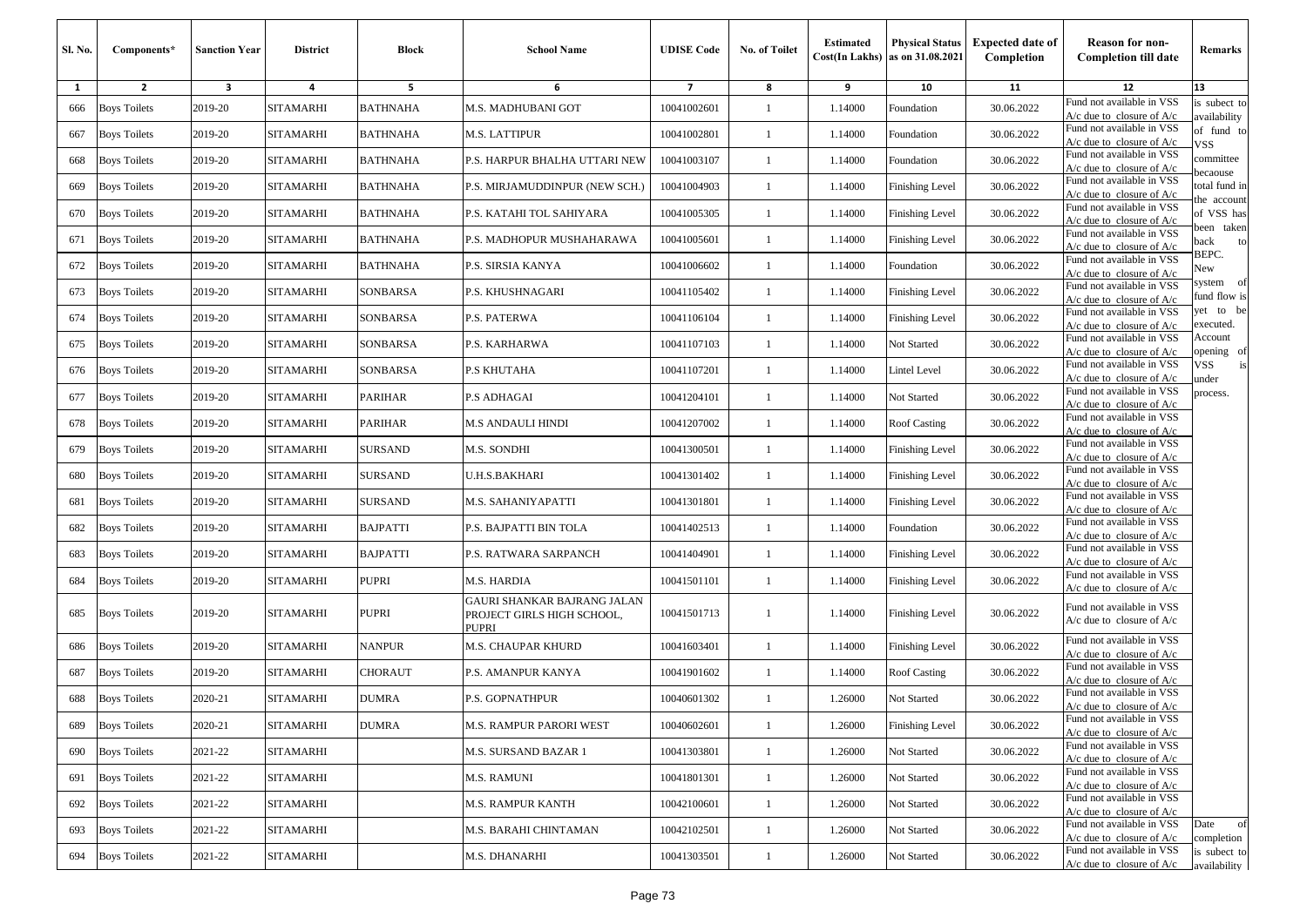| Sl. No.      | Components*         | <b>Sanction Year</b>    | <b>District</b>  | <b>Block</b>    | <b>School Name</b>                | <b>UDISE Code</b> | <b>No. of Toilet</b> | <b>Estimated</b> | <b>Physical Status</b><br>Cost(In Lakhs) as on 31.08.2021 | <b>Expected date of</b><br>Completion | <b>Reason for non-</b><br><b>Completion till date</b>      | Remarks                             |
|--------------|---------------------|-------------------------|------------------|-----------------|-----------------------------------|-------------------|----------------------|------------------|-----------------------------------------------------------|---------------------------------------|------------------------------------------------------------|-------------------------------------|
| $\mathbf{1}$ | $\overline{2}$      | $\overline{\mathbf{3}}$ | 4                | 5               | 6                                 | $\overline{7}$    | 8                    | 9                | 10                                                        | 11                                    | 12                                                         | 13                                  |
| 695          | <b>Boys Toilets</b> | 2021-22                 | <b>SITAMARHI</b> |                 | P.S. DEMA HINDI                   | 10041800201       | $\mathbf{1}$         | 1.26000          | Not Started                                               | 30.06.2022                            | Fund not available in VSS<br>$A/c$ due to closure of $A/c$ | of fund to<br>VSS                   |
| 696          | <b>Boys Toilets</b> | 2021-22                 | SITAMARHI        |                 | P.S. BOKTHA                       | 10042103901       | 1                    | 1.26000          | Not Started                                               | 30.06.2022                            | Fund not available in VSS<br>$A/c$ due to closure of $A/c$ | committee                           |
| 697          | <b>Boys Toilets</b> | 2021-22                 | <b>SITAMARHI</b> |                 | P.S. BHIMNAGAR DAKSHIN TOL<br>NEW | 10041204503       | $\mathbf{1}$         | 1.26000          | Not Started                                               | 30.06.2022                            | Fund not available in VSS<br>$A/c$ due to closure of $A/c$ | ecaouse<br>otal fund in             |
| 698          | <b>Boys Toilets</b> | 2021-22                 | SITAMARHI        |                 | P.S. BARHARWA PASHCHIMI           | 10042102901       | $\mathbf{1}$         | 1.26000          | Not Started                                               | 30.06.2022                            | Fund not available in VSS<br>A/c due to closure of A/c     | he accoun<br>of VSS has             |
| 699          | <b>Boys Toilets</b> | 2021-22                 | SITAMARHI        |                 | P.S JAMALA MANDAL                 | 10042102903       | -1                   | 1.26000          | Not Started                                               | 30.06.2022                            | Fund not available in VSS<br>$A/c$ due to closure of $A/c$ | een taken<br>ack<br>to              |
| 700          | <b>Boys Toilets</b> | 2021-22                 | SITAMARHI        |                 | P.S. PARSANDI                     | 10041207401       | 1                    | 1.26000          | Not Started                                               | 30.06.2022                            | Fund not available in VSS<br>$A/c$ due to closure of $A/c$ | BEPC.<br>New                        |
| 701          | <b>Boys Toilets</b> | 2021-22                 | SITAMARHI        |                 | P.S. DHUNIA TOLA URDU             | 10040800402       | $\mathbf{1}$         | 1.26000          | Not Started                                               | 30.06.2022                            | Fund not available in VSS<br>$A/c$ due to closure of $A/c$ | system<br>- of<br>und flow is       |
| 702          | <b>Boys Toilets</b> | 2021-22                 | SITAMARHI        |                 | P.S. ADAMBAN                      | 10040800401       | $\mathbf{1}$         | 1.26000          | Not Started                                               | 30.06.2022                            | Fund not available in VSS<br>A/c due to closure of A/c     | et to be<br>xecuted.                |
| 703          | <b>Boys Toilets</b> | 2021-22                 | SITAMARHI        |                 | P.S. GAMHARIA                     | 10041202001       | -1                   | 1.26000          | Not Started                                               | 30.06.2022                            | Fund not available in VSS<br>$A/c$ due to closure of $A/c$ | Account<br>pening of                |
| 704          | <b>Boys Toilets</b> | 2021-22                 | SITAMARHI        |                 | P.S. SONDAHI GACHHI TOL           | 10041300503       | $\mathbf{1}$         | 1.26000          | Not Started                                               | 30.06.2022                            | Fund not available in VSS<br>A/c due to closure of A/c     | is<br>/SS<br>ınder                  |
| 705          | <b>Boys Toilets</b> | 2021-22                 | SITAMARHI        |                 | P.S. MURLIA DIH                   | 10041405907       | 1                    | 1.26000          | Not Started                                               | 30.06.2022                            | Fund not available in VSS<br>$A/c$ due to closure of $A/c$ | process.                            |
| 706          | <b>Boys Toilets</b> | 2021-22                 | SITAMARHI        |                 | P.S. GHARWARA KANYA               | 10042100203       | -1                   | 1.26000          | Not Started                                               | 30.06.2022                            | Fund not available in VSS<br>$A/c$ due to closure of $A/c$ |                                     |
| 707          | <b>Boys Toilets</b> | 2021-22                 | SITAMARHI        |                 | P.S. DHANKAUL URDU                | 10042002901       | 1                    | 1.26000          | Not Started                                               | 30.06.2022                            | Fund not available in VSS<br>$A/c$ due to closure of $A/c$ |                                     |
| 708          | <b>Boys Toilets</b> | 2021-22                 | <b>SITAMARHI</b> |                 | P.S. PARARI                       | 10041303101       | 1                    | 1.26000          | Not Started                                               | 30.06.2022                            | Fund not available in VSS<br>$A/c$ due to closure of $A/c$ |                                     |
| 709          | <b>Boys Toilets</b> | 2021-22                 | SIWAN            |                 | M. S. PACHBENIYA                  | 10160610702       | 1                    | 1.26000          | Not Started                                               | 30.06.2022                            | Fund not available in VSS<br>$A/c$ due to closure of $A/c$ |                                     |
| 710          | <b>Boys Toilets</b> | 2021-22                 | SIWAN            |                 | M. S. KASHILA.                    | 10160610701       | -1                   | 1.26000          | Not Started                                               | 30.06.2022                            | Fund not available in VSS<br>A/c due to closure of A/c     |                                     |
| 711          | <b>Boys Toilets</b> | 2021-22                 | <b>SIWAN</b>     |                 | U.G.U.M.SCHOOL DHARAJ PUR         | 10160212401       | 1                    | 1.26000          | Not Started                                               | 30.06.2022                            | Fund not available in VSS<br>$A/c$ due to closure of $A/c$ |                                     |
| 712          | <b>Boys Toilets</b> | 2021-22                 | SIWAN            |                 | U.M.S. KARJANIA                   | 10161104301       | -1                   | 1.26000          | Not Started                                               | 30.06.2022                            | Fund not available in VSS<br>$A/c$ due to closure of $A/c$ |                                     |
| 713          | <b>Boys Toilets</b> | 2021-22                 | SIWAN            |                 | U.M.S. HATHAURA URDU.             | 10160903001       | 1                    | 1.26000          | Not Started                                               | 30.06.2022                            | Fund not available in VSS<br>$A/c$ due to closure of $A/c$ |                                     |
| 714          | <b>Boys Toilets</b> | 2021-22                 | SIWAN            |                 | P. S. CHHAPIYA PASCHIM TOLA       | 10160904803       | 1                    | 1.26000          | Not Started                                               | 30.06.2022                            | Fund not available in VSS<br>$A/c$ due to closure of $A/c$ |                                     |
| 715          | <b>Boys Toilets</b> | 2021-22                 | <b>SIWAN</b>     |                 | P.S. SIDHAUL AHIR TOLA.           | 10160902102       | $\mathbf{1}$         | 1.26000          | Not Started                                               | 30.06.2022                            | Fund not available in VSS<br>$A/c$ due to closure of $A/c$ |                                     |
| 716          | <b>Boys Toilets</b> | 2021-22                 | SIWAN            |                 | P. S. DON GIRLS.                  | 10160602903       | 1                    | 1.26000          | Not Started                                               | 30.06.2022                            | Fund not available in VSS<br>A/c due to closure of A/c     |                                     |
| 717          | <b>Boys Toilets</b> | 2021-22                 | SIWAN            |                 | P. S. BELSUI                      | 10160604001       | 1                    | 1.26000          | Not Started                                               | 30.06.2022                            | Fund not available in VSS<br>$A/c$ due to closure of $A/c$ |                                     |
|              | 718 Boys Toilets    | 2021-22                 | SIWAN            |                 | P.S. BAHOPUR                      | 10160703101       |                      | 1.26000          | Not Started                                               | 30.06.2022                            | Fund not available in VSS<br>$A/c$ due to closure of $A/c$ |                                     |
| 719          | <b>Boys Toilets</b> | 2021-22                 | SIWAN            |                 | P. S. MAKHDUM SARAY HINDI, SIW    | 10161513601       | $\mathbf{1}$         | 1.26000          | Not Started                                               | 30.06.2022                            | Fund not available in VSS<br>$A/c$ due to closure of $A/c$ |                                     |
| 720          | <b>Boys Toilets</b> | 2021-22                 | SIWAN            |                 | P. S. DHANKHAR                    | 10160904506       | $\mathbf{1}$         | 1.26000          | Not Started                                               | 30.06.2022                            | Fund not available in VSS<br>$A/c$ due to closure of $A/c$ |                                     |
| 721          | <b>Boys Toilets</b> | 2021-22                 | <b>SIWAN</b>     |                 | <b>P.S. SALONEPUR HINDI</b>       | 10160903502       | $\mathbf{1}$         | 1.26000          | Not Started                                               | 30.06.2022                            | Fund not available in VSS<br>A/c due to closure of A/c     |                                     |
| 722          | <b>Boys Toilets</b> | 2021-22                 | SIWAN            |                 | P. MAQTAB RASULPUR                | 10161701503       | $\mathbf{1}$         | 1.26000          | Not Started                                               | 30.06.2022                            | Fund not available in VSS<br>$A/c$ due to closure of $A/c$ | Date<br><sub>of</sub><br>completion |
| 723          | <b>Boys Toilets</b> | 2019-20                 | SUPAUL           | <b>RAGHOPUR</b> | GIRLS M/S RAGHOPUR SIMRAHI        | 10060802802       | $\mathbf{1}$         | 1.14000          | <b>Lintel Level</b>                                       | 30.06.2022                            | Fund not available in VSS<br>A/c due to closure of $A/c$   | is subect to<br>availability        |